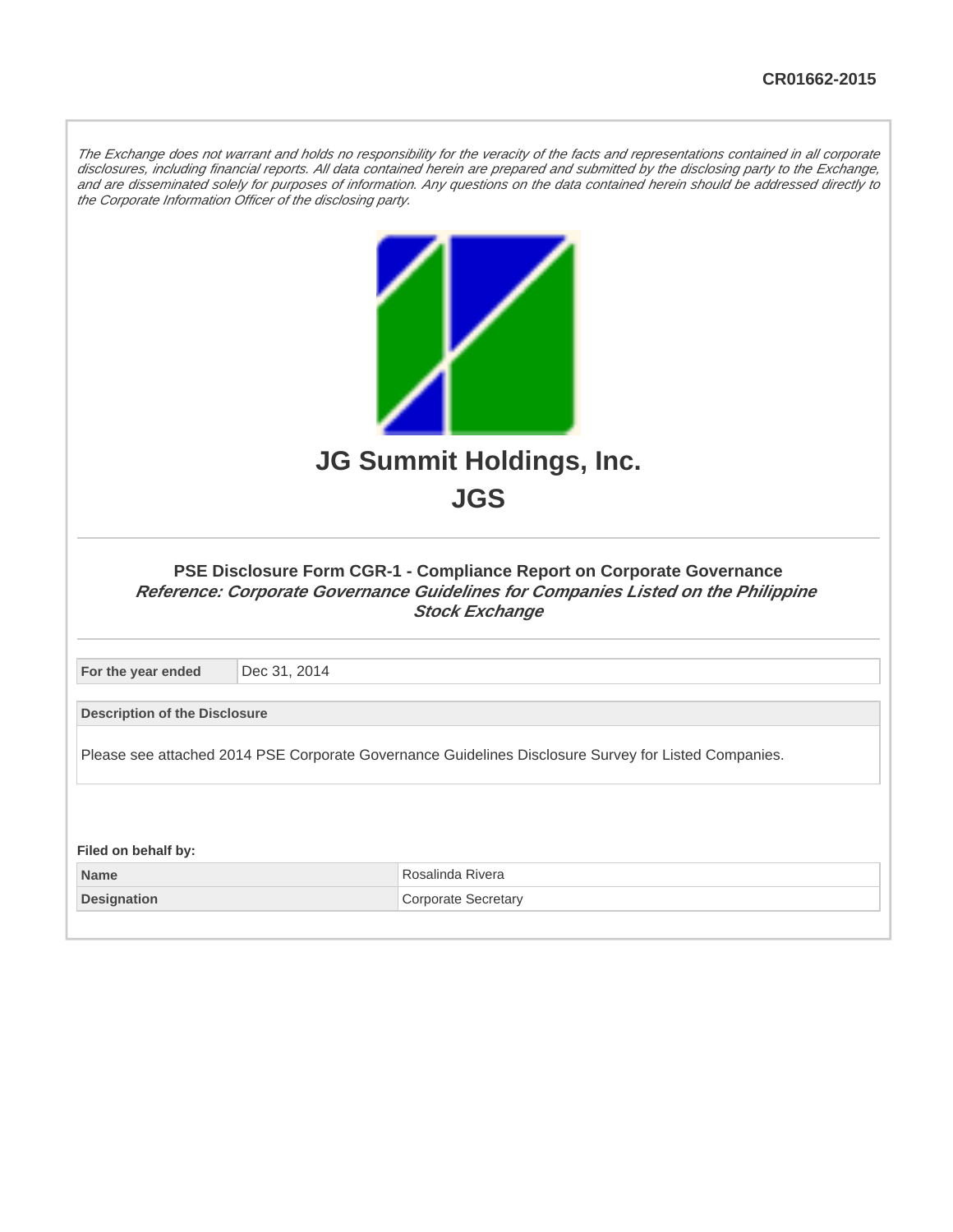

# **THE PHILIPPINE STOCK EXCHANGE, INC.**

**Corporate Governance Guidelines For Listed Companies**

**Disclosure Template for the Year 2014 JG Summit Holdings, Incorporated**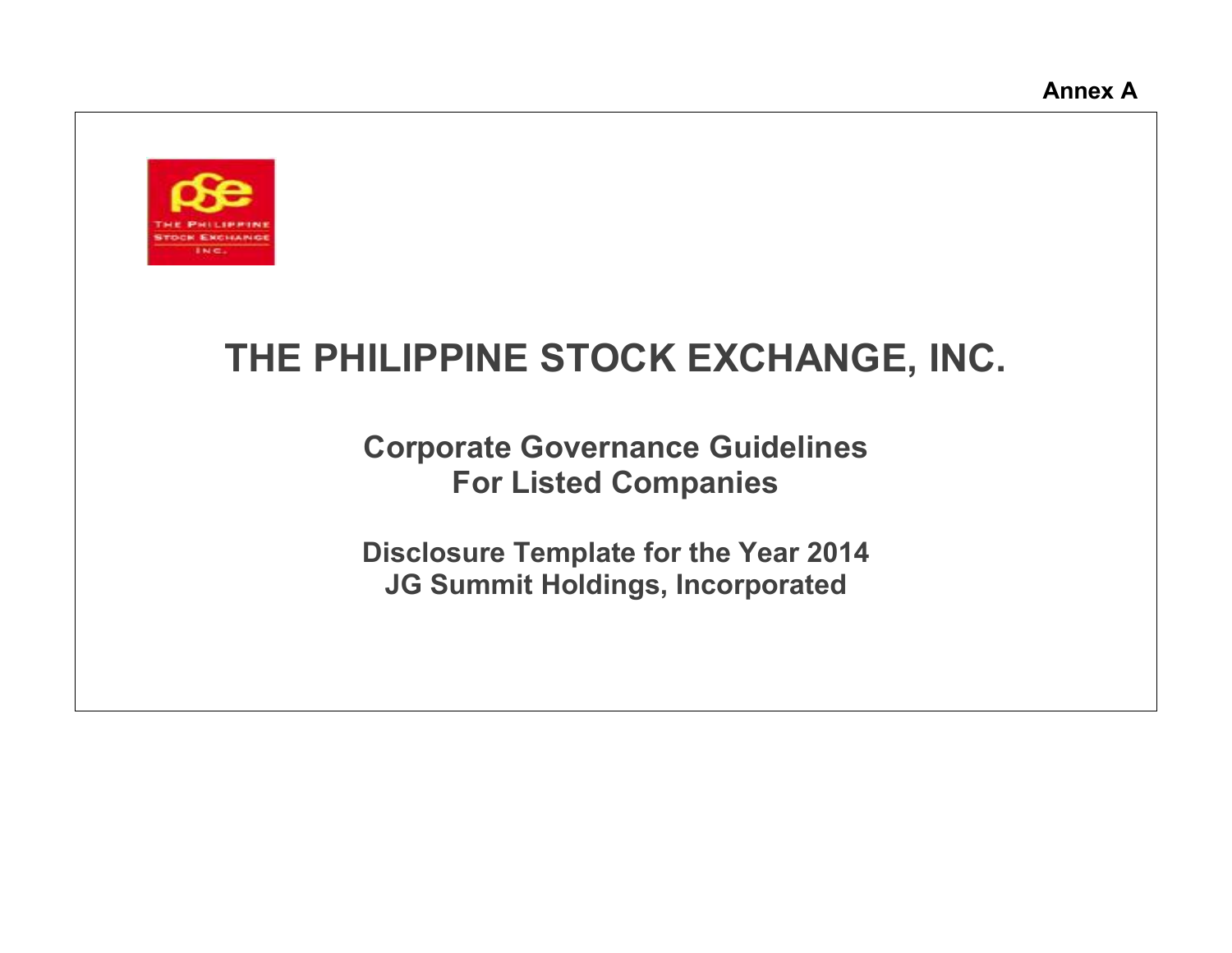Company Name: **JG SUMMIT HOLDINGS, INC. COMPANY COMPANY AND THE MARK COMPANY COMPANY CONTROLLY AND A LOST 2015** 

|     |                                                         | <b>APPLY</b> | <b>EXPLAIN</b>                                                                                                                                                                                                                                                                                                                                               |
|-----|---------------------------------------------------------|--------------|--------------------------------------------------------------------------------------------------------------------------------------------------------------------------------------------------------------------------------------------------------------------------------------------------------------------------------------------------------------|
|     | Guideline No. 1:                                        |              |                                                                                                                                                                                                                                                                                                                                                              |
|     | <b>DEVELOPS AND EXECUTES A SOUND BUSINESS STRATEGY</b>  |              |                                                                                                                                                                                                                                                                                                                                                              |
| 1.1 | Have a clearly defined vision, mission and core values. | $\checkmark$ | JGSHI has a clearly defined vision, mission, and core values<br>reflected in the company of website.                                                                                                                                                                                                                                                         |
|     |                                                         |              | <b>Public Disclosure:</b>                                                                                                                                                                                                                                                                                                                                    |
|     |                                                         |              | 1. JGSHI Website                                                                                                                                                                                                                                                                                                                                             |
|     |                                                         |              | <b>JGSHI Website</b>                                                                                                                                                                                                                                                                                                                                         |
| 1.2 | Have a well-developed business strategy.                | $\checkmark$ | JGSHI has a sound strategic policies and guidelines on major<br>capital expenditures. The board establishes programs that can<br>sustain its long-term viability and strength. Periodically evaluates<br>and monitors the implementation of such policies and strategies<br>including the business plans, operating budgets, and<br>Managemento performance. |
|     |                                                         |              | <b>Public Disclosure:</b>                                                                                                                                                                                                                                                                                                                                    |
|     |                                                         |              | 1. Corporate Governance Manual<br>Article II. Governance<br>2. Duties and Functions of the Boards, 3.2, page 2<br><b>Corporate Governance Manual</b>                                                                                                                                                                                                         |
|     |                                                         |              | 2. 2013 Annual Report<br>Message from the Chairman and President<br>Major Developments, Future Plans and Strategies, page 10<br>2013 Annual Report                                                                                                                                                                                                           |
|     |                                                         |              | 3. Definitive Information Statement<br>Management's Discussion and Analysis or Plan of Operation<br><b>Definitive Information Statement</b>                                                                                                                                                                                                                  |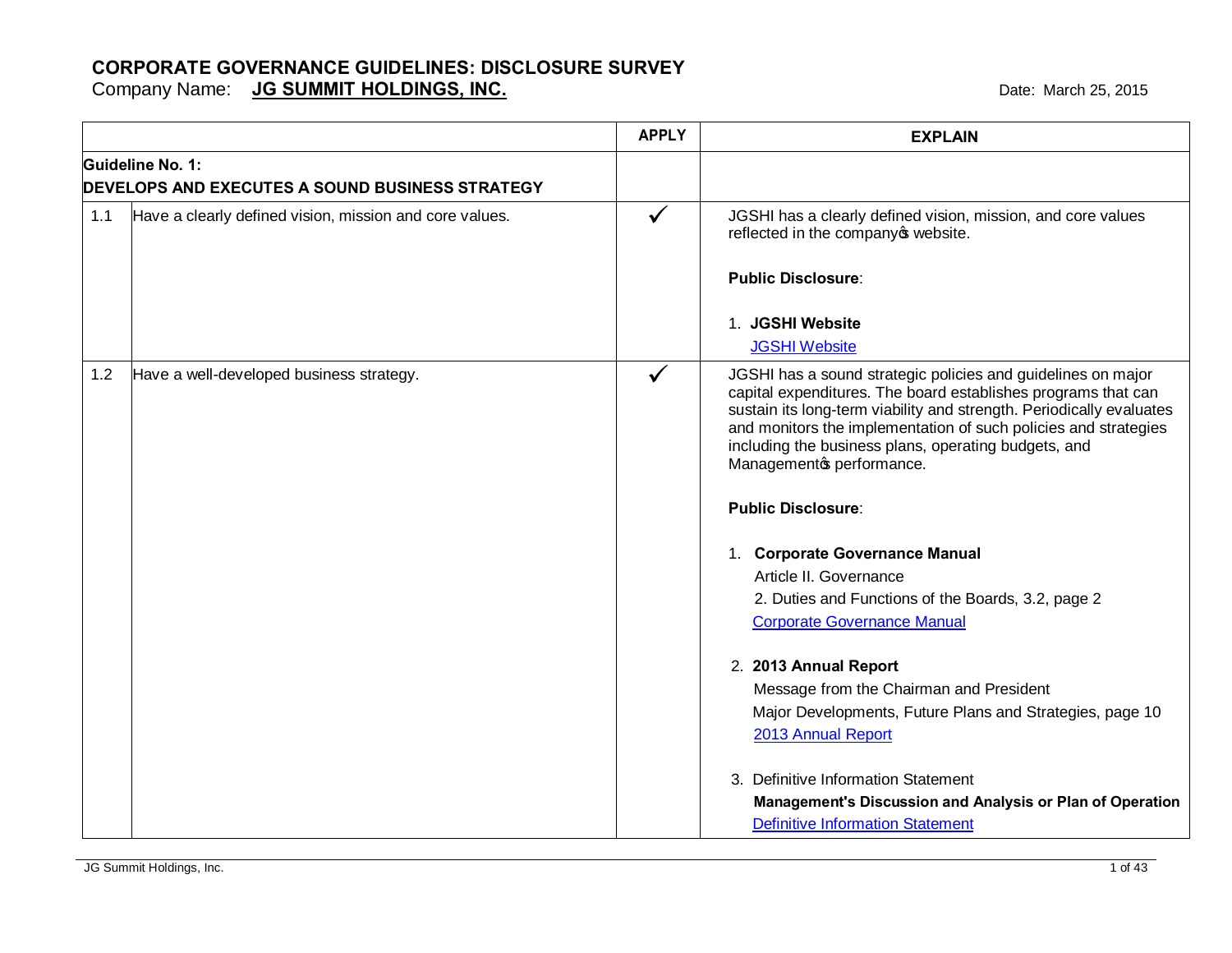#### **CORPORATE GOVERNANCE GUIDELINES: DISCLOSURE SURVEY** Company Name: **JG SUMMIT HOLDINGS, INC. COMPANY AND A COMPANY COMPANY COMPANY CONTROLLY AND A CONTROLLY CONTROLLY CONTROLLY CONTROLLY A CONTROLLY CONTROLLY A CONTROLLY CONTROLLY A CONTROLLY CONTROLLY CONTROLLY CONTROLLY**

|     |                                                                                                                                                                                  | <b>APPLY</b> | <b>EXPLAIN</b>                                                                                                                                                                                                                                                                                                                                                      |
|-----|----------------------------------------------------------------------------------------------------------------------------------------------------------------------------------|--------------|---------------------------------------------------------------------------------------------------------------------------------------------------------------------------------------------------------------------------------------------------------------------------------------------------------------------------------------------------------------------|
|     |                                                                                                                                                                                  |              |                                                                                                                                                                                                                                                                                                                                                                     |
| 1.3 | Have a strategy execution process that facilitates effective<br>performance management, and is attuned to the company op business<br>environment, management style, and culture. |              | JGSHI has a strategy execution process that facilitates effective<br>performance management, and is attuned to JGSHIG business<br>environment, management style, and culture.                                                                                                                                                                                       |
|     |                                                                                                                                                                                  |              | <b>Awards and Recognitions</b><br>In November 2013, JG Summit was included in the MSCI<br>Philippines index, joining Universal Robina Corporation (URC) in<br>the list. The index is often used as a guide by institutional clients in<br>managing investment portfolios. The inclusion in the index<br>confirms the continuing investor confidence in our company. |
|     |                                                                                                                                                                                  |              | <b>Public Disclosure:</b>                                                                                                                                                                                                                                                                                                                                           |
|     |                                                                                                                                                                                  |              | 1. Corporate Governance Manual<br>Article II. Governance<br>3.2 Duties and Functions of the Boards, page 2<br><b>Corporate Governance Manual</b>                                                                                                                                                                                                                    |
|     |                                                                                                                                                                                  |              | 2. 2013 Annual Report<br>Message from the Chairman and President<br>Major Developments, Awards and Recognitions, page 6<br>2013 Annual Report                                                                                                                                                                                                                       |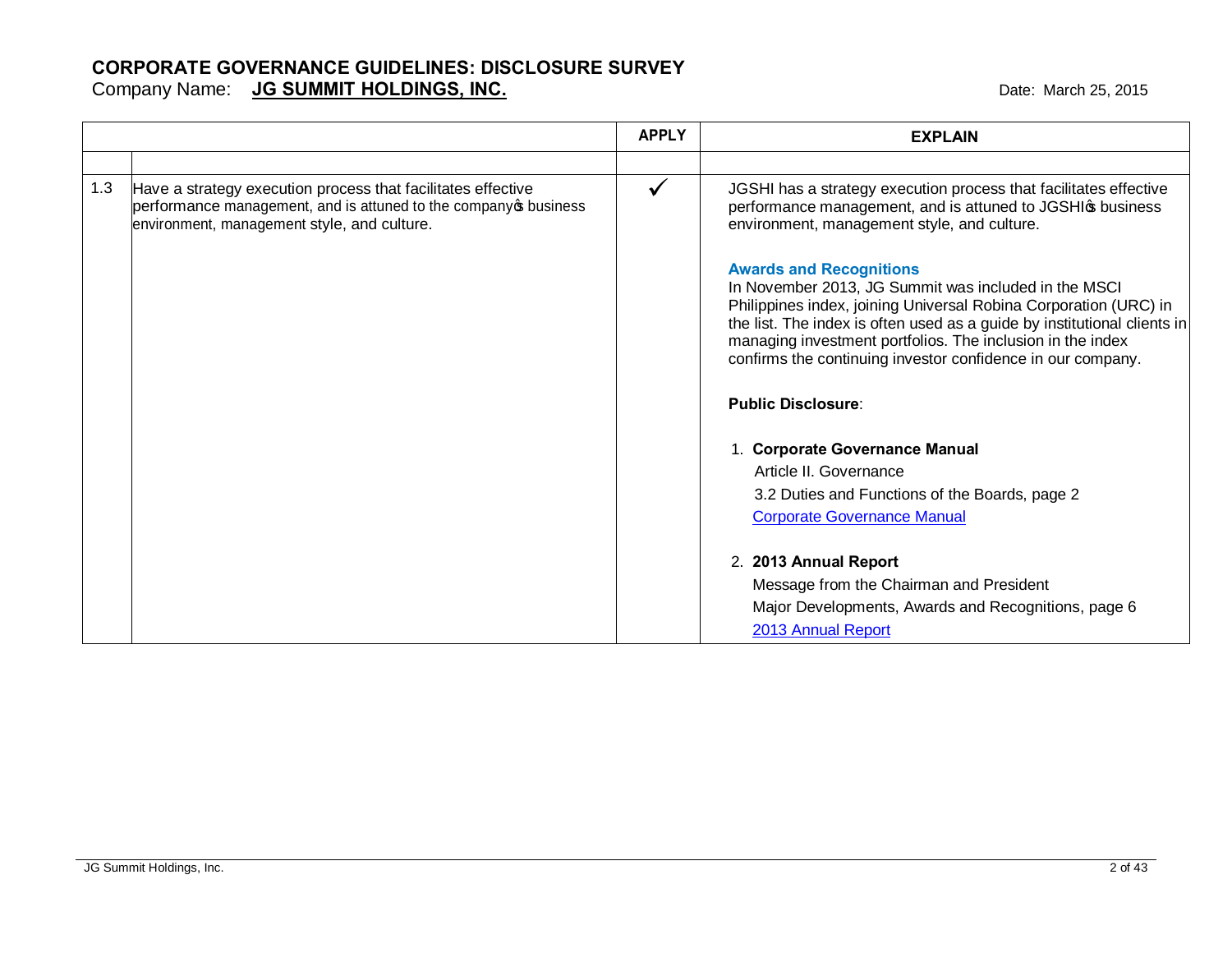|      |                                                                                    | <b>APPLY</b> | <b>EXPLAIN</b>                                                                                                                                                                                    |
|------|------------------------------------------------------------------------------------|--------------|---------------------------------------------------------------------------------------------------------------------------------------------------------------------------------------------------|
| 1.4  | Have its board continually engaged in discussions of strategic<br>business issues. | $\checkmark$ | JGSHIG board represents the shareholdersqinterests in its<br>objective to continuously improve the value of the corporation and<br>to achieve a successful and long term business.                |
|      |                                                                                    |              | <b>Public Disclosures:</b>                                                                                                                                                                        |
|      |                                                                                    |              | 1. Corporate Governance Manual<br>Article II. Governance                                                                                                                                          |
|      |                                                                                    |              | 3. Duties and Functions of the Boards, 3.2, page 2                                                                                                                                                |
|      |                                                                                    |              | <b>Corporate Governance Manual</b>                                                                                                                                                                |
|      |                                                                                    |              | 2. 2013 Annual Report                                                                                                                                                                             |
|      |                                                                                    |              | Message from the Chairman and President                                                                                                                                                           |
|      |                                                                                    |              | Major Developments, pages 5-10                                                                                                                                                                    |
|      |                                                                                    |              | 2013 Annual Report                                                                                                                                                                                |
|      | Guideline No. 2:                                                                   |              |                                                                                                                                                                                                   |
|      | <b>ESTABLISHES A WELL-STRUCTURED AND FUNCTIONING BOARD</b>                         |              |                                                                                                                                                                                                   |
| 2.1. | Have a board composed of directors of proven competence and<br>integrity.          | $\checkmark$ | To ensure a high standard of best practices for the corporation and<br>for its stockholders, the board shall always conduct itself with<br>utmost honesty and integrity its duties and functions. |
|      |                                                                                    |              | <b>Public Disclosures:</b>                                                                                                                                                                        |
|      |                                                                                    |              | 1. Corporate Governance Manual                                                                                                                                                                    |
|      |                                                                                    |              | Article II. Governance                                                                                                                                                                            |
|      |                                                                                    |              | 1. Composition of the Board, pages 1-2                                                                                                                                                            |
|      |                                                                                    |              | 3. Duties and Functions of the Boards, pages 2-3                                                                                                                                                  |
|      |                                                                                    |              | 4. Specific Duties and Responsibilities of a Director,                                                                                                                                            |
|      |                                                                                    |              | pages 3-4 and                                                                                                                                                                                     |
|      |                                                                                    |              | 5. Qualifications of a Director, pages 4-5<br><b>Corporate Governance Manual</b>                                                                                                                  |
|      |                                                                                    |              |                                                                                                                                                                                                   |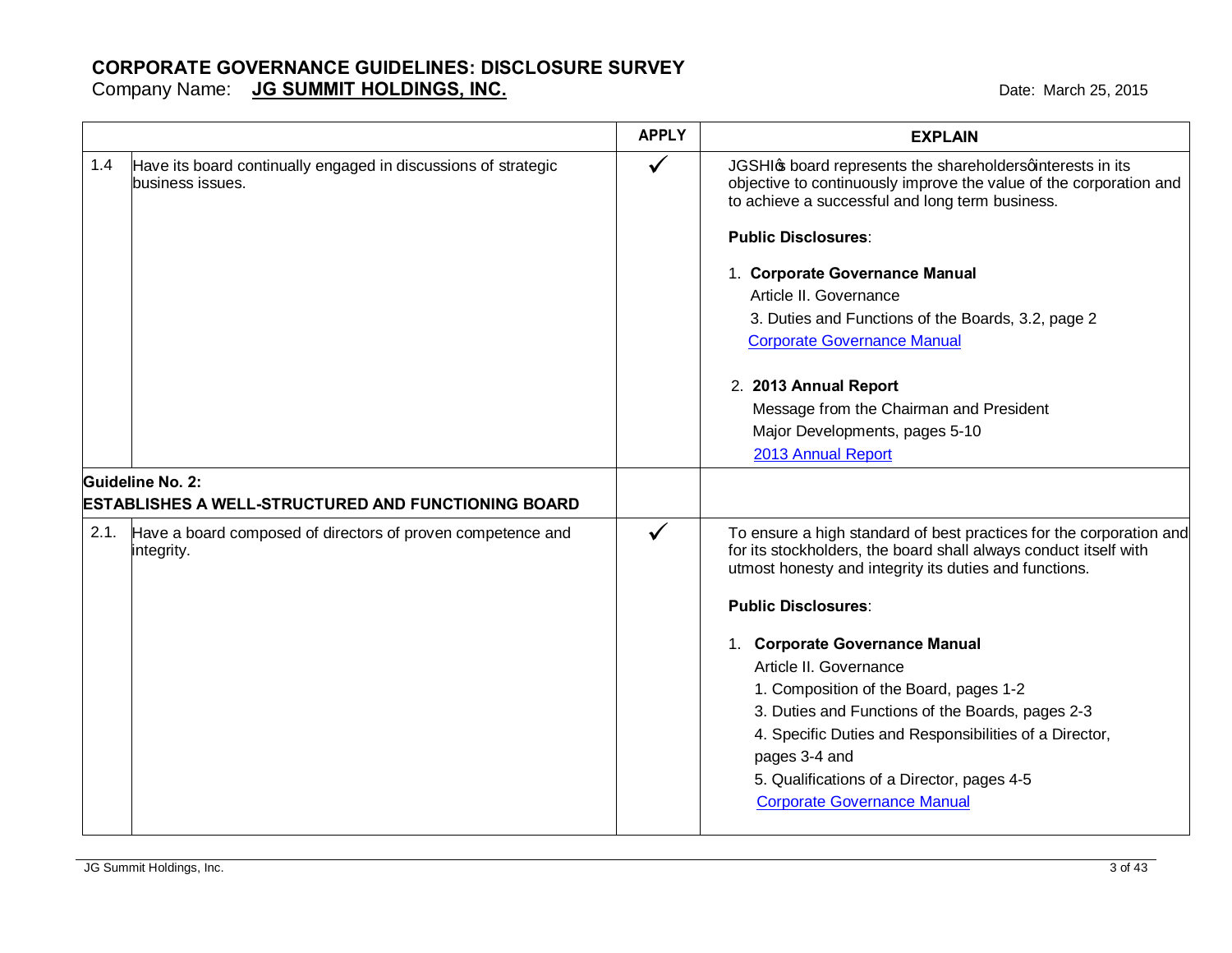|      |                                                                                                         | <b>APPLY</b> | <b>EXPLAIN</b>                                                                           |
|------|---------------------------------------------------------------------------------------------------------|--------------|------------------------------------------------------------------------------------------|
|      |                                                                                                         |              | 2. 2014 Annual Corporate Governance Report                                               |
|      |                                                                                                         |              | A. Board Matters                                                                         |
|      |                                                                                                         |              | 1. Board of Directors, (b) Directorship in other companies,<br>pages 5-6                 |
|      |                                                                                                         |              | 2014 Annual Corporate Governance Report                                                  |
|      |                                                                                                         |              | <b>Definitive Information Statement</b><br>3.                                            |
|      |                                                                                                         |              | Page 51-53                                                                               |
|      |                                                                                                         |              | <b>Definitive Information Statement</b>                                                  |
| 2.2. | Be led by a chairman who shall ensure that the board functions in an<br>effective and collegial manner. | $\checkmark$ | JGSHI chairman ensures that the board functions in an effective<br>and collegial manner. |
|      |                                                                                                         |              | <b>Public Disclosure:</b>                                                                |
|      |                                                                                                         |              | 1. Corporate Governance Manual                                                           |
|      |                                                                                                         |              | Article II. Governance                                                                   |
|      |                                                                                                         |              | 11. The Chairman of the Board and the Chief                                              |
|      |                                                                                                         |              | Executive Officer, pages 9-10                                                            |
|      |                                                                                                         |              | <b>Corporate Governance Manual</b>                                                       |
|      |                                                                                                         |              | 2. 2014 Annual Corporate Governance Report                                               |
|      |                                                                                                         |              | A. Board Matters                                                                         |
|      |                                                                                                         |              | 1. Board of Directors, (b) Directorship in other companies,<br>pages 5-6 and             |
|      |                                                                                                         |              | 2. Chairman and CEO, pages 8-10                                                          |
|      |                                                                                                         |              | 2014 Annual Corporate Governance Report                                                  |
|      |                                                                                                         |              |                                                                                          |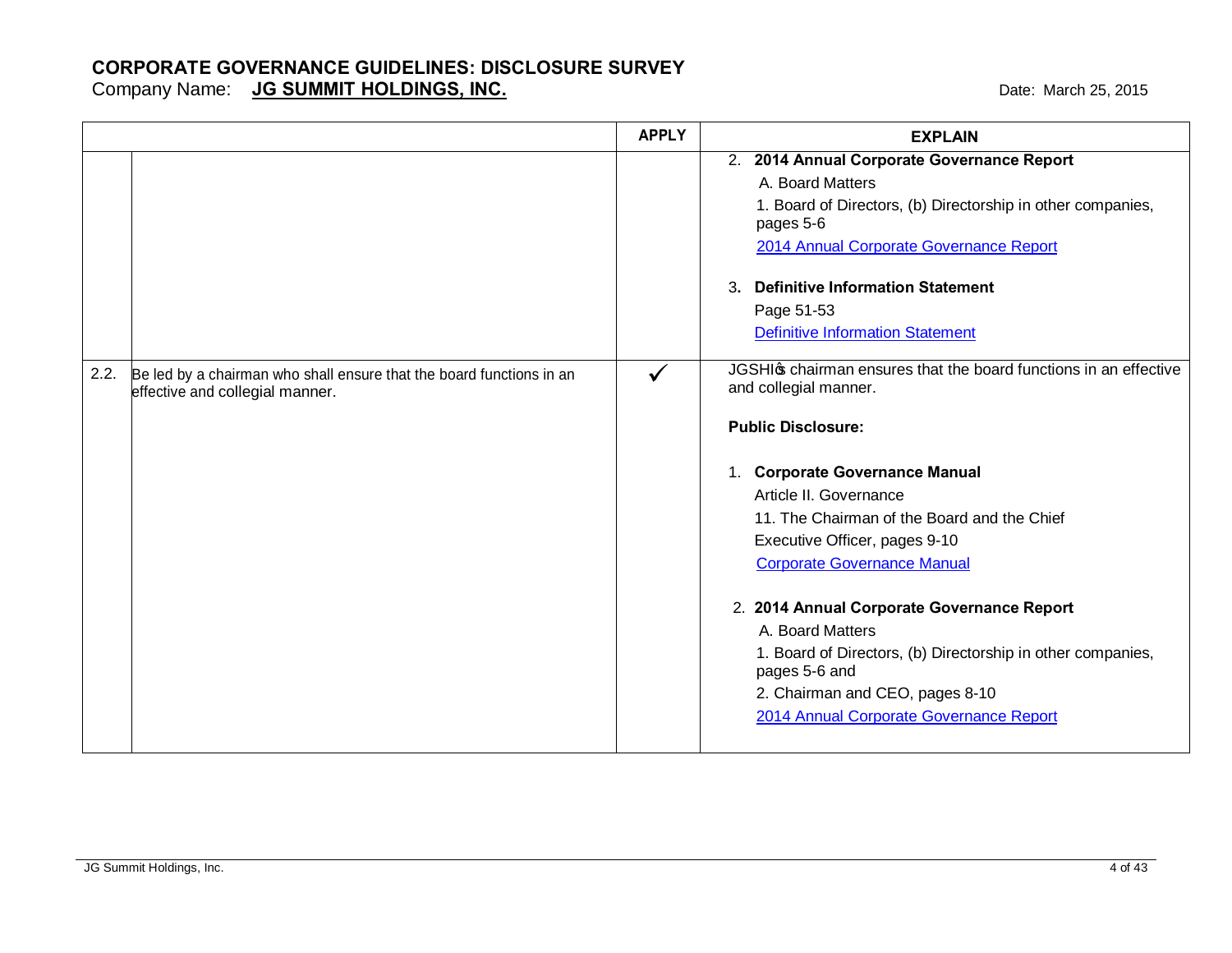|     |                                                                                                    | <b>APPLY</b> | <b>EXPLAIN</b>                                                                                                                                                                                                                                                                                        |
|-----|----------------------------------------------------------------------------------------------------|--------------|-------------------------------------------------------------------------------------------------------------------------------------------------------------------------------------------------------------------------------------------------------------------------------------------------------|
| 2.3 | Have at least three (3) or thirty percent (30%) of its directors as<br>independent directors.      | X            | JGSHI complies with the requirement of the Securities and<br>Exchange Commission (SEC) that publicly listed companies must<br>have at least two (2) independent directors or at least twenty<br>percent (20%) of its board size, whichever is the lesser.                                             |
|     |                                                                                                    |              | <b>Public Disclosures:</b>                                                                                                                                                                                                                                                                            |
|     |                                                                                                    |              | 1. Corporate Governance Manual<br>Article II. Governance<br>1. Composition of the Board of Directors page 1<br><b>Corporate Governance Manual</b>                                                                                                                                                     |
|     |                                                                                                    |              | 2. 2014 Annual Corporate Governance Report<br>A. Board Matters<br>1. Board of Directors, (a) Composition of the Board pages 4-8<br>2014 Annual Corporate Governance Report                                                                                                                            |
| 2.4 | Have in place written manuals, guidelines, and issuances that outline<br>procedures and processes. | $\checkmark$ | JGSHI has policies and procedures that guide its activities.                                                                                                                                                                                                                                          |
|     |                                                                                                    |              | <b>Public Disclosure:</b>                                                                                                                                                                                                                                                                             |
|     |                                                                                                    |              | 1. Corporate Governance Manual<br>Article II. Governance<br>3. Duties and Functions of the Boards, 3.1 and 3.8, pages 2-3.<br><b>Corporate Governance Manual</b><br>2013 Annual Report<br>2.<br><b>Financial Statements</b><br>4. Financial Risk Management Objectives and Policies, pages<br>114-120 |
|     |                                                                                                    |              | 2013 Annual Report                                                                                                                                                                                                                                                                                    |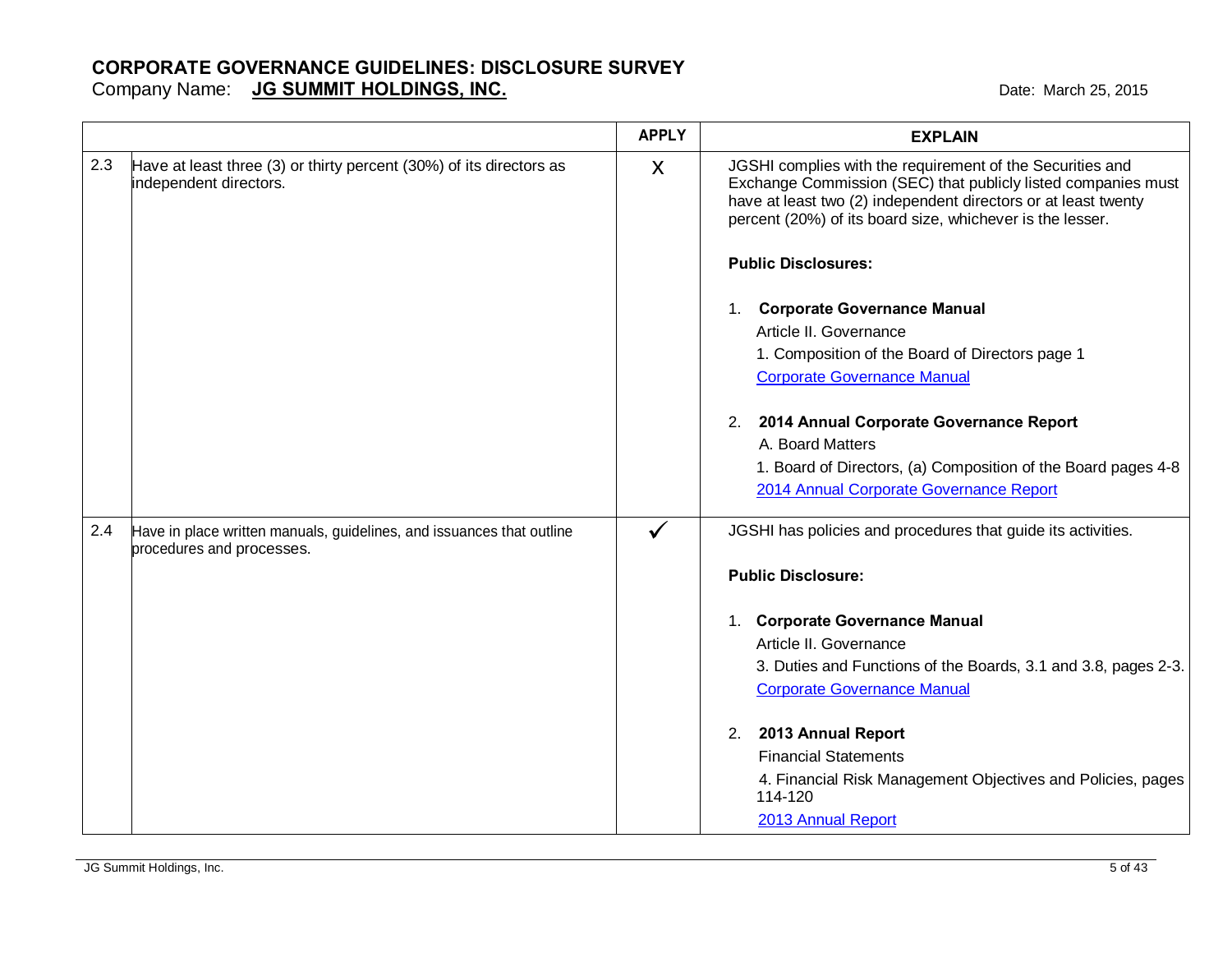|     |                                                                                     | <b>APPLY</b> | <b>EXPLAIN</b>                                                                                                                                                                                                                                                                                                                                                                                                                                                                                                                                                                                                                                                                                                                                                                                                                                 |
|-----|-------------------------------------------------------------------------------------|--------------|------------------------------------------------------------------------------------------------------------------------------------------------------------------------------------------------------------------------------------------------------------------------------------------------------------------------------------------------------------------------------------------------------------------------------------------------------------------------------------------------------------------------------------------------------------------------------------------------------------------------------------------------------------------------------------------------------------------------------------------------------------------------------------------------------------------------------------------------|
| 2.5 | Have Audit, Risk, Governance, and Nomination & Election Committees of<br>the board. | $\checkmark$ | JGSHI has Audit, Nomination and Remuneration and<br>Compensation Committee to aid in complying with the principles of<br>good corporate governance. The Company established the<br>necessary Committees with specific responsibilities to assist in the<br>development and implementation of systems and practices thaw<br>old promote good corporate governance<br><b>Public Disclosures:</b><br>1. Corporate Governance Manual<br>Article II. Governance<br>15. Board Committees, page 11,<br>Article III Audit Committee<br>Article IV Nomination Committee, pages 14-15<br>Article V Remuneration and Compensation Committee pages<br>$16 - 18$<br><b>Corporate Governance Manual</b><br>2. 2014 Annual Corporate Governance Report<br>E. Board Committees<br>1. Board of Directors pages 31-34<br>2014 Annual Corporate Governance Report |
|     |                                                                                     |              |                                                                                                                                                                                                                                                                                                                                                                                                                                                                                                                                                                                                                                                                                                                                                                                                                                                |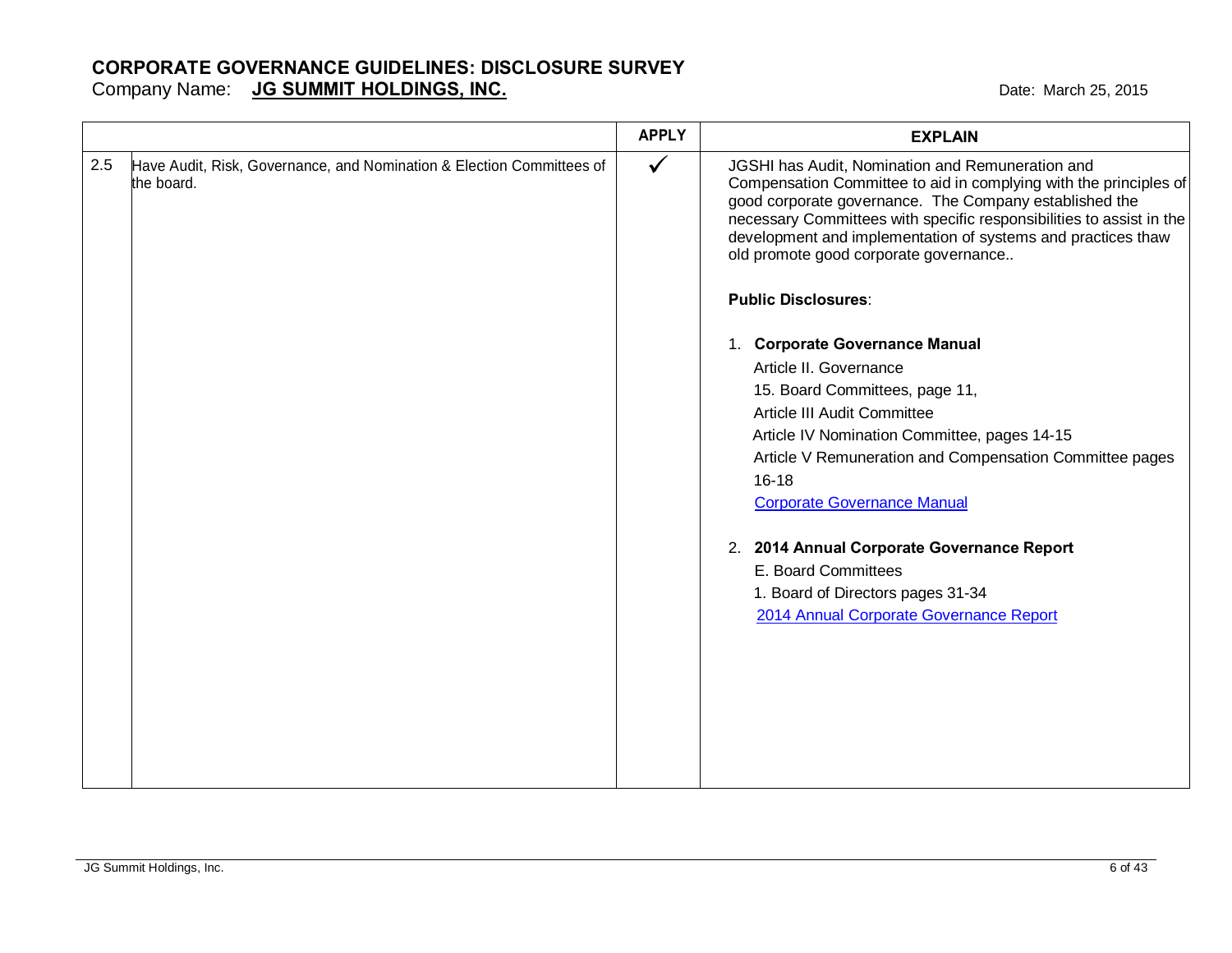Date: March 25, 2015

| Company Name: | <b>JG SUMMIT HOLDINGS, INC.</b> |
|---------------|---------------------------------|
|---------------|---------------------------------|

|     |                                                                                                                                                                                                      | <b>APPLY</b> | <b>EXPLAIN</b>                                                                                                                                                                                      |
|-----|------------------------------------------------------------------------------------------------------------------------------------------------------------------------------------------------------|--------------|-----------------------------------------------------------------------------------------------------------------------------------------------------------------------------------------------------|
| 2.6 | Have its Chairman and CEO positions held separately by individuals<br>who are not related to each other.                                                                                             | X            | The roles of Chairman and CEO are unified and the proper checks<br>and balances were laid down to ensure that the Board gets the<br>benefit of independent views and perspectives.                  |
|     |                                                                                                                                                                                                      |              | <b>Public Disclosures:</b>                                                                                                                                                                          |
|     |                                                                                                                                                                                                      |              | 1. Corporate Governance Manual<br>Article II. Governance                                                                                                                                            |
|     |                                                                                                                                                                                                      |              | 11. The Chairman of the Board and The Chief Executive<br>Officer (CEO) pages 9-10                                                                                                                   |
|     |                                                                                                                                                                                                      |              | <b>Corporate Governance Manual</b>                                                                                                                                                                  |
|     |                                                                                                                                                                                                      |              | 2. 2014 Annual Corporate Governance Report<br>A. Board Matters                                                                                                                                      |
|     |                                                                                                                                                                                                      |              | 2(a) Chairman and CEO, page 10<br>2014 Annual Corporate Governance Report                                                                                                                           |
|     |                                                                                                                                                                                                      |              | 3. Definitive Information Statement                                                                                                                                                                 |
|     |                                                                                                                                                                                                      |              | Profile of James L. Go, page 51                                                                                                                                                                     |
|     |                                                                                                                                                                                                      |              | <b>Definitive Information Statement</b>                                                                                                                                                             |
| 2.7 | Have a director nomination and election process that ensures that all<br>shareholders are given the opportunity to nominate and elect directors<br>individually based on the number of shares voted. | $\checkmark$ | JGSHI has a nomination and election process stating that<br>stockholders may vote at all meetings based on the number of<br>shares registered in their respective names.                            |
|     |                                                                                                                                                                                                      |              | <b>Public Disclosures:</b>                                                                                                                                                                          |
|     |                                                                                                                                                                                                      |              | 1. By-Laws<br>Article II. The Board of Directors, 1. Election of Directors,<br>pages 1-2 and 10. Guidelines on the Nomination and Election<br>of Independent Directors, pages 5-9<br><b>By-Laws</b> |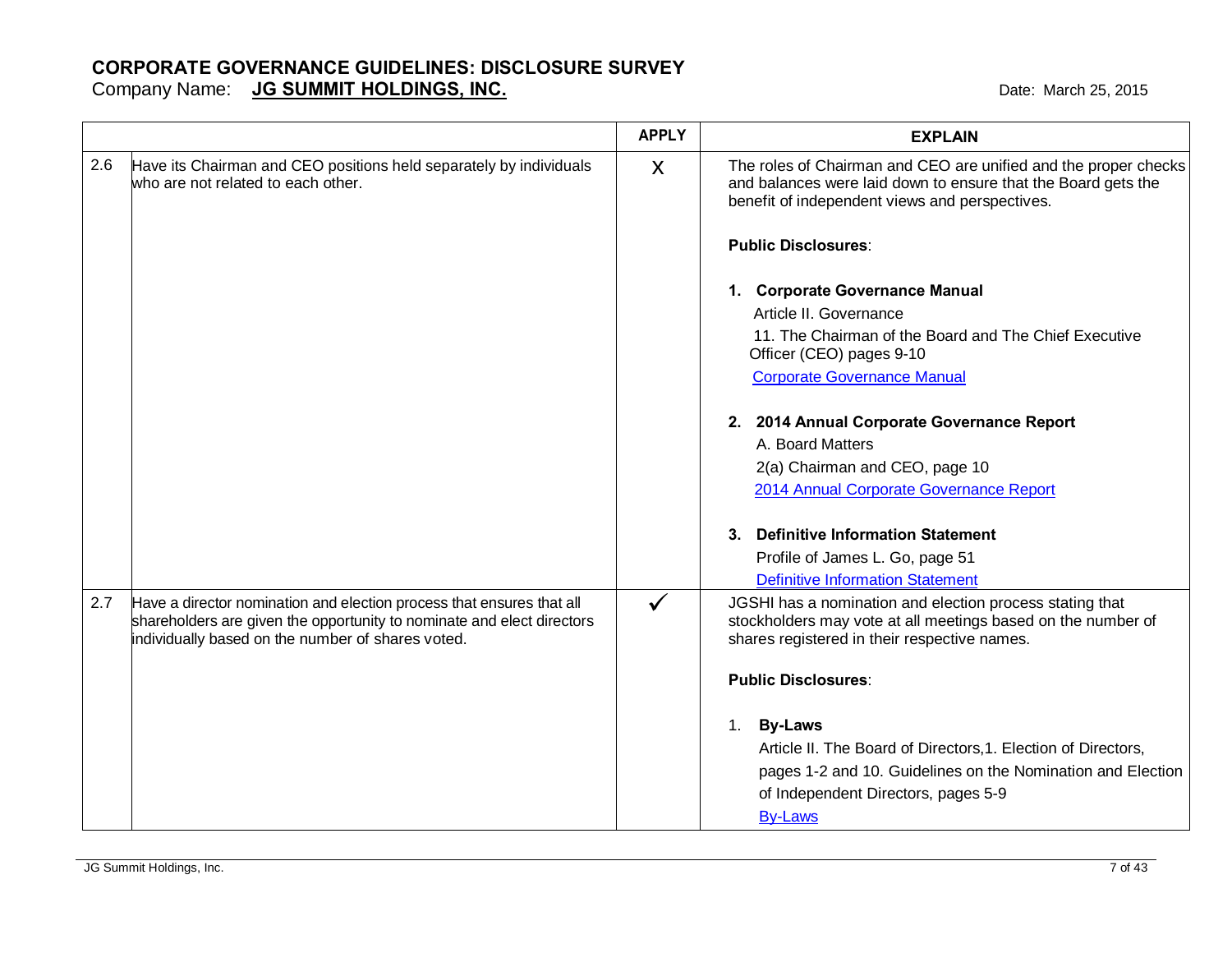|     |                                                                | <b>APPLY</b> | <b>EXPLAIN</b>                                                                                                                                                                                                                                                                                                                                                                                                                                                                                                                                                                                                                                                                                                                                                                                                                             |
|-----|----------------------------------------------------------------|--------------|--------------------------------------------------------------------------------------------------------------------------------------------------------------------------------------------------------------------------------------------------------------------------------------------------------------------------------------------------------------------------------------------------------------------------------------------------------------------------------------------------------------------------------------------------------------------------------------------------------------------------------------------------------------------------------------------------------------------------------------------------------------------------------------------------------------------------------------------|
|     |                                                                |              | <b>Definitive Information Statement</b><br>2 <sub>1</sub><br>Voting Procedures, page 11<br><b>Definitive Information Statement</b>                                                                                                                                                                                                                                                                                                                                                                                                                                                                                                                                                                                                                                                                                                         |
| 2.8 | Have in place a formal board and director development program. | $\checkmark$ | Every director shall receive appropriate orientation when he is first<br>appointed to the Board of Directors. Likewise, Management<br>Officers shall receive appropriate orientation on his duties as a<br>management executive and how to discharge these duties. If<br>necessary, directors and officers may be required to attend a<br>seminar on Corporate Governance that shall be conducted by a<br>duly recognized private or government institute.<br><b>Public Disclosures:</b><br>1. Corporate Governance Manual<br>Article II. Governance<br>14. Training of New Directors and Senior Management<br>Officers, page 10-11<br><b>Corporate Governance Manual</b><br>2. 2014 Annual Corporate Governance Report<br>A. Board Matter<br>6. Orientation and Education Program, pages 21-22<br>2014 Annual Corporate Governance Report |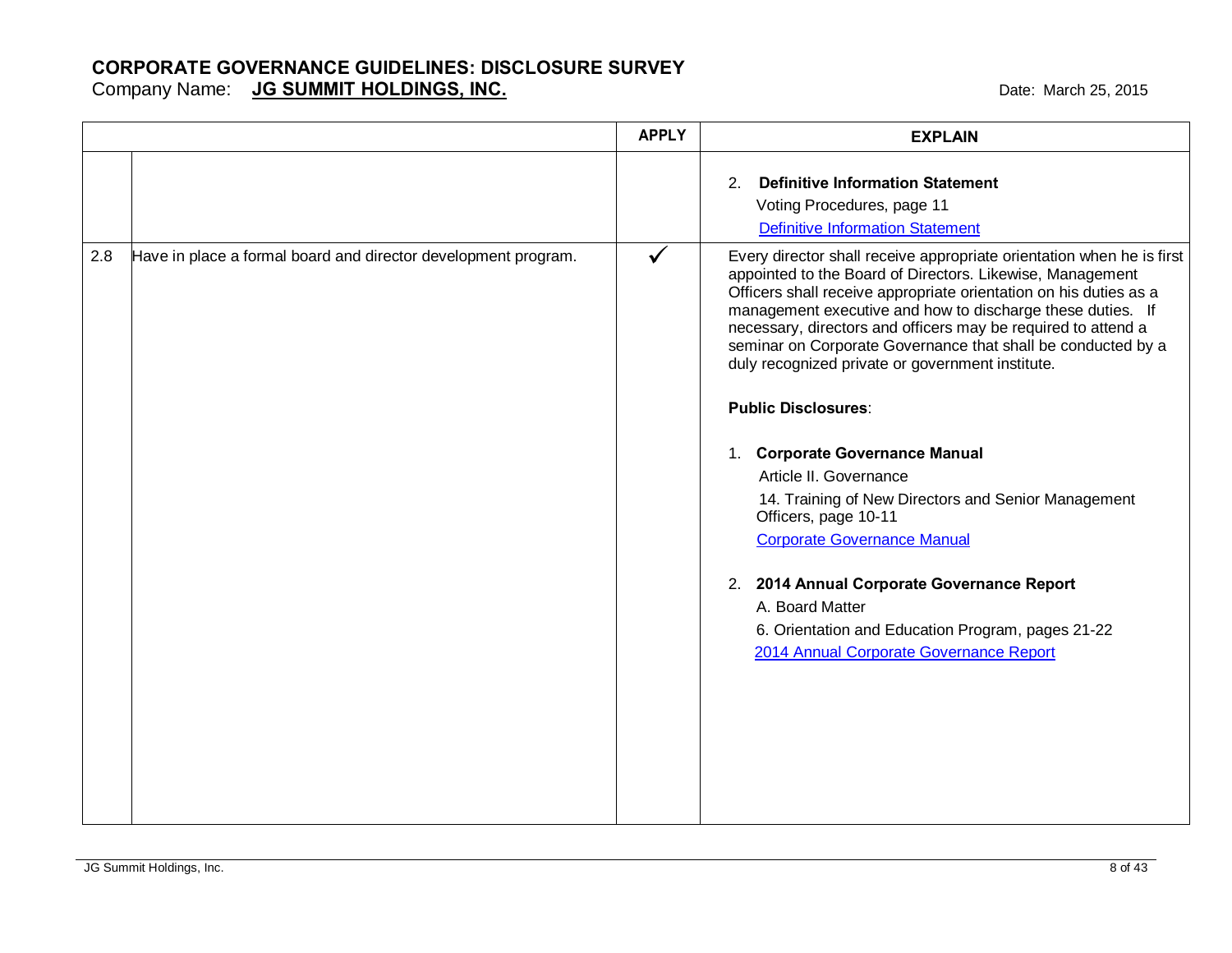Company Name: **JG SUMMIT HOLDINGS, INC. COMPANY COMPANY AND THE MARK COMPANY COMPANY CONTROLLY AND A LOST 2015** 

|     |                             | <b>APPLY</b> | <b>EXPLAIN</b>                                                                                                                                                       |
|-----|-----------------------------|--------------|----------------------------------------------------------------------------------------------------------------------------------------------------------------------|
| 2.9 | Have a corporate secretary. | $\checkmark$ | JGSHI has a Corporate Secretary. The Corporate Secretary plays<br>a very significant role in supporting the Board in discharging its<br>duties and responsibilities. |
|     |                             |              | <b>Public Disclosures:</b>                                                                                                                                           |
|     |                             |              | 1. Corporate Governance Manual                                                                                                                                       |
|     |                             |              | Article IX Corporate Secretary, pages 22-23                                                                                                                          |
|     |                             |              | <b>Corporate Governance Manual</b>                                                                                                                                   |
|     |                             |              | 2. By-Laws                                                                                                                                                           |
|     |                             |              | Article III Officers                                                                                                                                                 |
|     |                             |              | f. Secretary, page 13                                                                                                                                                |
|     |                             |              | <b>By-Laws</b>                                                                                                                                                       |
|     |                             |              | 3. 2014 Annual Corporate Governance Report                                                                                                                           |
|     |                             |              | C. Board Meetings and Attendance                                                                                                                                     |
|     |                             |              | 5. Access to Information (c), page 27                                                                                                                                |
|     |                             |              | 2014 Annual Corporate Governance Report                                                                                                                              |
|     |                             |              | 4. Definitive Information Statement                                                                                                                                  |
|     |                             |              | Executive Officers, page 54                                                                                                                                          |
|     |                             |              | <b>Definitive Information Statement</b>                                                                                                                              |
|     |                             |              |                                                                                                                                                                      |
|     |                             |              |                                                                                                                                                                      |
|     |                             |              |                                                                                                                                                                      |
|     |                             |              |                                                                                                                                                                      |
|     |                             |              |                                                                                                                                                                      |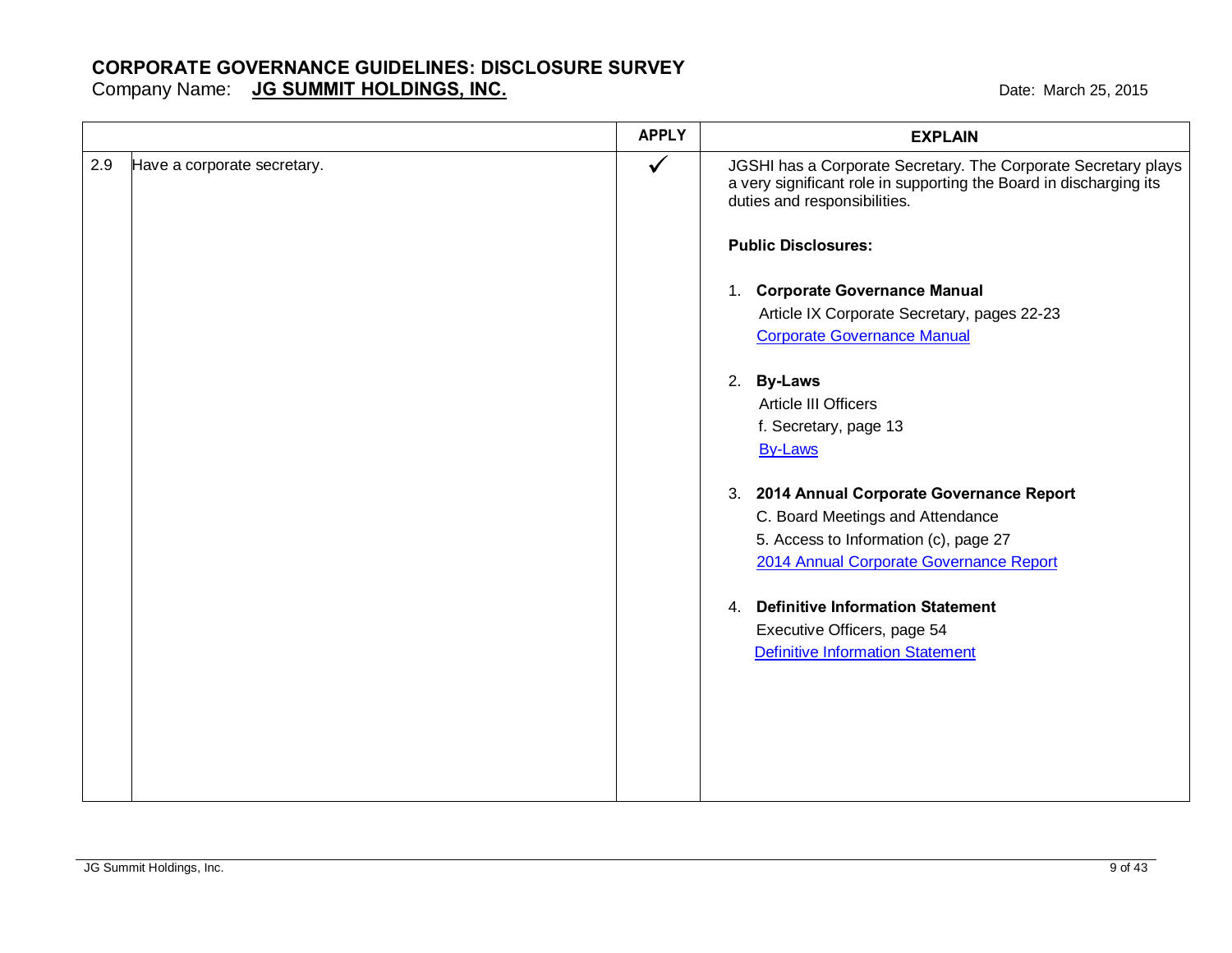|                                                                                                                                                    | <b>APPLY</b> | <b>EXPLAIN</b>                                                                                                                                  |
|----------------------------------------------------------------------------------------------------------------------------------------------------|--------------|-------------------------------------------------------------------------------------------------------------------------------------------------|
| 2.10 Have no shareholder agreements, by-laws provisions, or other<br>arrangements that constrains the directors qability to vote<br>independently. | $\checkmark$ | Stockholdersqrights concerning Annual/Special Stockholdersq<br>Meeting are in accordance with the provisions stated in the<br>Corporation Code. |
|                                                                                                                                                    |              | <b>Public Disclosures:</b>                                                                                                                      |
|                                                                                                                                                    |              | 1. Corporate Governance Manual                                                                                                                  |
|                                                                                                                                                    |              | Article II. Governance, pages 1-11 and                                                                                                          |
|                                                                                                                                                    |              | Article VII. StockholdersqRights and Protection of                                                                                              |
|                                                                                                                                                    |              | Minority StockholdersqInterest, pages 18-19                                                                                                     |
|                                                                                                                                                    |              | <b>Corporate Governance Manual</b>                                                                                                              |
|                                                                                                                                                    |              | 2014 Annual Corporate Governance Report<br>2.                                                                                                   |
|                                                                                                                                                    |              | J. Rights of Stockholders 1(c) StockholdersqRights, page 55                                                                                     |
|                                                                                                                                                    |              | 2. Treatment of Minority Stockholders, pages 59-60                                                                                              |
|                                                                                                                                                    |              | 2014 Annual Corporate Governance Report                                                                                                         |
|                                                                                                                                                    |              | 2. Definitive Information Statement                                                                                                             |
|                                                                                                                                                    |              | Voting Procedures, page 11                                                                                                                      |
|                                                                                                                                                    |              | <b>Definitive Information Statement</b>                                                                                                         |
| Guideline No. 3:                                                                                                                                   |              |                                                                                                                                                 |
| MAINTAINS A ROBUST INTERNAL AUDIT AND CONTROL SYSTEM                                                                                               |              |                                                                                                                                                 |
| 3.1<br>Establish the internal audit function as a separate unit in the company<br>which would be overseen at the Board level.                      | $\checkmark$ | JGSHI has an Internal Audit Function headed by the Corporate<br>Internal Audit Head who reports to the Audit Committee.                         |
|                                                                                                                                                    |              | <b>Public Disclosures:</b>                                                                                                                      |
|                                                                                                                                                    |              | 1. Corporate Governance Manual                                                                                                                  |
|                                                                                                                                                    |              | Article VIII. Internal Audit, pages 19-22                                                                                                       |
|                                                                                                                                                    |              | <b>Corporate Governance Manual</b>                                                                                                              |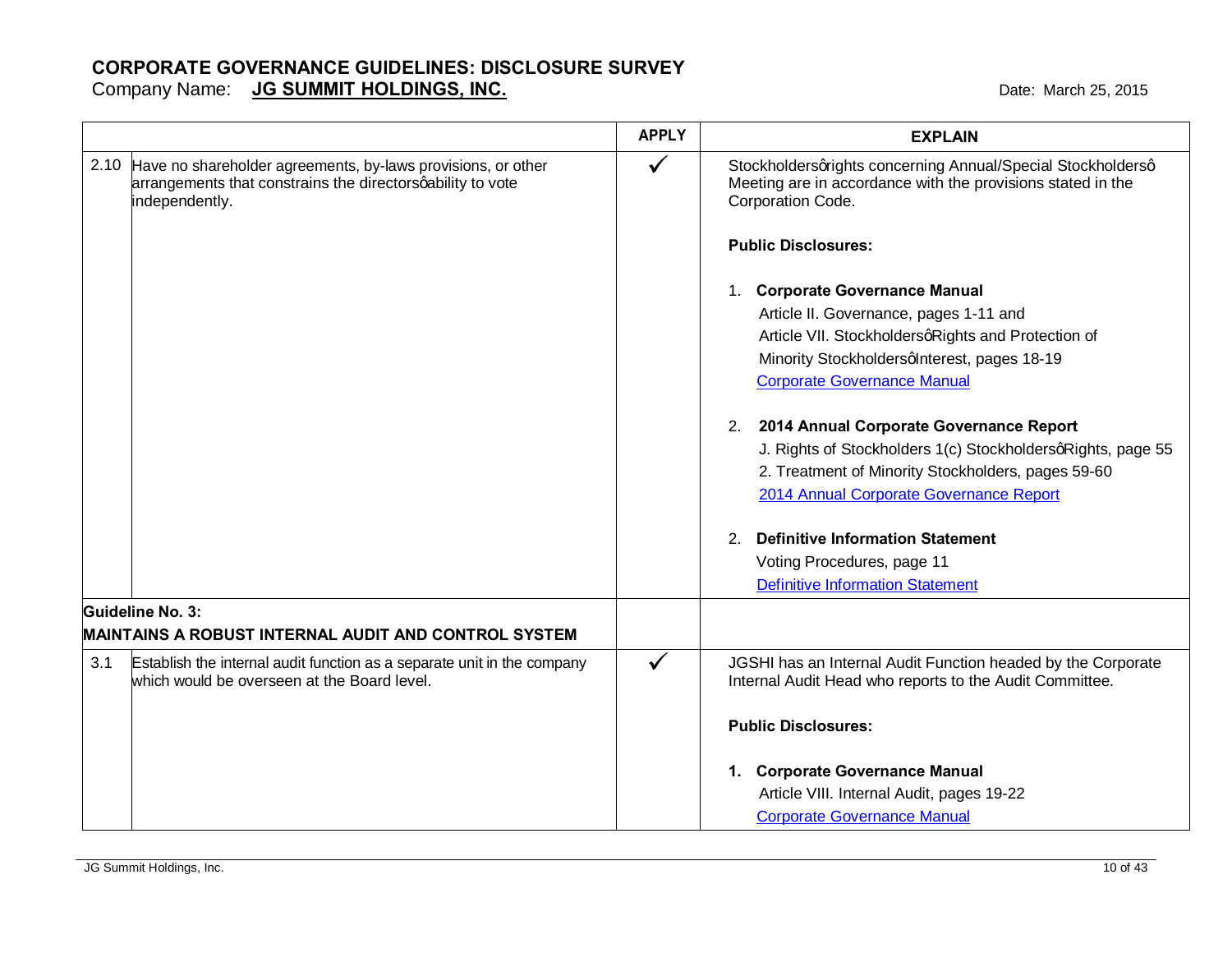Company Name: **JG SUMMIT HOLDINGS, INC. COMPANY COMPANY AND THE MARK COMPANY COMPANY CONTROLLY AND A LOST 2015** 

|     |                                                                                       | <b>APPLY</b> | <b>EXPLAIN</b>                                                                  |
|-----|---------------------------------------------------------------------------------------|--------------|---------------------------------------------------------------------------------|
|     |                                                                                       |              | 2. 2014 Annual Corporate Governance Report                                      |
|     |                                                                                       |              | G. Internal Audit and Control                                                   |
|     |                                                                                       |              | 2. Internal Audit, pages 46-49                                                  |
|     |                                                                                       |              | 2014 Annual Corporate Governance Report                                         |
| 3.2 | Have a comprehensive enterprise-wide compliance program that is<br>annually reviewed. | $\checkmark$ | JGSHI has a comprehensive enterprise-wide program that is<br>annually reviewed. |
|     |                                                                                       |              | <b>Public Disclosures:</b>                                                      |
|     |                                                                                       |              | <b>Corporate Governance Manual</b><br>1.                                        |
|     |                                                                                       |              | Article II. Governance, 3.3, page 2                                             |
|     |                                                                                       |              | Article VIII. Internal Audit                                                    |
|     |                                                                                       |              | 4. Responsibility, page 21                                                      |
|     |                                                                                       |              | Article X. Compliance Officer, page 23                                          |
|     |                                                                                       |              | <b>Corporate Governance Manual</b>                                              |
|     |                                                                                       |              | 2014 Annual Corporate Governance Report<br>2.                                   |
|     |                                                                                       |              | G. Internal Audit and Control                                                   |
|     |                                                                                       |              | 2. Internal Audit, pages 46-49                                                  |
|     |                                                                                       |              | 2014 Annual Corporate Governance Report                                         |
|     |                                                                                       |              | 2013 Annual Report<br>3.                                                        |
|     |                                                                                       |              | <b>Financial Statements</b>                                                     |
|     |                                                                                       |              | 4. Financial Risk Management Objectives and Policies, pages<br>114-120          |
|     |                                                                                       |              | 2013 Annual Report                                                              |
|     |                                                                                       |              |                                                                                 |
|     |                                                                                       |              |                                                                                 |
|     |                                                                                       |              |                                                                                 |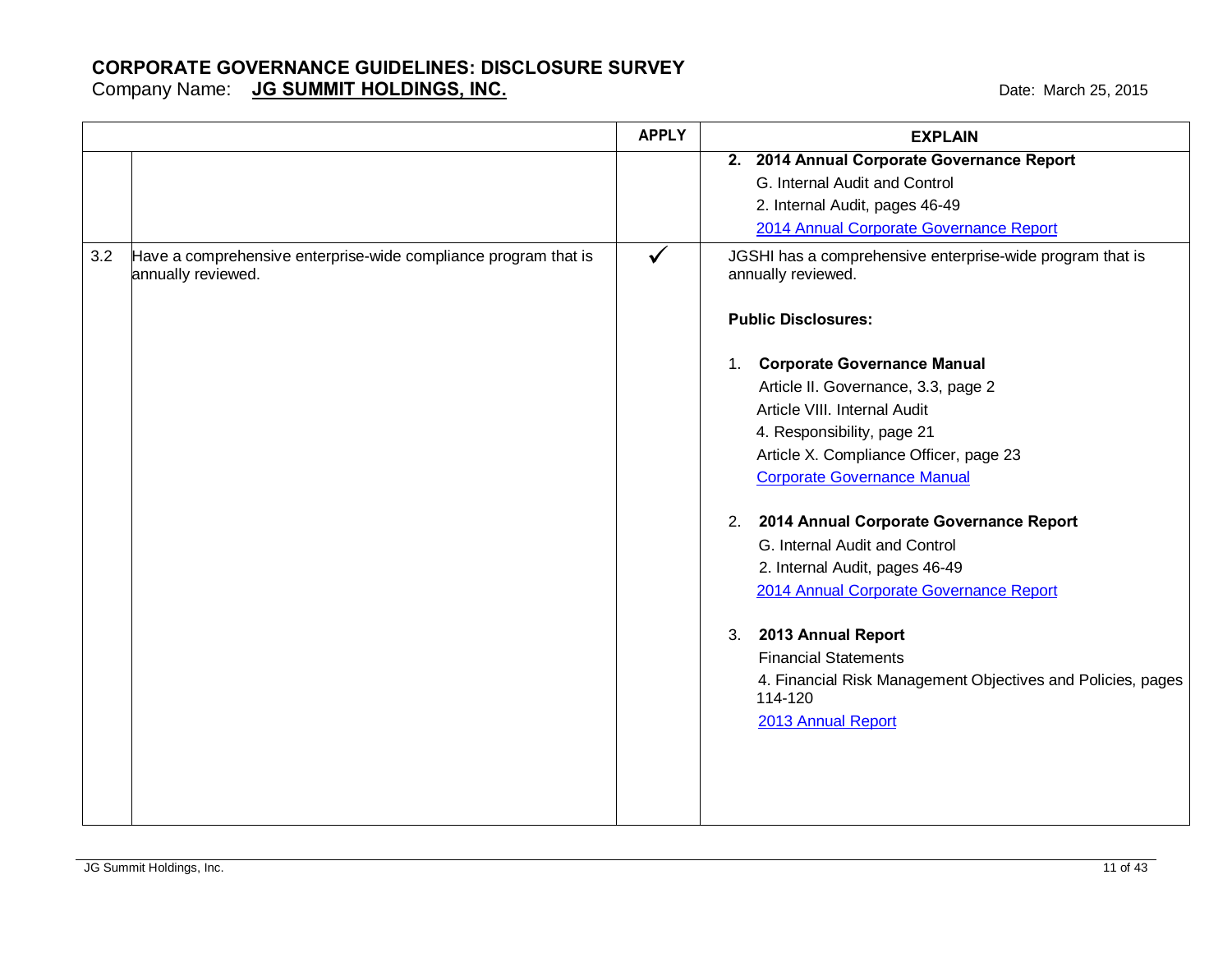|     |                                                                                                             | <b>APPLY</b> | <b>EXPLAIN</b>                                                                                                                                                                                         |
|-----|-------------------------------------------------------------------------------------------------------------|--------------|--------------------------------------------------------------------------------------------------------------------------------------------------------------------------------------------------------|
| 3.3 | Institutionalize quality service programs for the internal audit function.                                  | $\checkmark$ | JGSHI established an Internal Audit System that can reasonably<br>assure the board, management, and stockholders that its key<br>organizational and operational controls are faithfully complied with. |
|     |                                                                                                             |              | <b>Public Disclosures:</b>                                                                                                                                                                             |
|     |                                                                                                             |              | 1. Corporate Governance Manual<br>Article II. Governance                                                                                                                                               |
|     |                                                                                                             |              | 8. Internal Control Responsibilities of the Board, 8.3,                                                                                                                                                |
|     |                                                                                                             |              | Page 7 and                                                                                                                                                                                             |
|     |                                                                                                             |              | Article VIII. Internal Audit,                                                                                                                                                                          |
|     |                                                                                                             |              | 4. Responsibility, page 21                                                                                                                                                                             |
|     |                                                                                                             |              | <b>Corporate Governance Manual</b>                                                                                                                                                                     |
|     |                                                                                                             |              | 2. 2014 Annual Corporate Governance Report                                                                                                                                                             |
|     |                                                                                                             |              | G. Internal Audit and Control, pages 45-49                                                                                                                                                             |
|     |                                                                                                             |              | 2014 Annual Corporate Governance Report                                                                                                                                                                |
| 3.4 | Have in place a mechanism that allows employees, suppliers and<br>other stakeholders to raise valid issues. | $\checkmark$ | JGSHI has a mechanism in place, allowing employees, suppliers,<br>and other stakeholders to raise valid issues.                                                                                        |
|     |                                                                                                             |              | <b>Public Disclosure:</b>                                                                                                                                                                              |
|     |                                                                                                             |              | 1. Corporate Governance Manual                                                                                                                                                                         |
|     |                                                                                                             |              | Article II. Governance                                                                                                                                                                                 |
|     |                                                                                                             |              | 3. Duties and Functions of the Boards, 3.4 and 3.5, page 2.<br><b>Corporate Governance Manual</b>                                                                                                      |
|     |                                                                                                             |              | 2. 2014 Annual Corporate Governance Report                                                                                                                                                             |
|     |                                                                                                             |              | K. Investors Relations Program, 1 and 2, page 61<br>2014 Annual Corporate Governance Report                                                                                                            |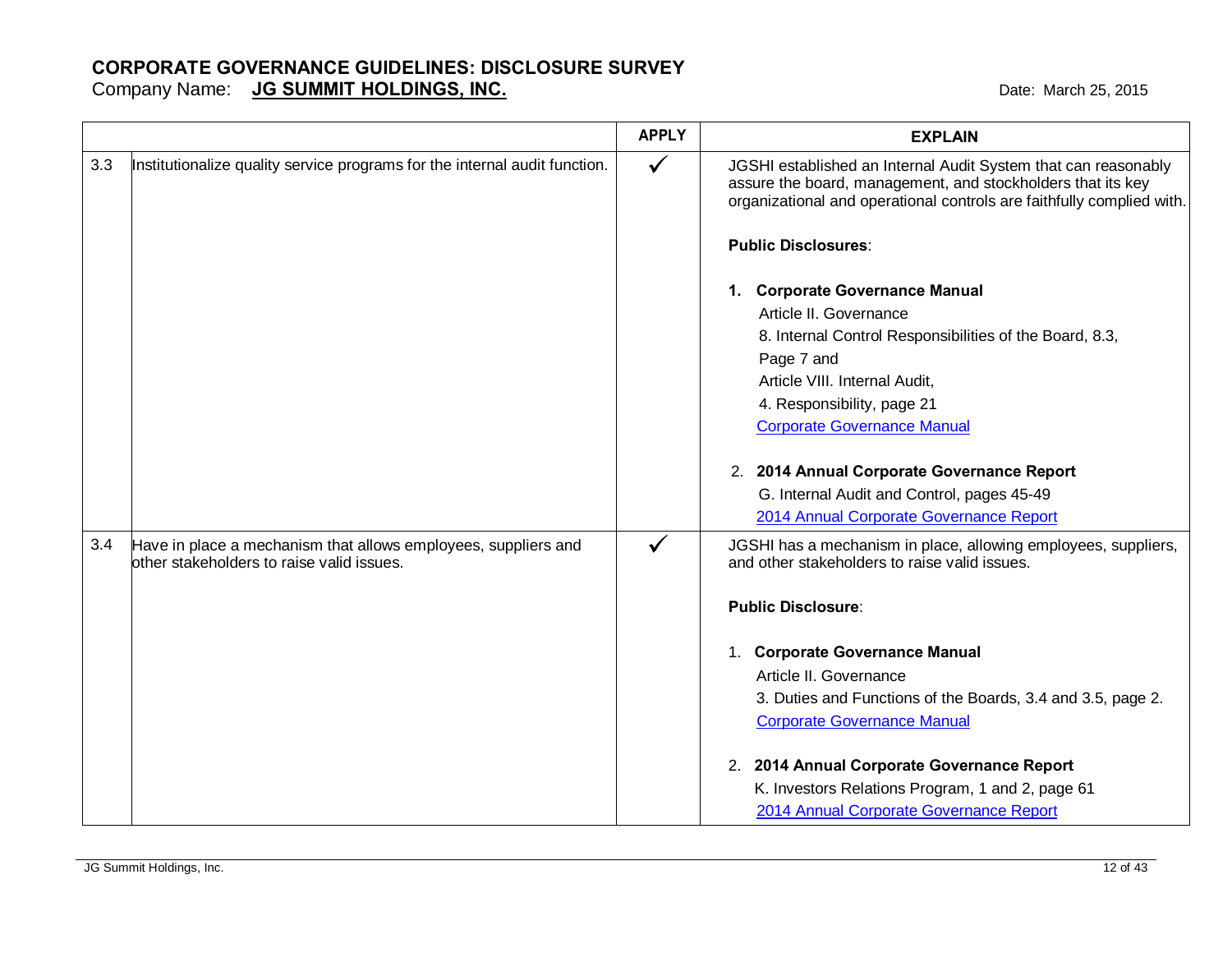|     |                                                                                                                                                                                                         | <b>APPLY</b> | <b>EXPLAIN</b>                                                                                                                                                                                                                                                                                                                                                                                                                                                                                                                                                                                                                                                                          |
|-----|---------------------------------------------------------------------------------------------------------------------------------------------------------------------------------------------------------|--------------|-----------------------------------------------------------------------------------------------------------------------------------------------------------------------------------------------------------------------------------------------------------------------------------------------------------------------------------------------------------------------------------------------------------------------------------------------------------------------------------------------------------------------------------------------------------------------------------------------------------------------------------------------------------------------------------------|
|     |                                                                                                                                                                                                         |              | 3. 2013 Annual Report<br>Directory, page 243 (back cover page)<br>2013 Annual Report<br>4. JGSHI Website<br><b>JGSHI Website</b>                                                                                                                                                                                                                                                                                                                                                                                                                                                                                                                                                        |
| 3.5 | Have the Chief Executive Officer and Chief Audit Executive attest in<br>writing, at least annually, that a sound internal audit, control, and<br>compliance system is in place and working effectively. | $\checkmark$ | The Chief Executive Officer and Chief Audit Executive executes<br>annually a written attestation that a sound internal audit, control<br>and compliance system is in place and working effectively. The<br>attestation is presented by the Chief Audit Executive during the<br>Audit Committee meeting.                                                                                                                                                                                                                                                                                                                                                                                 |
|     | Guideline No. 4:<br>RECOGNIZES AND MANAGES ITS ENTERPRISE RISKS                                                                                                                                         |              |                                                                                                                                                                                                                                                                                                                                                                                                                                                                                                                                                                                                                                                                                         |
| 4.1 | Have its board oversee the company of risk management function.                                                                                                                                         | $\checkmark$ | The Audit Committee provides an independent and objective<br>assurance to the Corporation & stakeholders for the continuous<br>improvement of risk management systems, internal control<br>systems, governance processes, business operations, and proper<br>safeguarding and use of the Corporation of resources and assets.<br><b>Public Disclosures:</b><br>1. Corporate Governance Manual<br>Article II. Governance, page 1 and<br>Article III. Audit Committee<br>Mission of the Audit Committee, page 11<br><b>Corporate Governance Manual</b><br>2. 2014 Annual Corporate Governance Report<br>F. Risk Management System, pages 37-45<br>2014 Annual Corporate Governance Report |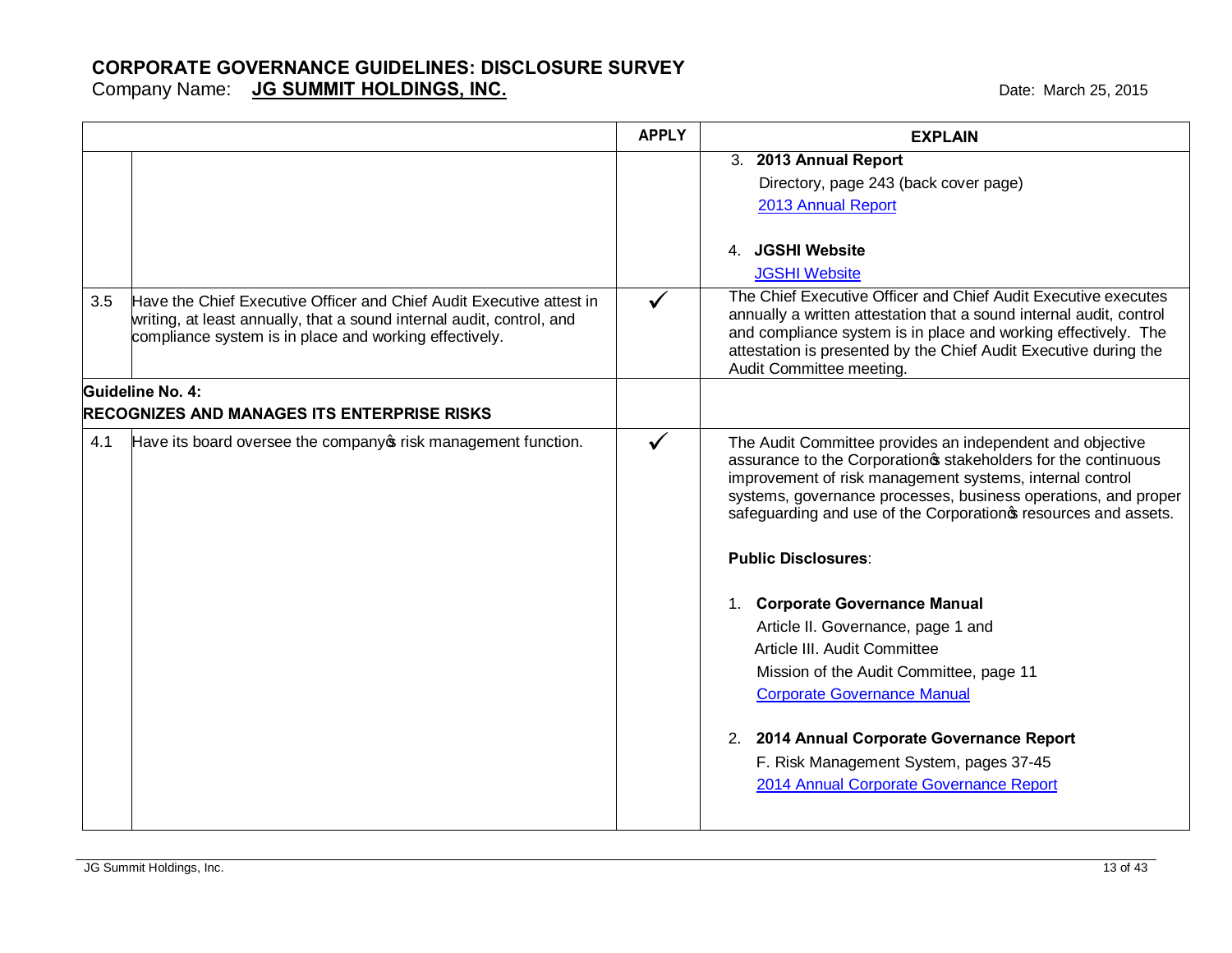|     |                                                                                                                                                                                                                                                                                   | <b>APPLY</b> | <b>EXPLAIN</b>                                                                                                                                                                                                                                                                                                                                             |
|-----|-----------------------------------------------------------------------------------------------------------------------------------------------------------------------------------------------------------------------------------------------------------------------------------|--------------|------------------------------------------------------------------------------------------------------------------------------------------------------------------------------------------------------------------------------------------------------------------------------------------------------------------------------------------------------------|
|     |                                                                                                                                                                                                                                                                                   |              | 3. 2013 Annual Report<br><b>Financial Statements</b><br>28. Financial Risk Management Objectives and Policies,<br>page 114-120.<br>2013 Annual Report                                                                                                                                                                                                      |
| 4.2 | Have a formal risk management policy that guides the company of risk<br>management and compliance processes and procedures.                                                                                                                                                       |              | JGSHI has a formal risk management policy that guides JGSHI \$<br>risk management and compliance processes and procedures.<br><b>Public Disclosures:</b>                                                                                                                                                                                                   |
|     |                                                                                                                                                                                                                                                                                   |              | 1. 2014 Annual Corporate Governance Report<br>F. Risk Management System 2. Risk Policy, pages 38-41<br>2014 Annual Corporate Governance Report<br>2. 2013 Annual Report<br><b>Financial Statements</b><br>28. Financial Risk Management Objectives and Policies,<br>pages 114-120<br>2013 Annual Report                                                    |
| 4.3 | Design and undertake its Enterprise Risk Management (ERM)<br>activities on the basis of, or in accordance with, internationally<br>recognized frameworks such as but not limited to, COSO, (The<br>Committee of Sponsoring Organizations of the Treadway<br>Commission) I and II. | ✓            | JGSHI designed and undertakes its Enterprise Risk Management<br>(ERM) activities on the basis of, or in accordance with,<br>internationally recognized frameworks.<br><b>Public Disclosure:</b><br>1. 2013 Annual Report<br>Notes to Financial Statements<br>28. Financial Risk Management Objectives and Policies,<br>pages 114-120<br>2013 Annual Report |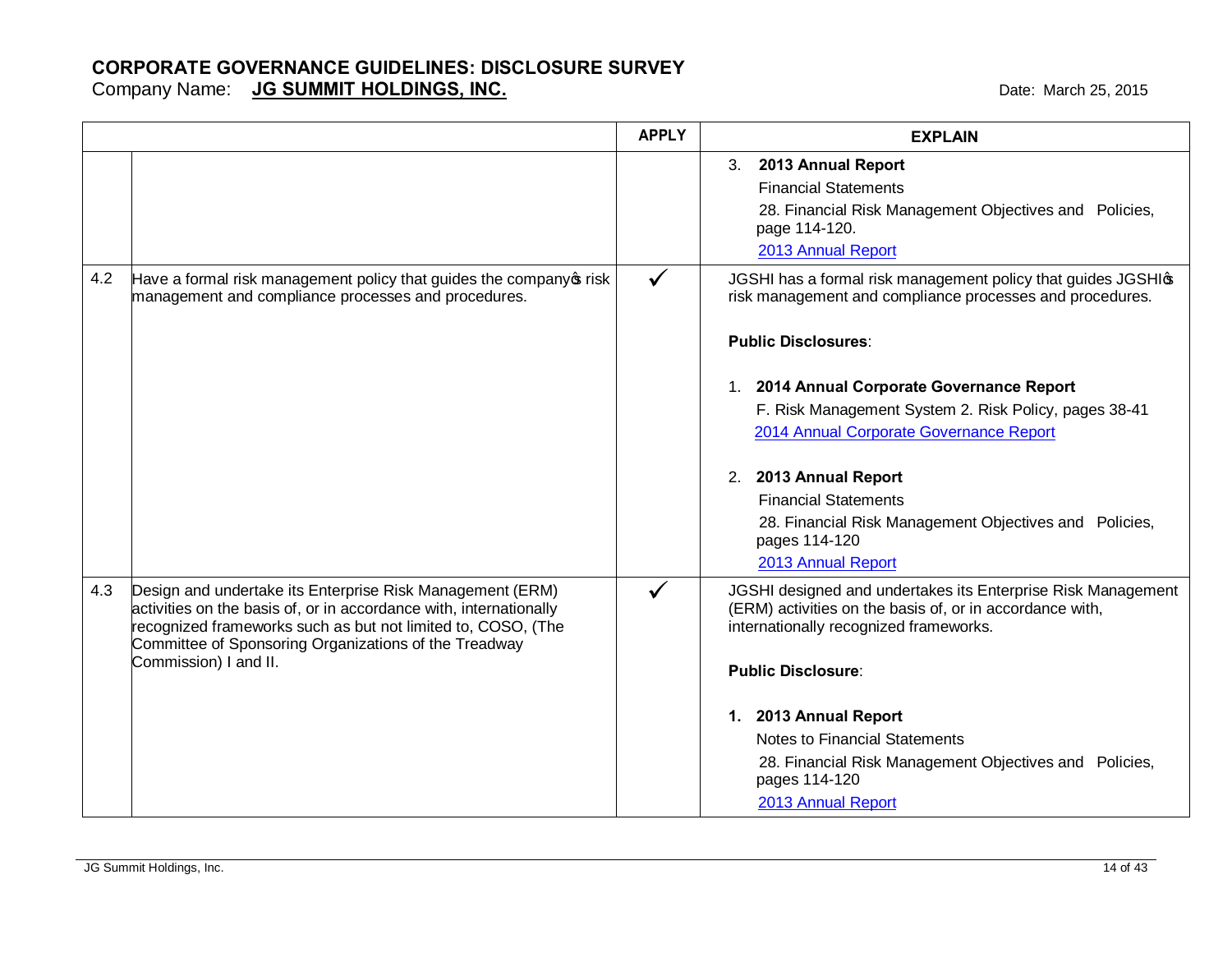|     |                                                                                                                                                                                          | <b>APPLY</b> | <b>EXPLAIN</b>                                                                                                                                                                                                          |
|-----|------------------------------------------------------------------------------------------------------------------------------------------------------------------------------------------|--------------|-------------------------------------------------------------------------------------------------------------------------------------------------------------------------------------------------------------------------|
| 4.4 | Have a unit at the management level, headed by a Risk Management<br>Officer (RMO).                                                                                                       | $\checkmark$ | The fulfillment of the risk management functions is delegated to<br>the Enterprise Risk Management Group (ERMG) who is primarily<br>responsible for the execution of the Enterprise Risk Management<br>(ERM) framework. |
|     |                                                                                                                                                                                          |              | <b>Public Disclosures:</b>                                                                                                                                                                                              |
|     |                                                                                                                                                                                          |              | 1. 2014 Annual Corporate Governance Report                                                                                                                                                                              |
|     |                                                                                                                                                                                          |              | F. Risk Management System                                                                                                                                                                                               |
|     |                                                                                                                                                                                          |              | 3(c) Control System Set-Up/Committee, pages 44-45                                                                                                                                                                       |
|     |                                                                                                                                                                                          |              | 2014 Annual Corporate Governance Report                                                                                                                                                                                 |
| 4.5 | Disclose sufficient information about its risk management procedures<br>and processes as well as the key risks the company is currently facing<br>including how these are being managed. | $\checkmark$ | JGSHI has a formal risk management policy that guides JGSHIG<br>risk management and compliance processes and procedures.                                                                                                |
|     |                                                                                                                                                                                          |              | <b>Public Disclosures:</b>                                                                                                                                                                                              |
|     |                                                                                                                                                                                          |              | 1. 2014 Annual Corporate Governance Report                                                                                                                                                                              |
|     |                                                                                                                                                                                          |              | F. Risk Management System                                                                                                                                                                                               |
|     |                                                                                                                                                                                          |              | 3. Control System Set Up, pages 41-45                                                                                                                                                                                   |
|     |                                                                                                                                                                                          |              | 2014 Annual Corporate Governance Report                                                                                                                                                                                 |
|     |                                                                                                                                                                                          |              | 2. 2013 Annual Report                                                                                                                                                                                                   |
|     |                                                                                                                                                                                          |              | 28. Financial Risk Management Objectives and                                                                                                                                                                            |
|     |                                                                                                                                                                                          |              | Policies, pages 114-120.                                                                                                                                                                                                |
|     |                                                                                                                                                                                          |              | 2013 Annual Report                                                                                                                                                                                                      |
|     |                                                                                                                                                                                          |              |                                                                                                                                                                                                                         |
| 4.6 | Seek external technical support in risk management when such<br>competence is not available internally.                                                                                  | √            | The company will seek external technical support in risk<br>management when such competence is not available internally.                                                                                                |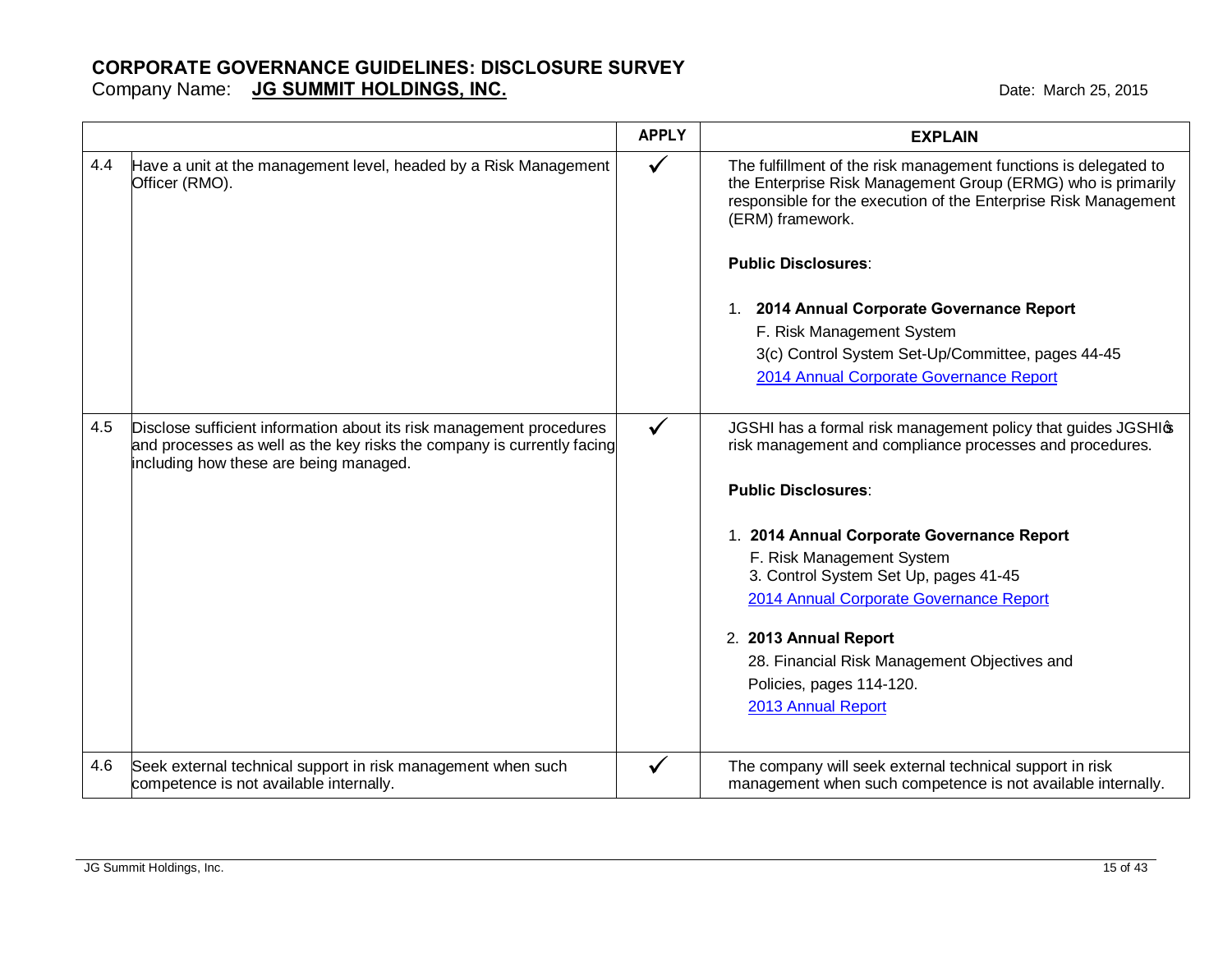|                 |                                                                                                                                                                                                              | <b>APPLY</b> | <b>EXPLAIN</b>                                                                                                                                                                                                                                                             |
|-----------------|--------------------------------------------------------------------------------------------------------------------------------------------------------------------------------------------------------------|--------------|----------------------------------------------------------------------------------------------------------------------------------------------------------------------------------------------------------------------------------------------------------------------------|
| Guideline No. 5 | <b>ENSURES THE INTEGRITY OF FINANCIAL REPORTS AS WELL AS ITS</b><br><b>EXTERNAL AUDITING FUNCTION</b>                                                                                                        |              |                                                                                                                                                                                                                                                                            |
| 5.1<br>audit.   | Have the board Audit Committee approve all non-audit services<br>conducted by the external auditor. The Committee should ensure that<br>the non-audit fees do not outweigh the fees earned from the external | $\checkmark$ | JGSHI & Audit Committee evaluates and determines the non-audit<br>work, review periodically the non-audit fees paid to the External<br>Auditor in relation to their significance to the company overall<br>consultancy expenses.                                           |
|                 |                                                                                                                                                                                                              |              | <b>Public Disclosures:</b>                                                                                                                                                                                                                                                 |
|                 |                                                                                                                                                                                                              |              | 1. Corporate Governance Manual<br>Article III. Audit Committee 3.11, page 13<br><b>Corporate Governance Manual</b>                                                                                                                                                         |
|                 |                                                                                                                                                                                                              |              | 2. 2014 Annual Corporate Governance Report<br>E. Board Committees, 1. Number of Members, Functions and<br>Responsibilities, Audit Committee, pages 31-33<br>I. Disclosure and Transparency<br>3 External Auditoros Fee. page 53<br>2014 Annual Corporate Governance Report |
| 5.2             | Ensure that the external auditor is credible, competent, and should<br>have the ability to understand complex related party transactions, its<br>counterparties, and valuations of such transactions.        | $\checkmark$ | JGSHI ensures that the External Auditor is credible and<br>competent, and has the ability to understand complex related party<br>transactions, its counterparties, and valuations of such<br>transactions.<br><b>Public Disclosures:</b>                                   |
|                 |                                                                                                                                                                                                              |              | 1. Corporate Governance Manual<br>Article II. Governance 10. Accountability and Audit, pages 8-9<br>Article III. Audit Committee 3.3 and 3.5, page 12<br><b>Corporate Governance Manual</b>                                                                                |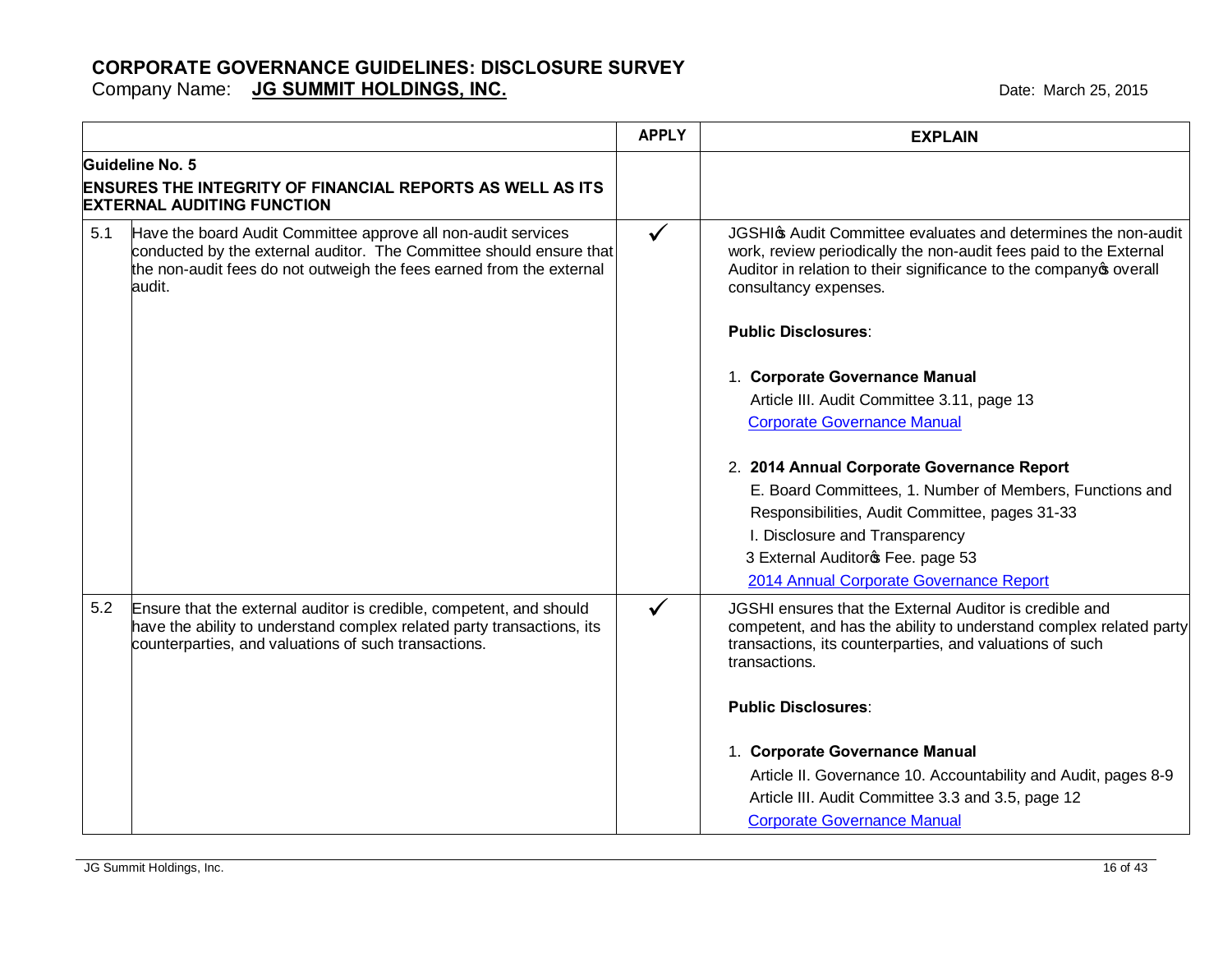Company Name: **JG SUMMIT HOLDINGS, INC. COMPANY COMPANY AND THE MARK COMPANY COMPANY CONTROLLY AND A LOST 2015** 

|     |                                                                              | <b>APPLY</b> | <b>EXPLAIN</b>                                                                                                                                                                                                                                                                                                                                                                                                                                                                                                                                                                                                                                                                                                                                            |
|-----|------------------------------------------------------------------------------|--------------|-----------------------------------------------------------------------------------------------------------------------------------------------------------------------------------------------------------------------------------------------------------------------------------------------------------------------------------------------------------------------------------------------------------------------------------------------------------------------------------------------------------------------------------------------------------------------------------------------------------------------------------------------------------------------------------------------------------------------------------------------------------|
|     |                                                                              |              | 2. 2013 Annual Report<br>Statement of Managementos Responsibility for Financial<br>Statements and<br>Independent Auditor's Report, %Management's Responsibility<br>for the Consolidated Financial Statements+pages 53-55<br>2013 Annual Report<br>3. Definitive Information Statement<br>Appointment of Independent Public Accountants, page 10                                                                                                                                                                                                                                                                                                                                                                                                           |
| 5.3 | Ensure that the external auditor has adequate quality control<br>procedures. | $\checkmark$ | <b>Definitive Information Statement</b><br>JGSHI ensures that the External Auditor has adequate quality<br>control procedures.<br><b>Public Disclosures:</b><br>1. Corporate Governance Manual<br>Article II. Governance 10. Accountability and Audit, pages 8-9<br>Article III. Audit Committee 3.3 and 3.5, page 12<br><b>Corporate Governance Manual</b><br>2. 2013 Annual Report<br>Statement of Managementos Responsibility for Financial<br>Statements and<br>Independent Auditor's Report, %Management's Responsibility<br>for the Consolidated Financial Statements+pages 53-55<br>2013 Annual Report<br>3. Definitive Information Statement<br>Appointment of Independent Public Accountants, page 10<br><b>Definitive Information Statement</b> |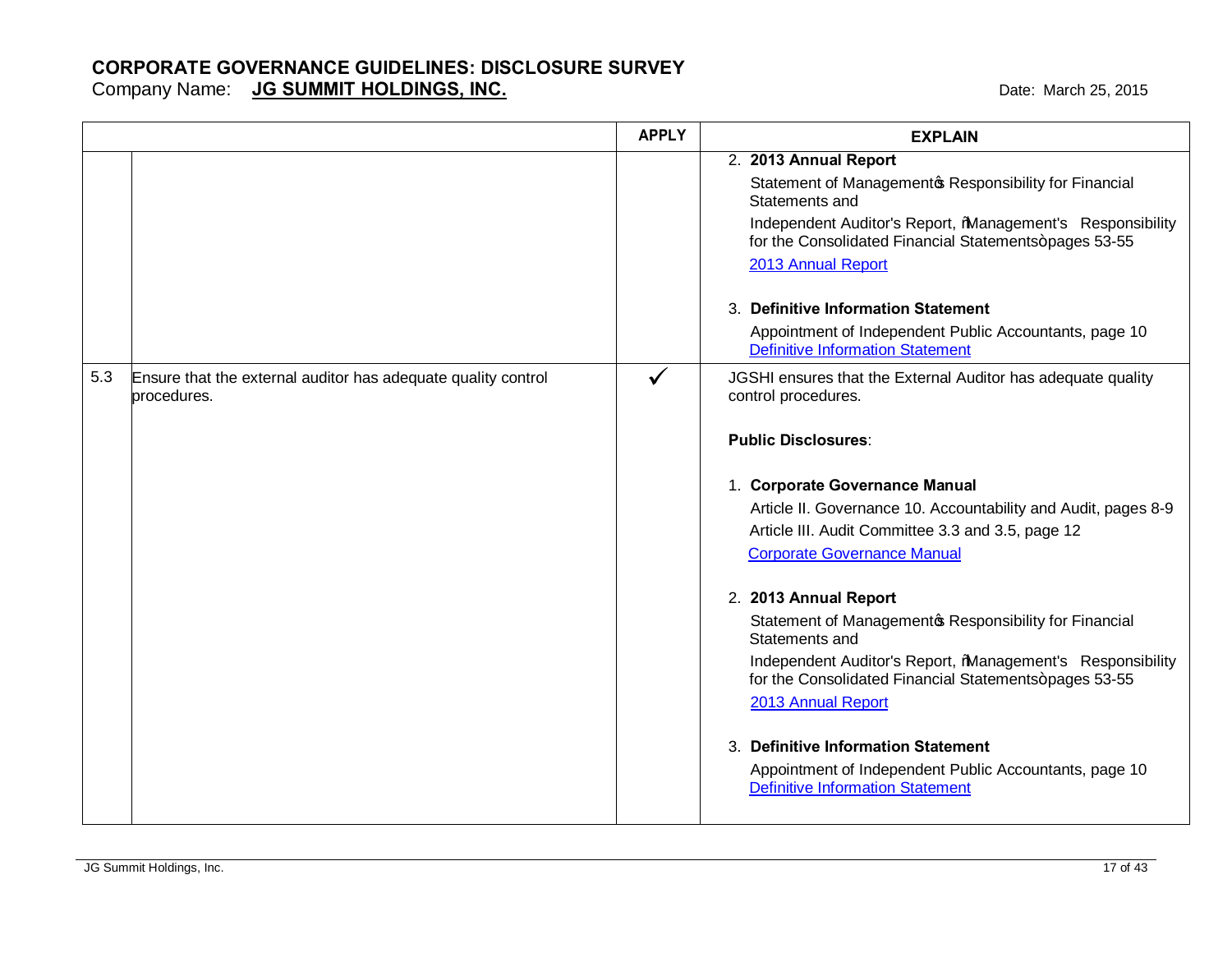|     |                                                                                                            | <b>APPLY</b> | <b>EXPLAIN</b>                                                                                                                                                                                                                                                                                                                                                                                                                                                                                                                                    |
|-----|------------------------------------------------------------------------------------------------------------|--------------|---------------------------------------------------------------------------------------------------------------------------------------------------------------------------------------------------------------------------------------------------------------------------------------------------------------------------------------------------------------------------------------------------------------------------------------------------------------------------------------------------------------------------------------------------|
| 5.4 | Disclose relevant information on the external auditors.                                                    | ✓            | JGSHIG Audit Committee ensures that the External Auditors are<br>given reasonable access to all material records, properties and<br>personnel to enable them to perform their respective audit<br>functions.<br><b>Public Disclosures:</b><br>1. Corporate Governance Manual<br>Article III. Audit Committee 3.3 and 3.5, page 12<br><b>Corporate Governance Manual</b><br>2. 2014 Annual Corporate Governance Report<br>E. Board Committees<br>1. Audit Committee, pages 31-33<br>2014 Annual Corporate Governance Report                        |
| 5.5 | Ensures that the external audit firm is selected on the basis of a fair<br>and transparent tender process. | $\checkmark$ | The board after consultations with the Audit Committee<br>recommends to the stockholders an External Auditor duly<br>accredited by the Commissioner who shall undertake an<br>independent audit of the Corporation, and shall provide an<br>objective assurance on the matter by which the financial<br>statements shall be prepared and presented to the stockholders.<br><b>Public Disclosure:</b><br>1. Corporate Governance Manual<br>Article II. Governance<br>10. Accountability and Audit, pages 8-9<br><b>Corporate Governance Manual</b> |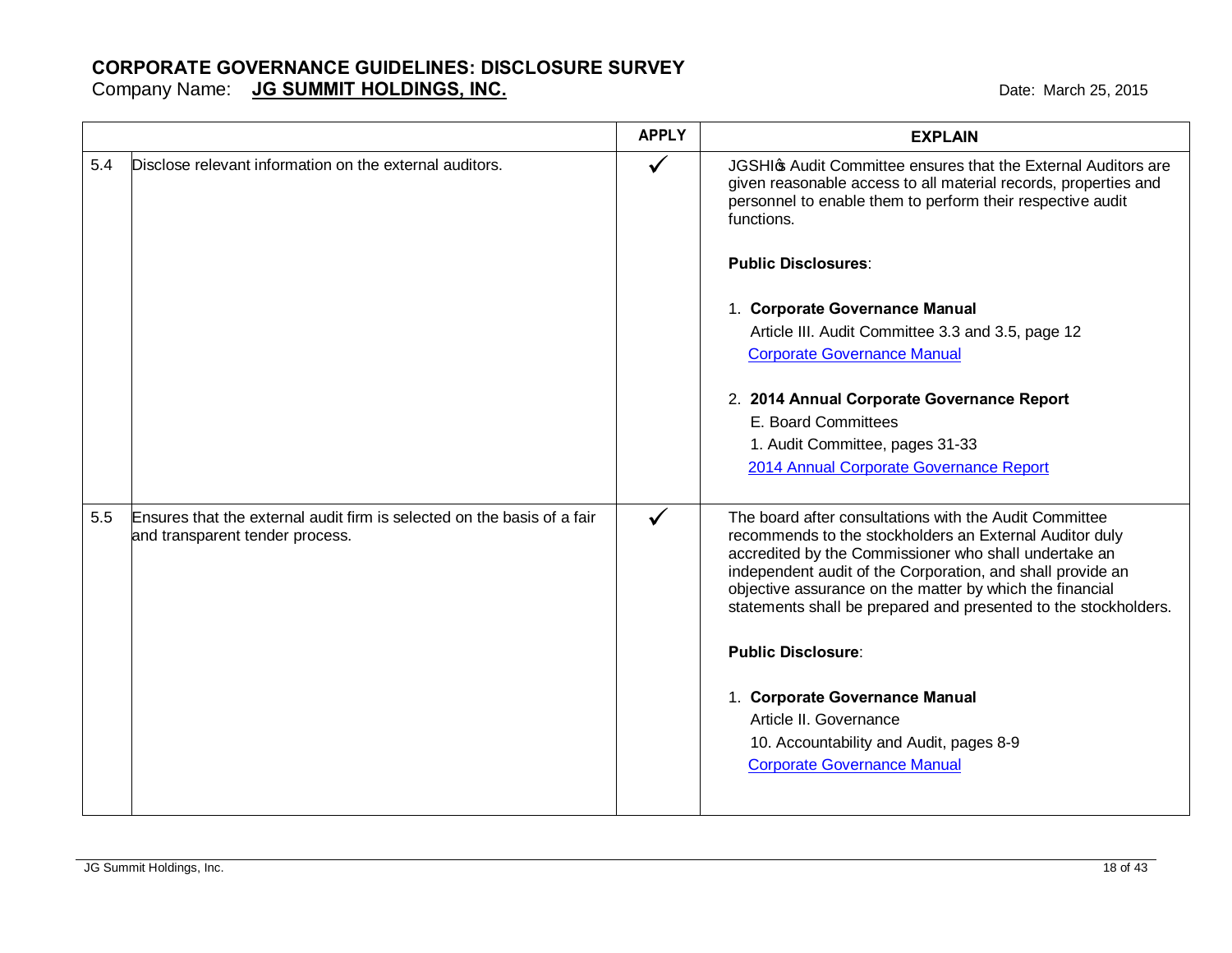Company Name: **JG SUMMIT HOLDINGS, INC. COMPANY COMPANY AND THE MARK COMPANY COMPANY CONTROLLY AND A LOST 2015** 

|                                                                                                                                                | <b>APPLY</b> | <b>EXPLAIN</b>                                                                                                                                                                                                                                                                                                                                                                                                                                                                                                                 |
|------------------------------------------------------------------------------------------------------------------------------------------------|--------------|--------------------------------------------------------------------------------------------------------------------------------------------------------------------------------------------------------------------------------------------------------------------------------------------------------------------------------------------------------------------------------------------------------------------------------------------------------------------------------------------------------------------------------|
| 5.6<br>Have its audit committee conduct regular meetings and dialogues with<br>the external audit team without anyone from management present. | $\checkmark$ | JGSHI & Audit Committee conducts regular meetings and<br>dialogues with the External Audit Team without anyone from<br>management present.<br><b>Public Disclosures:</b><br>1. Corporate Governance Manual<br>Article III. Audit Committee<br>3.5 and 4.3, pages 12-13 and<br>Article VIII Internal Audit Responsibilities, page 21<br><b>Corporate Governance Manual</b><br>2. 2014 Annual Corporate Governance Report<br>F. Risk Management System<br>3(c) Committees, page 44-45<br>2014 Annual Corporate Governance Report |
| 5.7<br>Have the financial reports attested to by the Chief Executive Officer<br>and Chief Financial Officer.                                   |              | The financial reports, being part of the annual report is<br>attested by the Chief Executive Officer and Chief<br>Financial Officer.<br><b>Public Disclosures:</b><br>1. 2013 Annual Report<br>Message to Shareholders, pages 5-10.<br>2013 Annual Report                                                                                                                                                                                                                                                                      |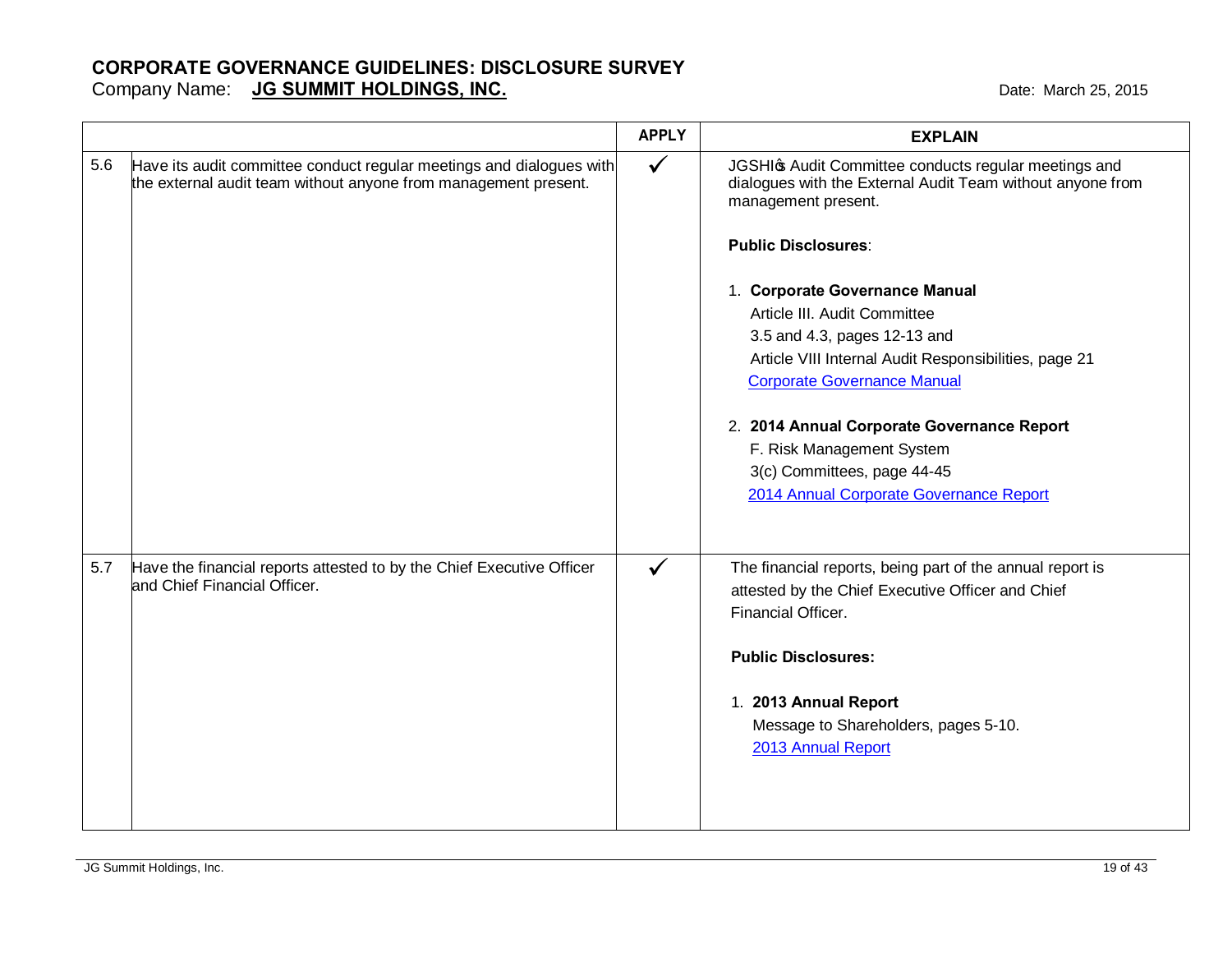|                                                                                                                                                                        |                                                                    | <b>APPLY</b> | <b>EXPLAIN</b>                                                                                                                                                                                                                                                                                          |
|------------------------------------------------------------------------------------------------------------------------------------------------------------------------|--------------------------------------------------------------------|--------------|---------------------------------------------------------------------------------------------------------------------------------------------------------------------------------------------------------------------------------------------------------------------------------------------------------|
| 5.8                                                                                                                                                                    | Have a policy of rotating the lead audit partner every five years. | $\checkmark$ | JGSHI follows the policy of rotating or changing the signing audit<br>partner of the external auditing firm every five years.<br><b>Public Disclosure:</b><br>1. Corporate Governance Manual<br>Article II. Governance<br>10. Accountability and Audit, pages 8-9<br><b>Corporate Governance Manual</b> |
| Guideline No. 6:<br><b>RESPECTS AND PROTECTS THE RIGHTS OF ITS SHAREHOLDERS,</b><br>PARTICULARLY THOSE THAT BELONG TO THE MINORITY OR NON-<br><b>CONTROLLING GROUP</b> |                                                                    |              |                                                                                                                                                                                                                                                                                                         |
| 6.1                                                                                                                                                                    | Adopt the principle of % ne share, one vote.+                      | $\checkmark$ | Common shares carry one vote per share.                                                                                                                                                                                                                                                                 |
|                                                                                                                                                                        |                                                                    |              | <b>Public Disclosures:</b><br>1. By-Laws<br>Article II. Meetings of Stockholders, Section 7, page 4<br><b>By-Laws</b><br>2. 2014 Annual Corporate Governance Report<br>J. Rights of Stockholders 16(f) (iii) Stockholder's Attendance,<br>page 61<br>2014 Annual Corporate Governance Report            |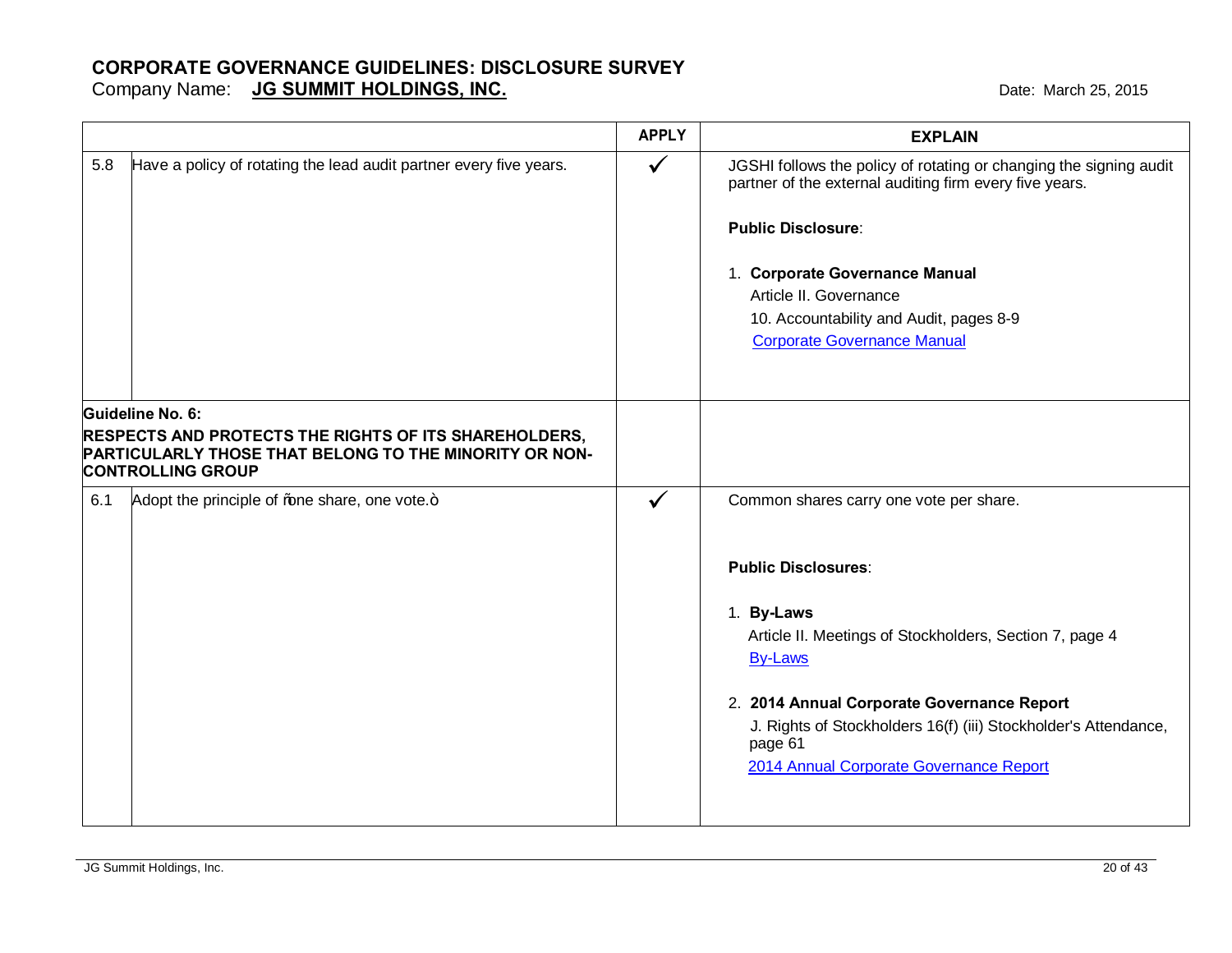|     |                                                                                                                                               | <b>APPLY</b> | <b>EXPLAIN</b>                                                                                                                                                                                                                                                                                                                                                          |
|-----|-----------------------------------------------------------------------------------------------------------------------------------------------|--------------|-------------------------------------------------------------------------------------------------------------------------------------------------------------------------------------------------------------------------------------------------------------------------------------------------------------------------------------------------------------------------|
|     |                                                                                                                                               |              | 3. Definitive Information Statement<br>Voting Securities and Principal Holders Thereof (c),<br>page 2 and Voting Procedures, pages 11-12<br><b>Definitive Information Statement</b>                                                                                                                                                                                     |
| 6.2 | Ensure that all shareholders of the same class are treated equally<br>with respect to voting rights, subscription rights and transfer rights. | $\checkmark$ | JGSHI ensures that all shareholders of the same class are treated<br>equally with respect to voting, subscription and transfer rights.<br><b>Public Disclosure:</b><br>1. By-Laws<br>Article VI. Meetings of Stockholders, Section 7, page 4<br><b>By-Laws</b>                                                                                                          |
| 6.3 | Have an effective, secure, and efficient voting system.                                                                                       | $\checkmark$ | Every stockholder shall be entitled to vote for each share of stocks<br>held by him which shall be by % iva voce+or show of hands.<br><b>Public Disclosure:</b><br>1. By-Laws<br>Article VI. Meetings of Stockholders, Section 7, page 4<br><b>By-Laws</b><br>2. Definitive Information Statement<br>Voting Procedures, pages 11-12<br>Definitive Information Statement |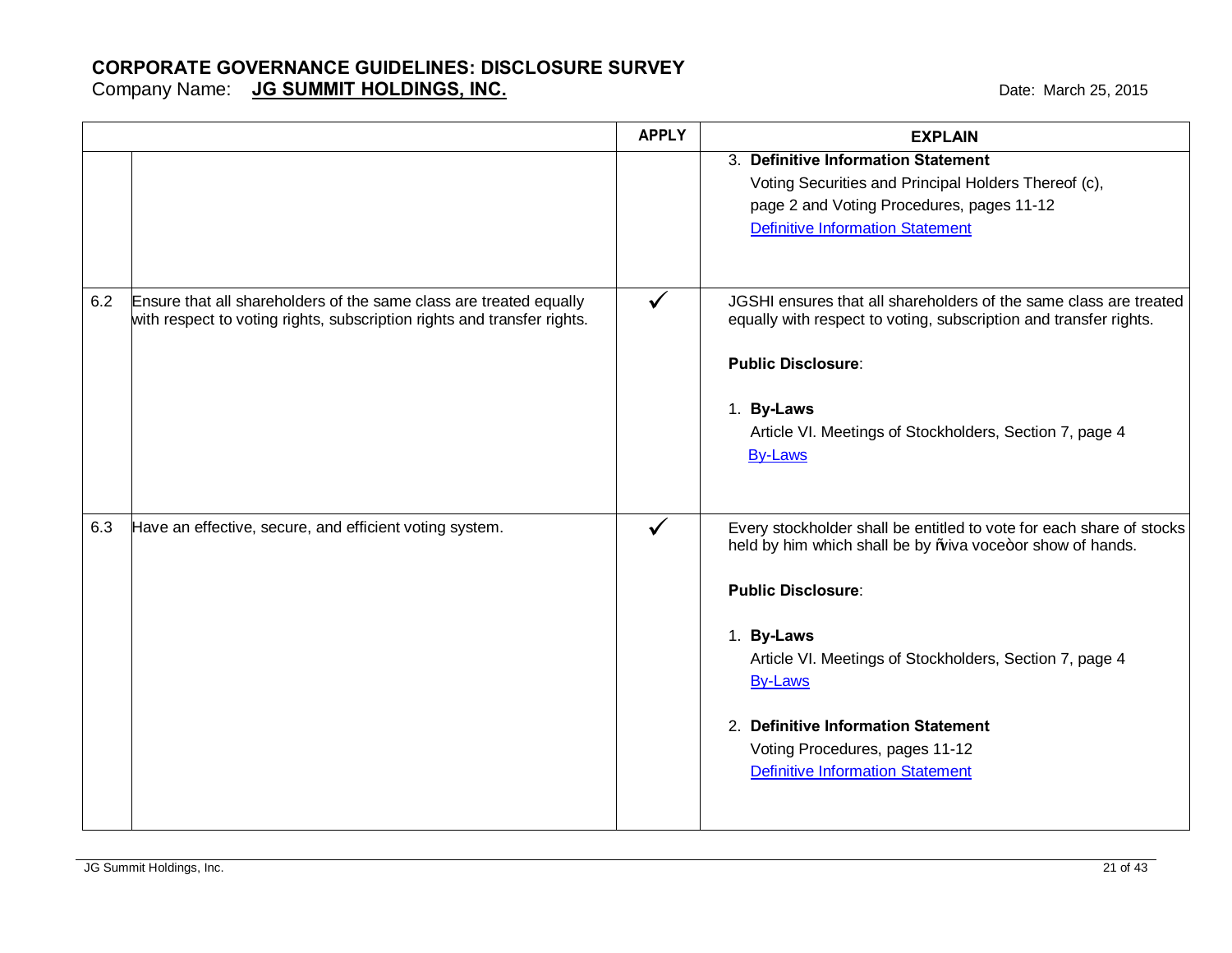#### **CORPORATE GOVERNANCE GUIDELINES: DISCLOSURE SURVEY** Company Name: **JG SUMMIT HOLDINGS, INC. COMPANY AND A COMPANY COMPANY COMPANY CONTROLLY AND A CONTROLLY CONTROLLY CONTROLLY CONTROLLY A CONTROLLY CONTROLLY A CONTROLLY CONTROLLY A CONTROLLY CONTROLLY CONTROLLY CONTROLLY**

|     |                                                                                                                                                                                                 | <b>APPLY</b> | <b>EXPLAIN</b>                                                                                                                                                                                                                                                                                                                                                                                                                                                                                                                                                                      |
|-----|-------------------------------------------------------------------------------------------------------------------------------------------------------------------------------------------------|--------------|-------------------------------------------------------------------------------------------------------------------------------------------------------------------------------------------------------------------------------------------------------------------------------------------------------------------------------------------------------------------------------------------------------------------------------------------------------------------------------------------------------------------------------------------------------------------------------------|
| 6.4 | Have effective shareholder voting mechanisms such as supermajority<br>or ‰ajority of minority+requirements to protect minority shareholders<br>against actions of controlling shareholders.     | $\checkmark$ | JGSHI is compliant with the provision of the Corporation Code with<br>regards to protection of minority shareholders wherein the vote by<br>the shareholders representing at least two-thirds of JGSHIG<br>outstanding capital stock is required. The Corporation Code also<br>grants shareholders an appraisal right allowing a dissenting<br>shareholder to require a corporation to purchase his shares in<br>certain instances.<br><b>Public Disclosure:</b>                                                                                                                    |
|     |                                                                                                                                                                                                 |              | 1. 2014 Annual Corporate Governance Report                                                                                                                                                                                                                                                                                                                                                                                                                                                                                                                                          |
|     |                                                                                                                                                                                                 |              | F. Risk Management System                                                                                                                                                                                                                                                                                                                                                                                                                                                                                                                                                           |
|     |                                                                                                                                                                                                 |              | 2(c) Minority Shareholders, page 41                                                                                                                                                                                                                                                                                                                                                                                                                                                                                                                                                 |
|     |                                                                                                                                                                                                 |              | 2014 Annual Corporate Governance Report                                                                                                                                                                                                                                                                                                                                                                                                                                                                                                                                             |
| 6.5 | Provide all shareholders with the notice and agenda of the annual<br>general meeting (AGM) at least thirty (30) days before a regular<br>meeting and twenty (20) days before a special meeting. | X            | The Company complies with the SRC Rule 20 (Disclosures to<br>stockholders prior to meeting) which provides that the information<br>statement, including the notice of meeting, shall be distributed to<br>stockholders at least 15 business days before the date of the<br>stockholdersqmeeting.<br><b>Public Disclosures:</b><br><b>Notice of the Stockholders Meeting</b><br>1.<br><b>Notice of Stockholders Meeting</b><br>2. 2014 Annual Corporate Governance Report<br>J. Rights of Stockholders<br>(h) Sending of Notices, page 59<br>2014 Annual Corporate Governance Report |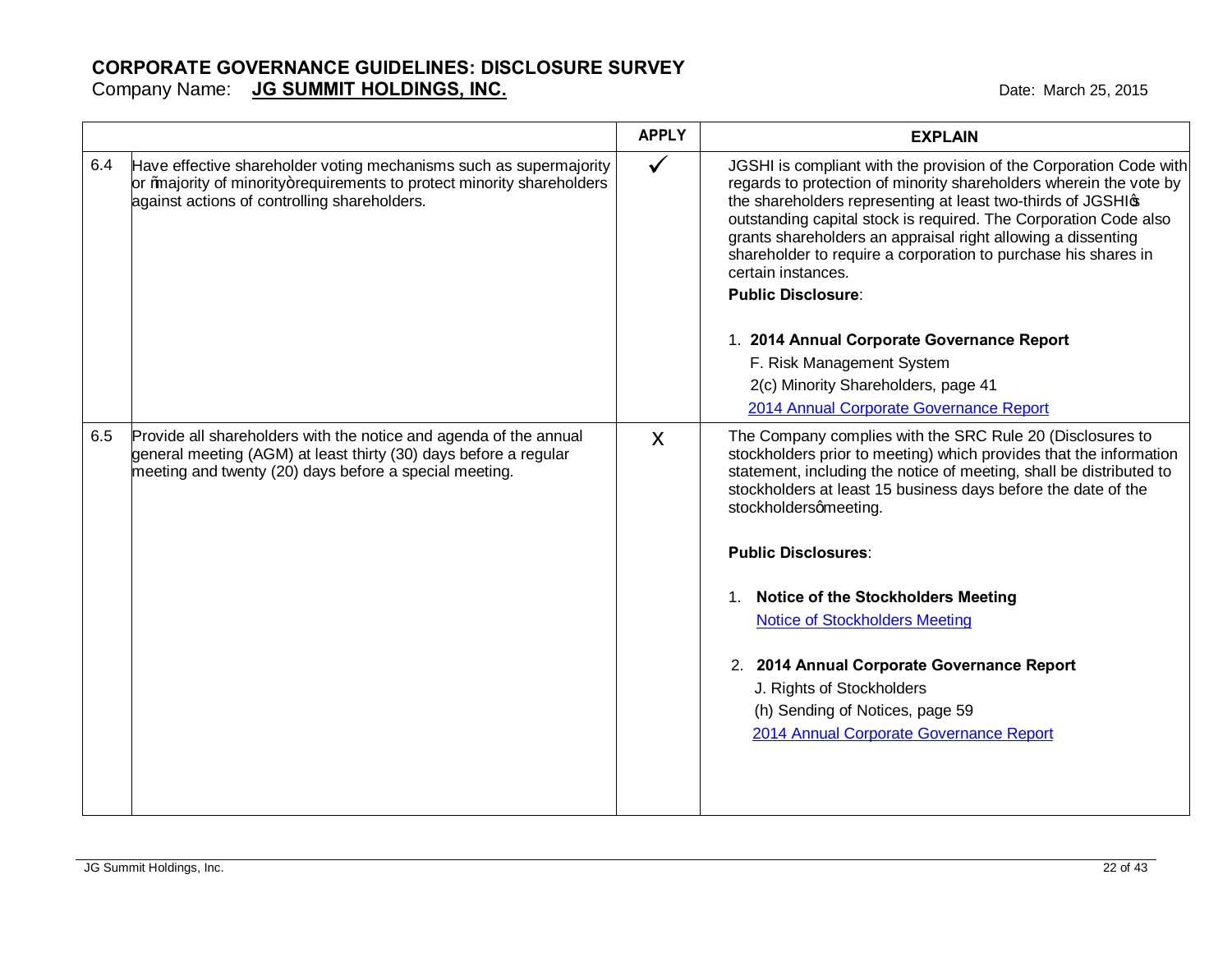#### **CORPORATE GOVERNANCE GUIDELINES: DISCLOSURE SURVEY** Company Name: **JG SUMMIT HOLDINGS, INC. COMPANY AND A COMPANY COMPANY COMPANY CONTROLLY AND A CONTROLLY CONTROLLY CONTROLLY CONTROLLY A CONTROLLY CONTROLLY A CONTROLLY CONTROLLY A CONTROLLY CONTROLLY CONTROLLY CONTROLLY**

|     |                                                                                                                                                                                                                                                                               | <b>APPLY</b> | <b>EXPLAIN</b>                                                                                                                                                                                                                                                                                                                                                                                                |
|-----|-------------------------------------------------------------------------------------------------------------------------------------------------------------------------------------------------------------------------------------------------------------------------------|--------------|---------------------------------------------------------------------------------------------------------------------------------------------------------------------------------------------------------------------------------------------------------------------------------------------------------------------------------------------------------------------------------------------------------------|
| 6.6 | Allow shareholders to call a special shareholders meeting, submit a<br>proposal for consideration at the AGM or the special meeting, and<br>ensure the attendance of the external auditor and other relevant<br>individuals to answer shareholder questions in such meetings. | ✓            | JGSHI allows shareholders to call a special shareholders meeting<br>and ensures the attendance of relevant individuals to answer<br>questions.                                                                                                                                                                                                                                                                |
|     |                                                                                                                                                                                                                                                                               |              | <b>Public Disclosures:</b>                                                                                                                                                                                                                                                                                                                                                                                    |
|     |                                                                                                                                                                                                                                                                               |              | 1. By-Laws                                                                                                                                                                                                                                                                                                                                                                                                    |
|     |                                                                                                                                                                                                                                                                               |              | Article VI Meetings of Stockholders, Sections 3 and 4, pages<br>$3 - 4$                                                                                                                                                                                                                                                                                                                                       |
|     |                                                                                                                                                                                                                                                                               |              | <b>By-Laws</b>                                                                                                                                                                                                                                                                                                                                                                                                |
|     |                                                                                                                                                                                                                                                                               |              | 2. 2014 Annual Corporate Governance Report                                                                                                                                                                                                                                                                                                                                                                    |
|     |                                                                                                                                                                                                                                                                               |              | J. Rights of Stockholders                                                                                                                                                                                                                                                                                                                                                                                     |
|     |                                                                                                                                                                                                                                                                               |              | 1(c) StockholdersqRights and (d) Stockholdersq                                                                                                                                                                                                                                                                                                                                                                |
|     |                                                                                                                                                                                                                                                                               |              | Participation, pages 55-56                                                                                                                                                                                                                                                                                                                                                                                    |
|     |                                                                                                                                                                                                                                                                               |              | 2014 Annual Corporate Governance Report                                                                                                                                                                                                                                                                                                                                                                       |
| 6.7 | Ensure that all relevant questions during the AGM are answered.                                                                                                                                                                                                               |              | Stockholders are given the opportunity to ask questions during the<br>stockholdersqmeeting. JGSHI ensures that the questions raised<br>are answered properly.                                                                                                                                                                                                                                                 |
|     |                                                                                                                                                                                                                                                                               |              | <b>Public Disclosure:</b>                                                                                                                                                                                                                                                                                                                                                                                     |
|     |                                                                                                                                                                                                                                                                               |              | 1. 2014 Annual Corporate Governance Report                                                                                                                                                                                                                                                                                                                                                                    |
|     |                                                                                                                                                                                                                                                                               |              | J. Rights of Stockholders                                                                                                                                                                                                                                                                                                                                                                                     |
|     |                                                                                                                                                                                                                                                                               |              | 1(d.4) StockholdersqParticipation, page 56                                                                                                                                                                                                                                                                                                                                                                    |
|     |                                                                                                                                                                                                                                                                               |              | 2014 Annual Corporate Governance Report                                                                                                                                                                                                                                                                                                                                                                       |
| 6.8 | Have clearly articulated and enforceable policies with respect to<br>treatment of minority shareholders.                                                                                                                                                                      | ✓            | JGSHI is compliant with the provision of the Corporation Code with<br>regards to protection of minority shareholders wherein the vote by<br>the shareholders representing at least two-thirds of JGSHIG<br>outstanding capital stock is required. The Corporation Code also<br>grants shareholders an appraisal right allowing a dissenting<br>shareholder to require a corporation to purchase his shares in |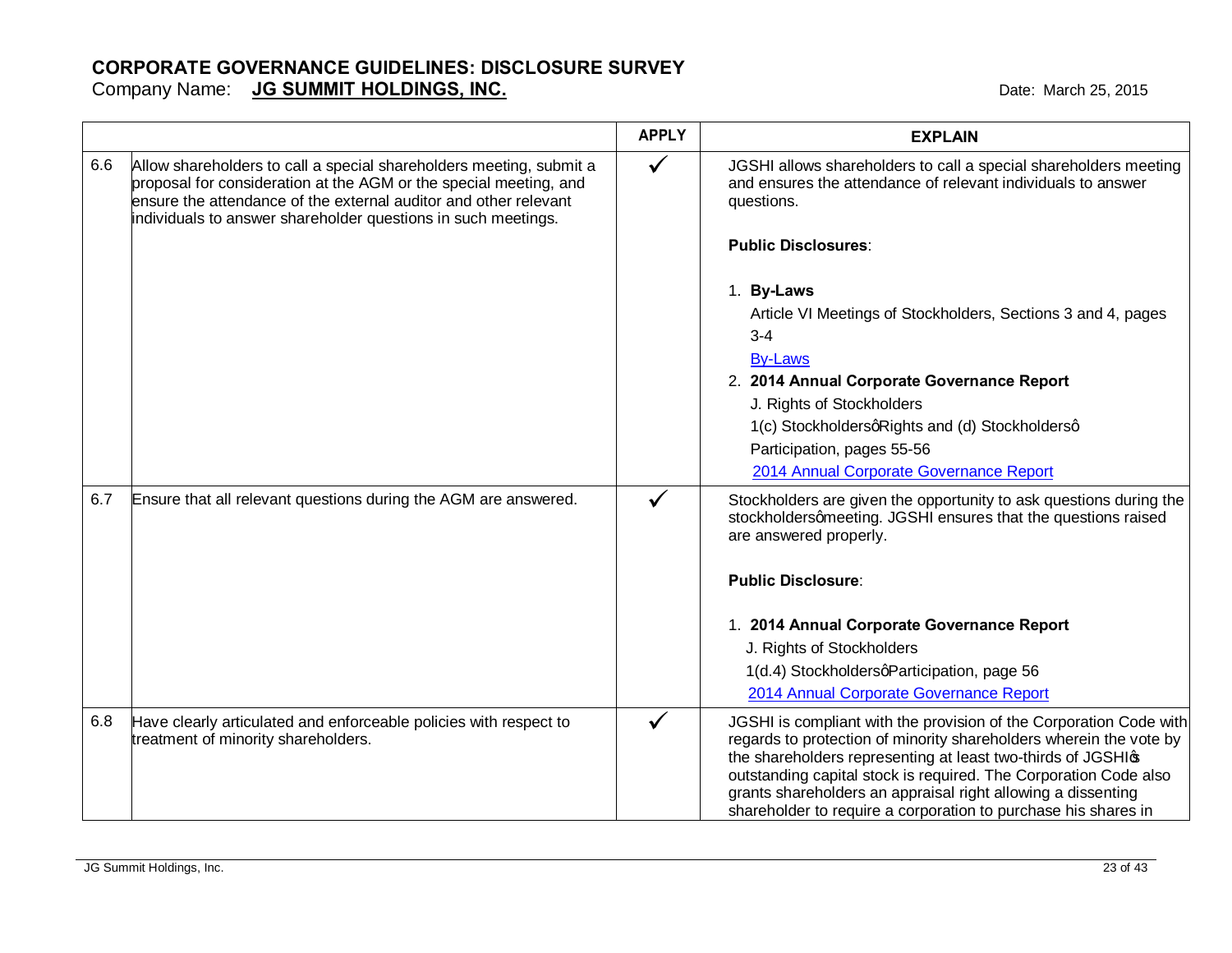|     |                                                                                                                                            | <b>APPLY</b> | <b>EXPLAIN</b>                                                                                                                                                                                                                                                                                                                                                                                                                      |
|-----|--------------------------------------------------------------------------------------------------------------------------------------------|--------------|-------------------------------------------------------------------------------------------------------------------------------------------------------------------------------------------------------------------------------------------------------------------------------------------------------------------------------------------------------------------------------------------------------------------------------------|
|     |                                                                                                                                            |              | certain instances.<br><b>Public Disclosures:</b>                                                                                                                                                                                                                                                                                                                                                                                    |
|     |                                                                                                                                            |              | 1. Corporate Governance Manual<br>Article VII. StockholdersqRights and Protection of<br>Minority Stockholdersqlnterest, pages 18-19.<br><b>Corporate Governance Manual</b>                                                                                                                                                                                                                                                          |
|     |                                                                                                                                            |              | 2. 2014 Annual Corporate Governance Report<br>J. Rights of Stockholders<br>2(a) Treatment of Minority Stockholders, pages 60-61 and<br>F. Risk Management System<br>2(c) Minority Shareholders, page 41<br>2014 Annual Corporate Governance Report                                                                                                                                                                                  |
| 6.9 | Avoid anti-takeover measures or similar devices that may entrench<br>ineffective management or the existing controlling shareholder group. | $\checkmark$ | JGSHI is compliant with the provision of the Corporation Code with<br>regards to protection of minority shareholders wherein the vote by<br>the shareholders representing at least two-thirds of JGSHIG<br>outstanding capital stock is required. The Corporation Code also<br>grants shareholders an appraisal right allowing a dissenting<br>shareholder to require a corporation to purchase his shares in<br>certain instances. |
|     |                                                                                                                                            |              | <b>Public Disclosure:</b><br>1. 2014 Annual Corporate Governance Report<br>F. Risk Management System                                                                                                                                                                                                                                                                                                                                |
|     |                                                                                                                                            |              | 2(c) Minority Shareholders, page 41<br>2014 Annual Corporate Governance Report                                                                                                                                                                                                                                                                                                                                                      |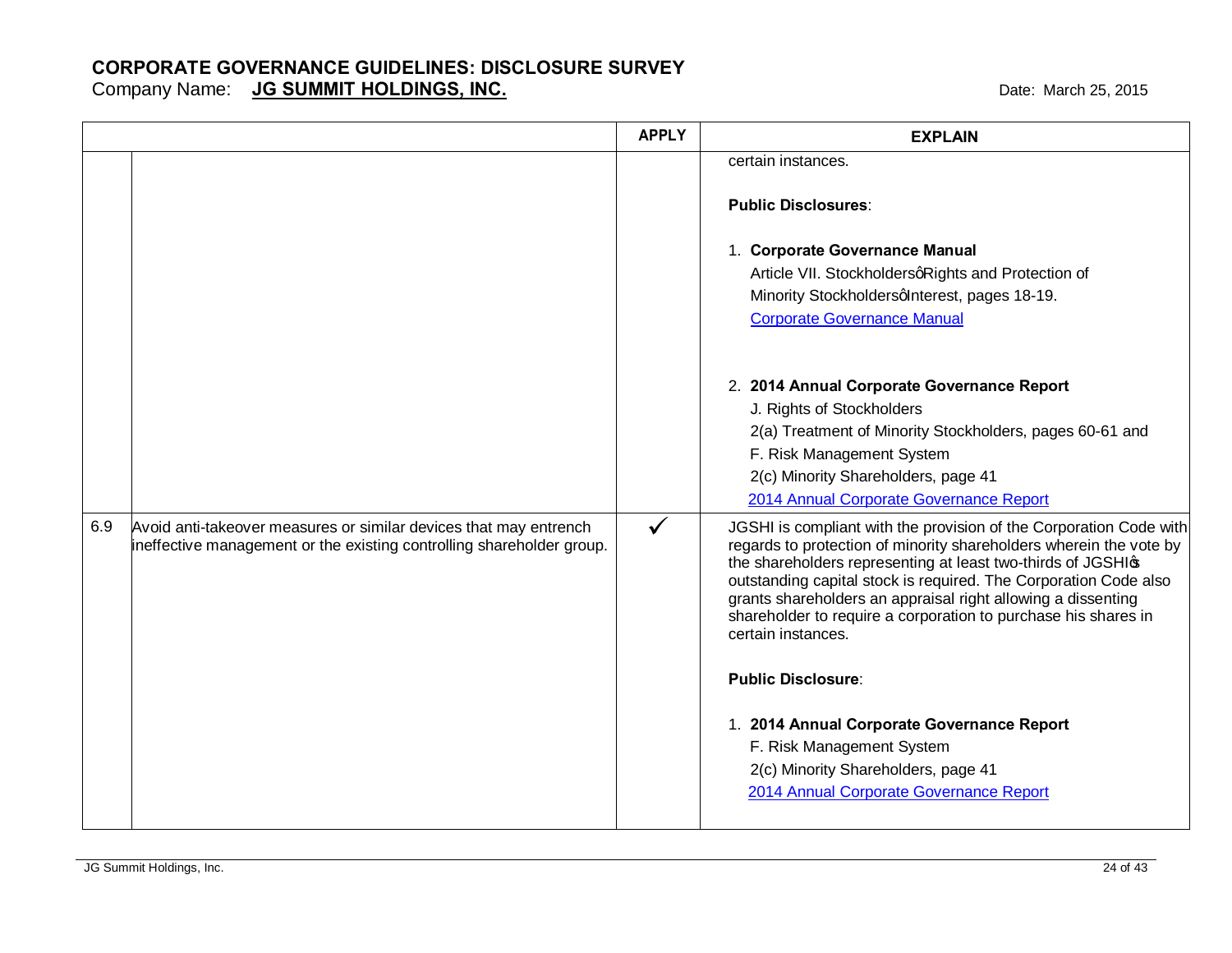Date: March 25, 2015

| <b>JG SUMMIT HOLDINGS, INC.</b><br>Company Name: |
|--------------------------------------------------|
|--------------------------------------------------|

|                                                                                                                                                                               | <b>APPLY</b> | <b>EXPLAIN</b>                                                                                                                                                                  |
|-------------------------------------------------------------------------------------------------------------------------------------------------------------------------------|--------------|---------------------------------------------------------------------------------------------------------------------------------------------------------------------------------|
| 6.10 Provide all shareholders with accurate and timely information<br>regarding the number of shares of all classes held by controlling<br>shareholders and their affiliates. | ✓            | JGSHI provides all shareholders with accurate and timely<br>information regarding the number of shares of all classes held by<br>controlling shareholders and their affiliates. |
|                                                                                                                                                                               |              | <b>Public Disclosures:</b>                                                                                                                                                      |
|                                                                                                                                                                               |              | 1. Corporate Governance Manual                                                                                                                                                  |
|                                                                                                                                                                               |              | Article II. Governance                                                                                                                                                          |
|                                                                                                                                                                               |              | 10. Accountability and Audit, paragraph 2, page 8.                                                                                                                              |
|                                                                                                                                                                               |              | <b>Corporate Governance Manual</b>                                                                                                                                              |
|                                                                                                                                                                               |              | 2. 2014 Annual Corporate Governance Report                                                                                                                                      |
|                                                                                                                                                                               |              | I. Disclosure and Transparency                                                                                                                                                  |
|                                                                                                                                                                               |              | 1(a) Ownership Structure, pages 52-53                                                                                                                                           |
|                                                                                                                                                                               |              | 2014 Annual Corporate Governance Report                                                                                                                                         |
|                                                                                                                                                                               |              | 3. Definitive Information Statement, pages 56-57.                                                                                                                               |
|                                                                                                                                                                               |              | <b>Definitive Information Statement</b>                                                                                                                                         |
|                                                                                                                                                                               |              | 4. Public Ownership Report                                                                                                                                                      |
|                                                                                                                                                                               |              | <b>Public Ownership Report</b>                                                                                                                                                  |
| 6.11 Have a communications strategy to promote effective communication<br>with shareholders.                                                                                  | $\checkmark$ | JGSHI has communications strategy to promote effective<br>communication with shareholders.                                                                                      |
|                                                                                                                                                                               |              | <b>Public Disclosures:</b>                                                                                                                                                      |
|                                                                                                                                                                               |              | 1. 2014 Annual Corporate Governance Report                                                                                                                                      |
|                                                                                                                                                                               |              | K. Investors Relations Program                                                                                                                                                  |
|                                                                                                                                                                               |              | 1 and 2, page 61                                                                                                                                                                |
|                                                                                                                                                                               |              | 2014 Annual Corporate Governance Report                                                                                                                                         |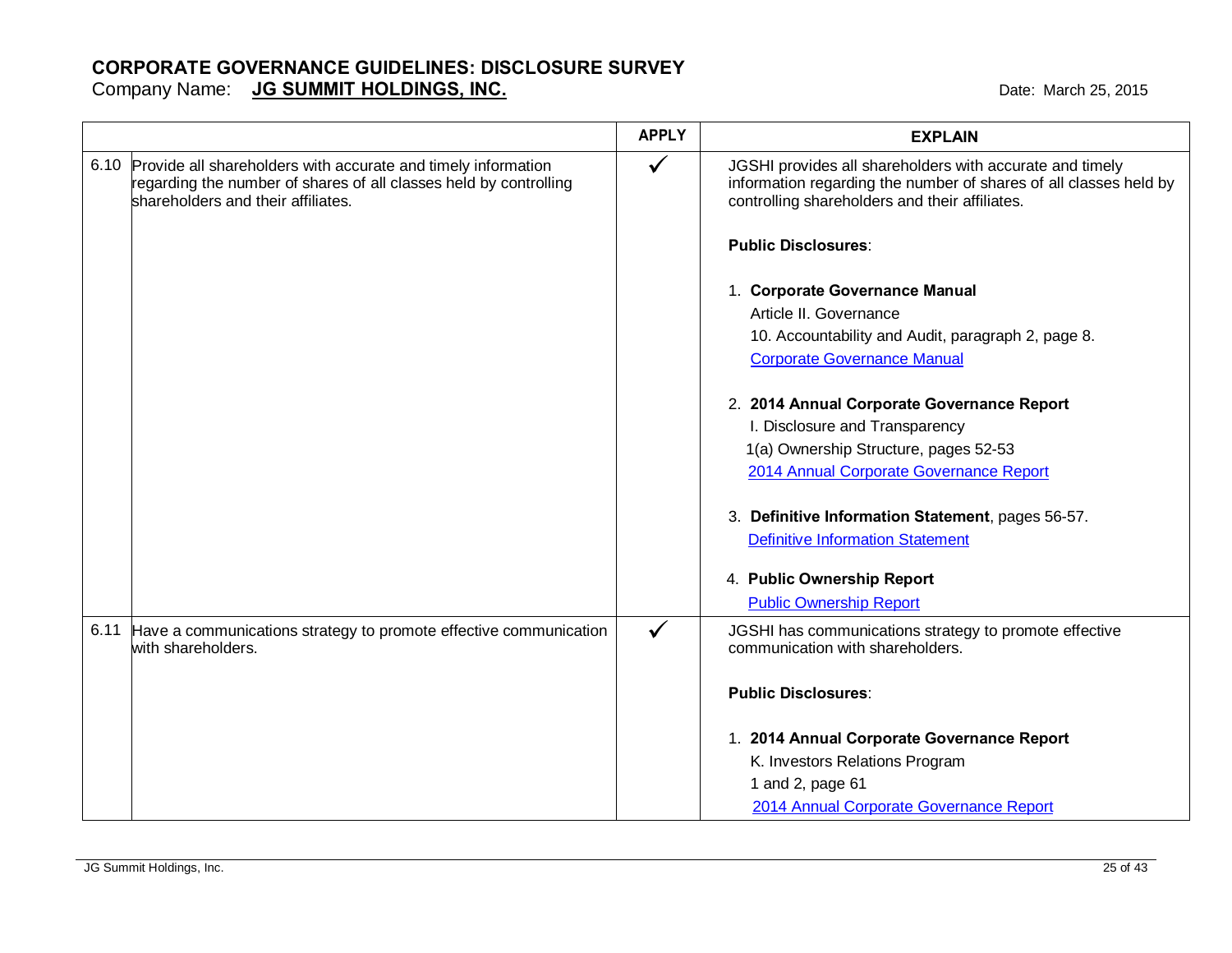|                                                                                                       | <b>APPLY</b> | <b>EXPLAIN</b>                                                                                                                                                                                                                                                                                                                                                                                                                                                                                                   |
|-------------------------------------------------------------------------------------------------------|--------------|------------------------------------------------------------------------------------------------------------------------------------------------------------------------------------------------------------------------------------------------------------------------------------------------------------------------------------------------------------------------------------------------------------------------------------------------------------------------------------------------------------------|
|                                                                                                       |              | 2. JGSHI Website<br><b>JGSHI Website</b>                                                                                                                                                                                                                                                                                                                                                                                                                                                                         |
| 6.12 Have at least thirty percent (30%) public float to increase liquidity in<br>the market.          | $\checkmark$ | JGSHI has a public float of 37.55% as reflected in the Public<br>Ownership Report as of December 31, 2014 filed with the PSE.<br><b>Public Disclosure:</b><br>1. Public Ownership Report<br><b>Public Ownership Report</b>                                                                                                                                                                                                                                                                                       |
| 6.13 Have a transparent dividend policy.<br>Guideline No. 7:                                          | $\checkmark$ | Dividends may be declared from the surplus profits of the<br>Corporation and shall be payable at such time and in such<br>percentage or amount as the Board of Directors may deem proper.<br>Stock dividends shall be declared in accordance with law.<br><b>Public Disclosure:</b><br>1. By-Laws<br>Article VI Dividends and Finances, Sec. 3. Dividends, page 18<br><b>By-Laws</b><br>2. Corporate Governance Manual<br>Article VI. Disclosure and Transparency, page 18<br><b>Corporate Governance Manual</b> |
| <b>ADOPTS AND IMPLEMENTS AN INTERNATIONALLY-ACCEPTED</b><br><b>DISCLOSURE AND TRANSPARENCY REGIME</b> |              |                                                                                                                                                                                                                                                                                                                                                                                                                                                                                                                  |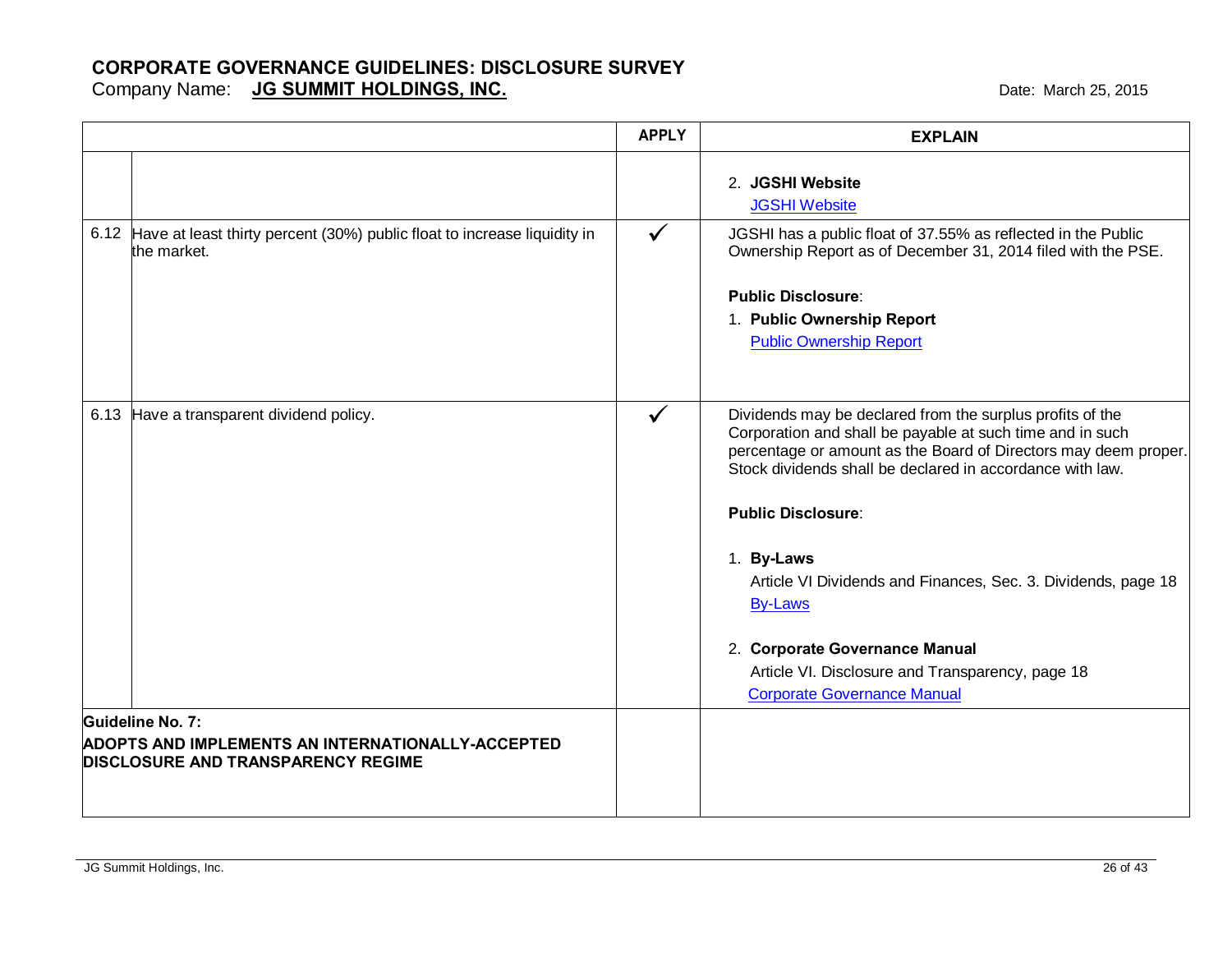#### **CORPORATE GOVERNANCE GUIDELINES: DISCLOSURE SURVEY** Company Name: **JG SUMMIT HOLDINGS, INC. COMPANY AND A COMPANY COMPANY COMPANY CONTROLLY AND A CONTROLLY CONTROLLY CONTROLLY CONTROLLY A CONTROLLY CONTROLLY A CONTROLLY CONTROLLY A CONTROLLY CONTROLLY CONTROLLY CONTROLLY**

|     |                                                                                                                                                                                                                                                           | <b>APPLY</b> | <b>EXPLAIN</b>                                                                                                                                                                                                                                                                                                                                                                                                                                                                                                                              |
|-----|-----------------------------------------------------------------------------------------------------------------------------------------------------------------------------------------------------------------------------------------------------------|--------------|---------------------------------------------------------------------------------------------------------------------------------------------------------------------------------------------------------------------------------------------------------------------------------------------------------------------------------------------------------------------------------------------------------------------------------------------------------------------------------------------------------------------------------------------|
| 7.1 | Have written policies and procedures designed to ensure compliance<br>with the PSE and SEC disclosure rules, as well as other disclosure<br>requirements under existing laws and regulations.                                                             | $\checkmark$ | JGSHI has written policies and procedures designed to ensure<br>compliance with the PSE and SEC disclosure rules, as well as<br>other disclosure requirements under existing laws and regulations.<br><b>Public Disclosure:</b><br>1. Corporate Governance Manual<br>Article VI. Disclosure and Transparency, 1, 2, and 3, page 18<br><b>Corporate Governance Manual</b>                                                                                                                                                                    |
|     |                                                                                                                                                                                                                                                           |              | 2. 2014 Annual Corporate Governance Report<br>F. Risk Management System<br>3(c) Compliance Officer, page 45 and<br>2014 Annual Corporate Governance Report                                                                                                                                                                                                                                                                                                                                                                                  |
| 7.2 | Disclose the existence, justification, and details on shareholders<br>agreements, voting trust agreements, confidentiality agreements, and<br>such other agreements that may impact on the control, ownership,<br>and strategic direction of the company. | ✓            | JGSHI discloses the existence, justification, and details on<br>shareholders agreements, voting trust agreements, confidentiality<br>agreements, and such other agreements that may impact on the<br>control, ownership, and strategic direction of the company.<br><b>Public Disclosure:</b><br>1. Corporate Governance Manual<br>Article VI. Disclosure and Transparency,<br>1, 2, and 3, page 18 and<br>VII. StockholdersqRights and Protection of Minority<br>Stockholdersqinterests, pages 18-19<br><b>Corporate Governance Manual</b> |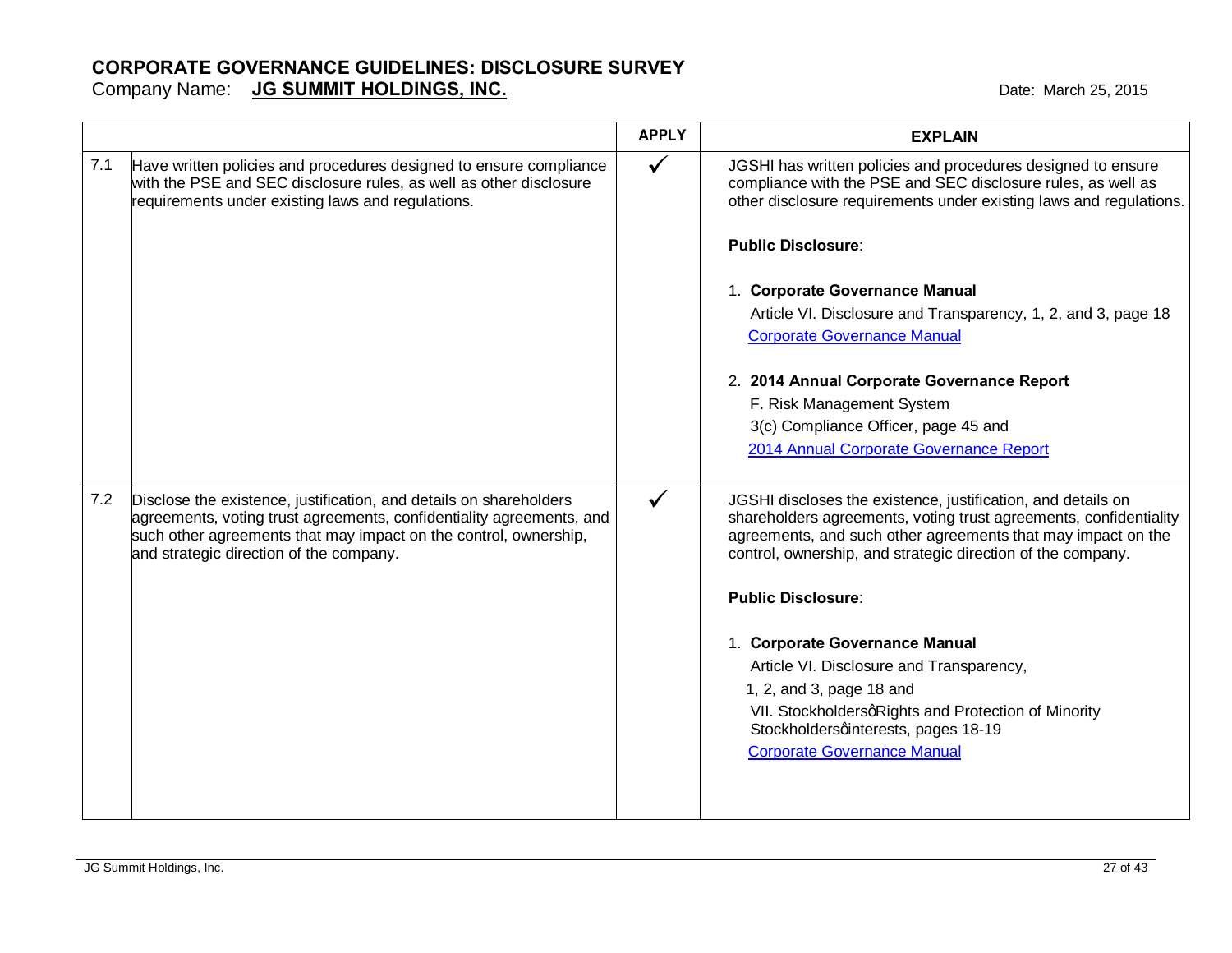|     |                                                                                                                                                                                                                                                                    | <b>APPLY</b> | <b>EXPLAIN</b>                                                                                                                                                                                                                                                                                                                                                                                                                                                                                                                                                                                                                                                                                                                                                   |
|-----|--------------------------------------------------------------------------------------------------------------------------------------------------------------------------------------------------------------------------------------------------------------------|--------------|------------------------------------------------------------------------------------------------------------------------------------------------------------------------------------------------------------------------------------------------------------------------------------------------------------------------------------------------------------------------------------------------------------------------------------------------------------------------------------------------------------------------------------------------------------------------------------------------------------------------------------------------------------------------------------------------------------------------------------------------------------------|
| 7.3 | Disclose its director and executive compensation policy.                                                                                                                                                                                                           | ✓            | Formal and transparent procedures of the development of a policy<br>on executive remuneration or determination of remuneration levels<br>for individual directors and officers may be established for the<br>Corporation depending on the particular needs of the Corporation.<br>No Director participates in deciding on his remuneration.<br><b>Public Disclosure:</b><br>1. Corporate Governance Manual<br>Article II. Governance<br>12. Remuneration of Directors and Management<br>Officers, page 10<br><b>Corporate Governance Manual</b><br>2. 2014 Annual Corporate Governance Report<br>D. Remuneration Matters<br>2 Remuneration Policy and Structure for Executive<br>and Non-Executive Directors, page 29<br>2014 Annual Corporate Governance Report |
| 7.4 | Disclose names of groups or individuals who hold 5% or more<br>ownership interest in the company, significant cross-shareholding<br>relationship and cross guarantees, as well as the nature of the<br>company other companies if it belongs to a corporate group. | ✓            | JGSHI discloses shareholdings and reveal the identity of beneficial<br>owners.<br><b>Public Disclosures:</b><br>1. Corporate Governance Manual<br>Article II. Governance<br>12. Remuneration of Directors and Management<br>Officers, page 10<br><b>Corporate Governance Manual</b>                                                                                                                                                                                                                                                                                                                                                                                                                                                                              |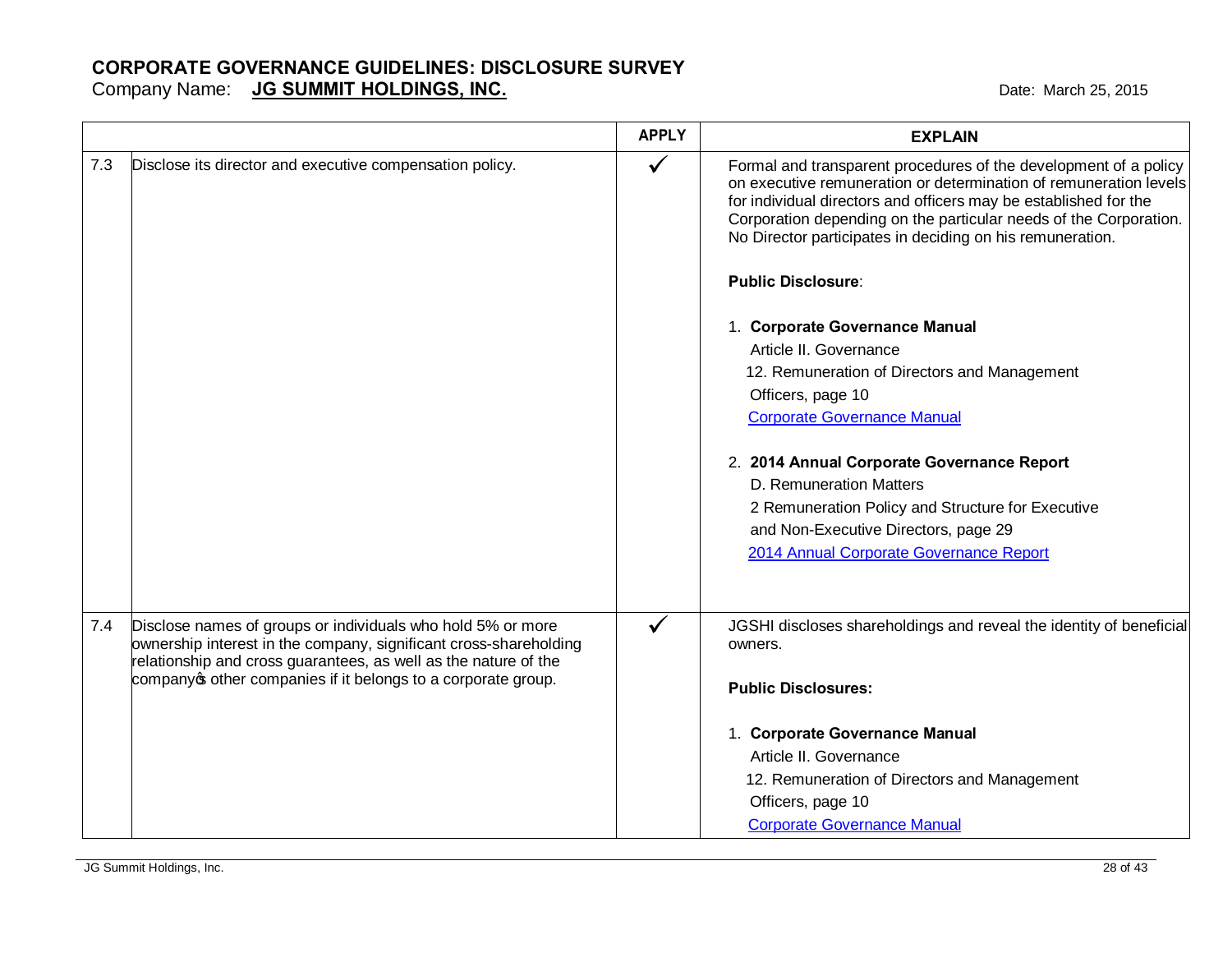|     |                                                                                                                                                                                                                                                                                                                          | <b>APPLY</b> | <b>EXPLAIN</b>                                                                                                                                                                                                                                                                                                                                                           |
|-----|--------------------------------------------------------------------------------------------------------------------------------------------------------------------------------------------------------------------------------------------------------------------------------------------------------------------------|--------------|--------------------------------------------------------------------------------------------------------------------------------------------------------------------------------------------------------------------------------------------------------------------------------------------------------------------------------------------------------------------------|
|     |                                                                                                                                                                                                                                                                                                                          |              | 2. 2014 Annual Corporate Governance Report<br>I. Disclosure and Transparency<br>1(a) Ownership Structure, pages 52-53<br>2014 Annual Corporate Governance Report<br>3. Public Ownership Report<br><b>Public Ownership Report</b>                                                                                                                                         |
| 7.5 | Disclose annual and quarterly consolidated reports, cash flow<br>statements, and special audit revisions. Consolidated financial<br>statements shall be published within 90 days from the end of the<br>financial year, while interim reports shall be published within 45 days<br>from the end of the reporting period. | $\checkmark$ | JGSHI uploads in the company website disclosures of annual and<br>quarterly consolidated reports, cash flow statements, and special<br>audit revisions compliant with the regulatory requirements.<br><b>Public Disclosure:</b><br>1. 2013 Annual Report<br><b>Consolidated Statements of Financial Position</b><br>2013 Annual Report<br>2. SEC 17-Q<br><b>SEC 17-Q</b> |
| 7.6 | Disclose to shareholders and the Exchange any changes to its<br>corporate governance manual and practices, and the extent to which<br>such practices conform to the SEC and PSE CG Guidelines.                                                                                                                           | $\checkmark$ | JGSHI discloses to shareholders and the Exchange any changes<br>to its corporate governance manual and practices, and the extent<br>to which such practices conform to the SEC and PSE CG<br>Guidelines.<br><b>Public Disclosures:</b><br>1. Corporate Governance Manual<br>Article VI. Disclosure and Transparency, page 18<br><b>Corporate Governance Manual</b>       |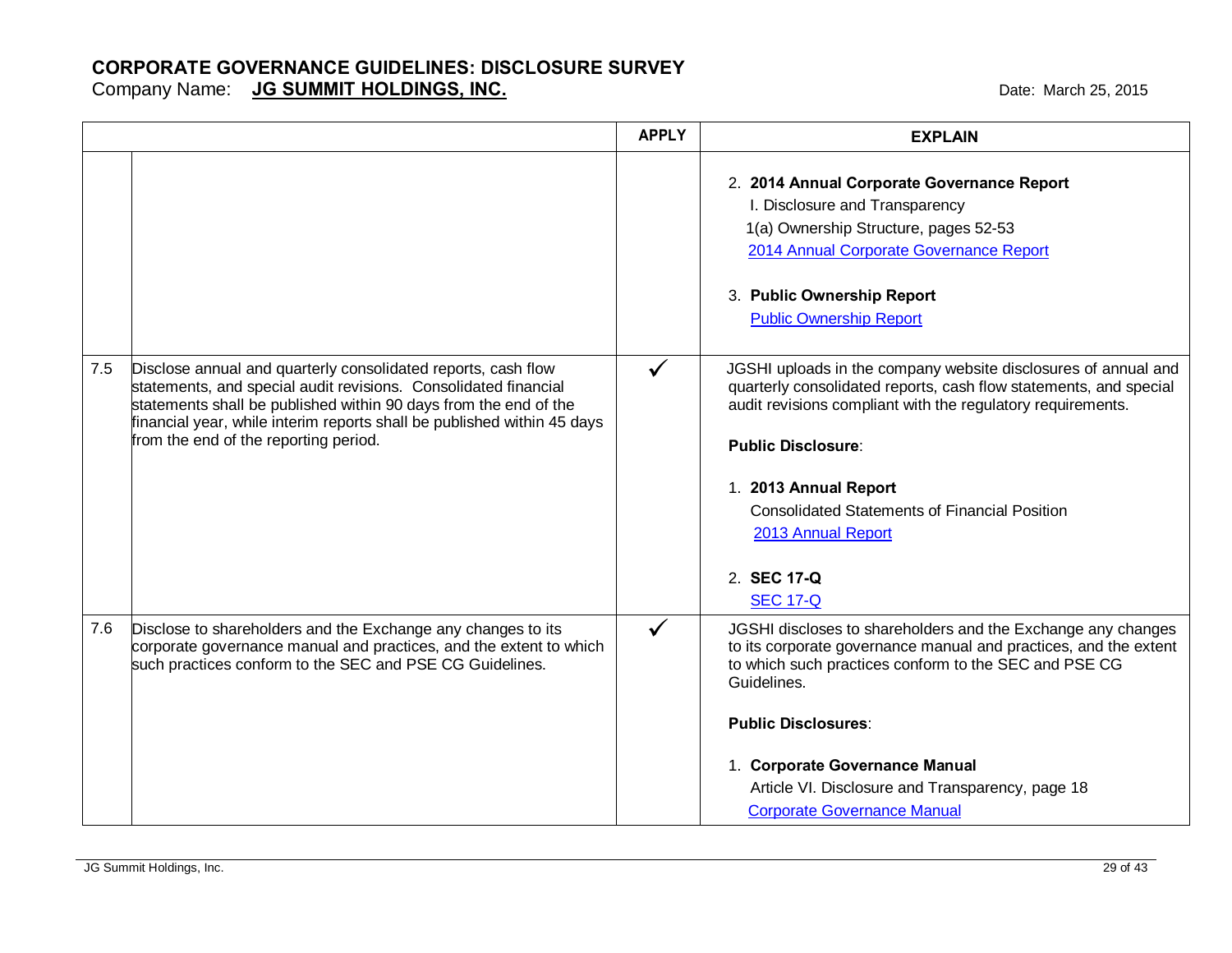|     |                                                                                                                                                                                                                                                                                         | <b>APPLY</b> | <b>EXPLAIN</b>                                                                                                                                                                                                                                                                                                                                                                                                                                                                                                                                                     |
|-----|-----------------------------------------------------------------------------------------------------------------------------------------------------------------------------------------------------------------------------------------------------------------------------------------|--------------|--------------------------------------------------------------------------------------------------------------------------------------------------------------------------------------------------------------------------------------------------------------------------------------------------------------------------------------------------------------------------------------------------------------------------------------------------------------------------------------------------------------------------------------------------------------------|
|     |                                                                                                                                                                                                                                                                                         |              | 2. 2014 Annual Corporate Governance Report<br>I. Disclosure and Transparency, pages 52-55<br>2014 Annual Corporate Governance Report<br>3. JGSHI Website<br><b>JGSHI Website</b>                                                                                                                                                                                                                                                                                                                                                                                   |
| 7.7 | Publish and/or deliver to its shareholders in a timely fashion all<br>information and materials relevant to corporate actions that require<br>shareholder approval.                                                                                                                     | ✓            | All information and materials relevant to corporate actions that<br>require shareholder approval are published to its shareholders in a<br>timely fashion.<br><b>Public Disclosures:</b><br>1. Corporate Governance Manual<br>Article II. Governance<br>9. Adequate and Timely Information for the Board, page 8<br><b>Corporate Governance Manual</b><br>2. 2014 Annual Corporate Governance Report<br>J. Rights of Stockholders<br>2(a) Treatment of Minority Stockholders, page 62<br>2014 Annual Corporate Governance Report<br>3. SEC 17-C<br><b>SEC 17-C</b> |
| 7.8 | Disclose the trading of the corporation w shares by directors, officers<br>(or persons performing similar functions), and controlling<br>shareholders. This shall also include the disclosure of the companyos<br>purchase of its shares from the market (e.g. share buy-back program). | $\checkmark$ | JGSHI discloses the trading of the corporation shares by<br>directors, officers (or persons performing similar functions), and<br>controlling shareholders. This shall also include the disclosure of<br>JGSHIG purchase of its shares from the market.                                                                                                                                                                                                                                                                                                            |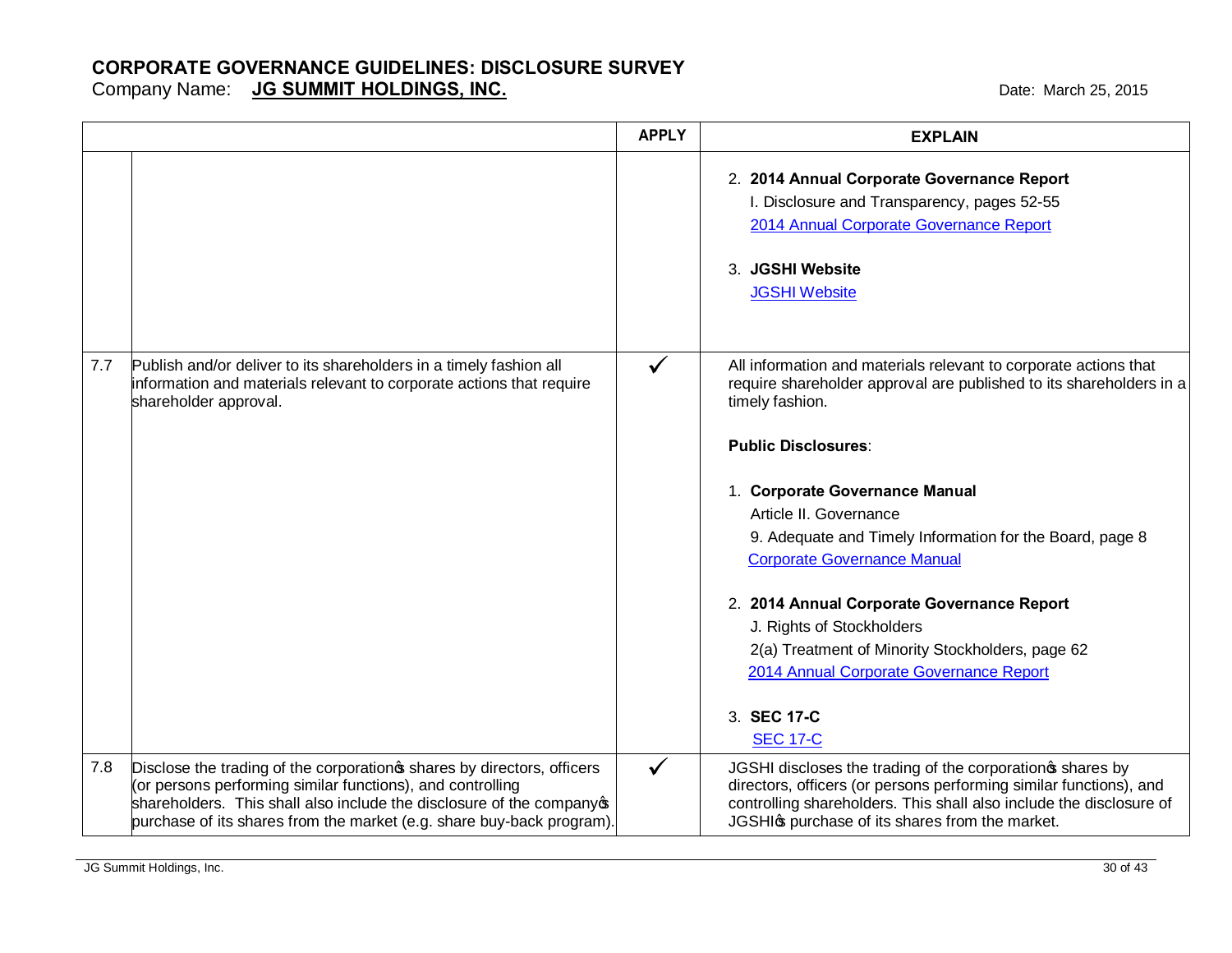|     |                                                                                                                                                                                                                                                                                                                                                                  | <b>APPLY</b> | <b>EXPLAIN</b>                                                                                                                                                                                                                                                                                                                                                                                                                                                                                                                                                                                                                                                                                                                                                                                              |
|-----|------------------------------------------------------------------------------------------------------------------------------------------------------------------------------------------------------------------------------------------------------------------------------------------------------------------------------------------------------------------|--------------|-------------------------------------------------------------------------------------------------------------------------------------------------------------------------------------------------------------------------------------------------------------------------------------------------------------------------------------------------------------------------------------------------------------------------------------------------------------------------------------------------------------------------------------------------------------------------------------------------------------------------------------------------------------------------------------------------------------------------------------------------------------------------------------------------------------|
| 7.9 | Disclose in its annual report the principal risks to minority<br>shareholders associated with the identity of the company ocntrolling<br>shareholders; the degree of ownership concentration; cross-holdings<br>among company affiliates; and any imbalances between the<br>controlling shareholdersqvoting power and overall equity position in<br>the company. | $\checkmark$ | <b>Public Disclosure:</b><br>1. 2013 Annual Report<br>Notes to Financial Statement, Share buy-back program, p. 204<br>2013 Annual Report<br>2. SEC 17-C<br><b>SEC 17-C</b><br>JGSHI is compliant with the provision of the Corporation Code with<br>regards to protection of minority shareholders wherein the vote by<br>the shareholders representing at least two-thirds of JGSHIG<br>outstanding capital stock is required. The Corporation Code also<br>grants shareholders an appraisal right allowing a dissenting<br>shareholder to require a corporation to purchase his shares in<br>certain instances.<br><b>Public Disclosure:</b><br>1. 2014 Annual Corporate Governance Report<br>F. Risk Management System<br>2(c) Minority Shareholders, page 41<br>2014 Annual Corporate Governance Report |
|     | <b>Guideline No. 8:</b>                                                                                                                                                                                                                                                                                                                                          |              |                                                                                                                                                                                                                                                                                                                                                                                                                                                                                                                                                                                                                                                                                                                                                                                                             |
|     | <b>RESPECTS AND PROTECTS THE RIGHTS AND INTERESTS OF</b><br><b>EMPLOYEES, COMMUNITY, ENVIRONMENT, AND OTHER</b><br><b>STAKEHOLDERS</b>                                                                                                                                                                                                                           |              |                                                                                                                                                                                                                                                                                                                                                                                                                                                                                                                                                                                                                                                                                                                                                                                                             |
| 8.1 | Establish and disclose a clear policy statement that articulates the<br>company of recognition and protection of the rights and interests of key<br>stakeholders specifically its employees, suppliers & customers,<br>creditors, as well the community, environment, and other key<br>stakeholder groups.                                                       | $\checkmark$ | JGSHI identifies the corporation of stakeholders in the community<br>in which it operates or is directly affected by its operations and<br>formulate clear policy of accurate and timely communication.                                                                                                                                                                                                                                                                                                                                                                                                                                                                                                                                                                                                     |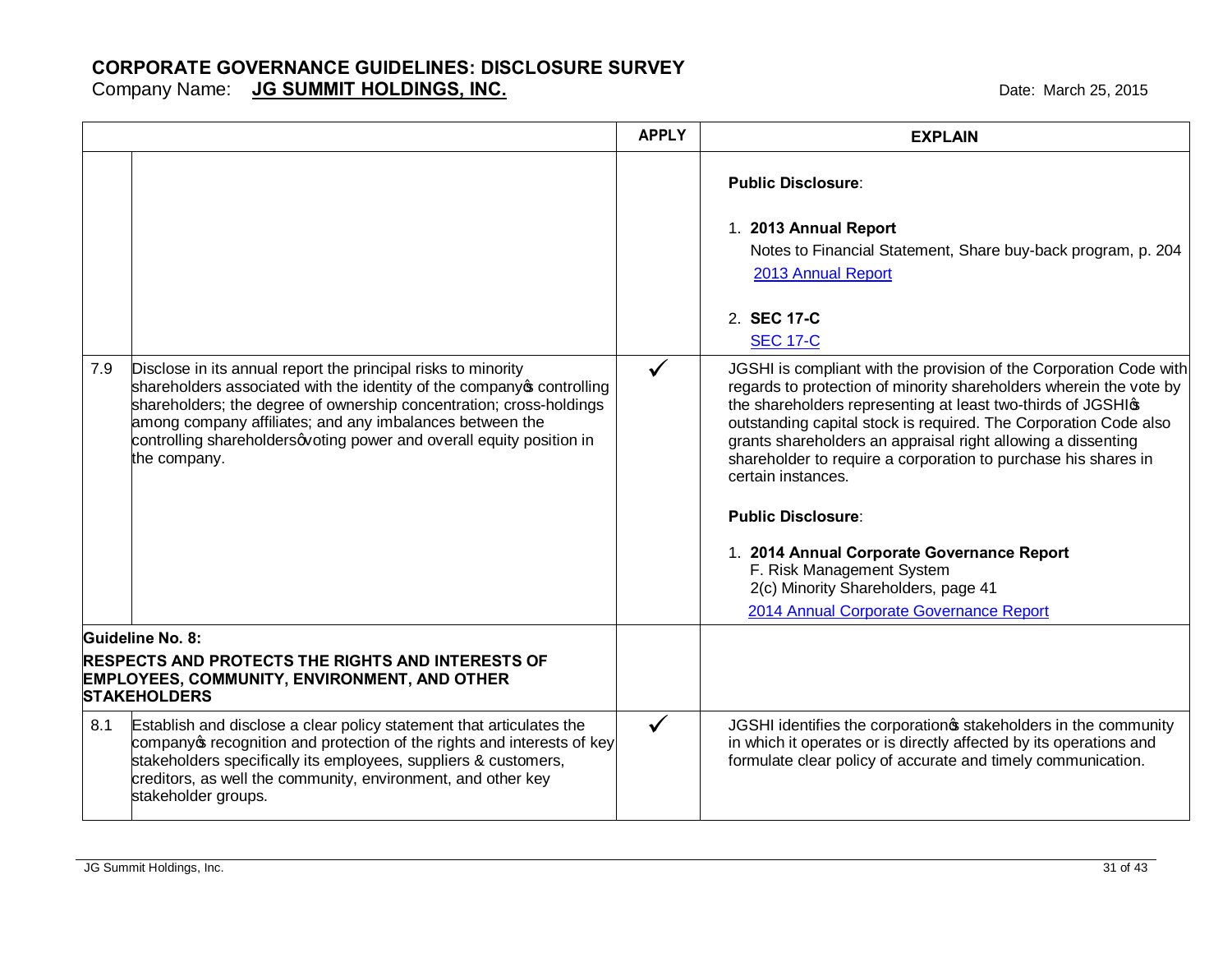|     |                                                                                                                                                                                                                                                      | <b>APPLY</b> | <b>EXPLAIN</b>                                                                                                                                                                                                 |
|-----|------------------------------------------------------------------------------------------------------------------------------------------------------------------------------------------------------------------------------------------------------|--------------|----------------------------------------------------------------------------------------------------------------------------------------------------------------------------------------------------------------|
|     |                                                                                                                                                                                                                                                      |              | <b>Public Disclosure:</b>                                                                                                                                                                                      |
|     |                                                                                                                                                                                                                                                      |              | 1. Corporate Governance Manual<br>Article II. Governance<br>3. Duties and Functions of the Board, 3.5 page 2<br><b>Corporate Governance Manual</b>                                                             |
|     |                                                                                                                                                                                                                                                      |              | 2. 2014 Annual Corporate Governance Report<br>H. Role of Stakeholders<br>1. Disclose the company opolicy and activities, page 49-50<br>2014 Annual Corporate Governance Report                                 |
| 8.2 | Have in place a workplace development program.                                                                                                                                                                                                       | $\checkmark$ | JGSHI continuously provides learning and development<br>opportunities for its employees through the John Gokongwei<br>Institute for Leadership and Enterprise Development (JG-ILED).                           |
|     |                                                                                                                                                                                                                                                      |              | <b>Public Disclosure:</b>                                                                                                                                                                                      |
|     |                                                                                                                                                                                                                                                      |              | 1. 2014 Annual Corporate Governance Report<br>H. Role of Stakeholders<br>3(c) State the company of training and development<br>programs for its employees, page 51.<br>2014 Annual Corporate Governance Report |
| 8.3 | Have in place a merit-based performance incentive mechanism such<br>as an employee stock option plan (ESOP) or any such scheme that<br>awards and incentivizes employees, at the same time aligns their<br>interests with those of the shareholders. | $\checkmark$ | JGSHI has policies on annual merit increase and salary<br>adjustments that are tied-up to the employeesqperformance<br>assessments.                                                                            |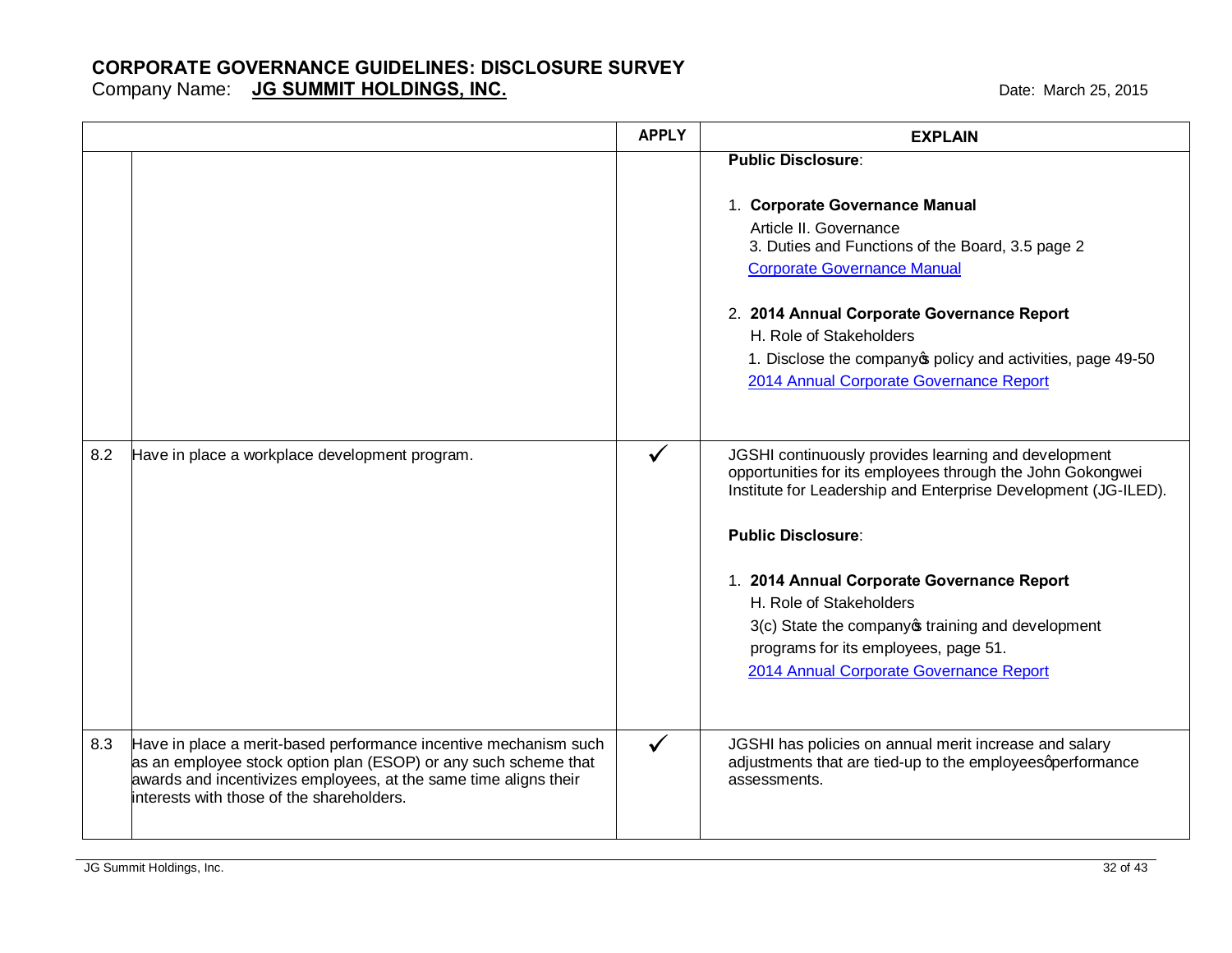|     |                                                | <b>APPLY</b> | <b>EXPLAIN</b>                                                                                                                                                                                         |
|-----|------------------------------------------------|--------------|--------------------------------------------------------------------------------------------------------------------------------------------------------------------------------------------------------|
|     |                                                |              | <b>Public Disclosure:</b><br>1. 2014 Annual Corporate Governance Report<br>H. Role of Stakeholders<br>3(d) State the company of reward/compensation<br>policy that accounts for the performance of the |
|     |                                                |              | company beyond short-term financial measures,<br>pages 51-52<br>2014 Annual Corporate Governance Report                                                                                                |
| 8.4 | Have in place a community involvement program. | ✔            | JGSHI partners with organizations that promote education of<br>Filipinos through grants, endowments, scholarships, and<br>educational facilities.                                                      |
|     |                                                |              | <b>Public Disclosure:</b>                                                                                                                                                                              |
|     |                                                |              | 1. 2014 Annual Corporate Governance Report<br>H. Role of Stakeholders                                                                                                                                  |
|     |                                                |              | 1. Disclose the company policy and activities, page 59-50 and<br>L. Corporate Social Responsibility Initiatives, page 62<br>2014 Annual Corporate Governance Report                                    |
|     |                                                |              | 2. 2013 Annual Report<br>Corporate Social Responsibility, page 45<br>2013 Annual Report                                                                                                                |
|     |                                                |              |                                                                                                                                                                                                        |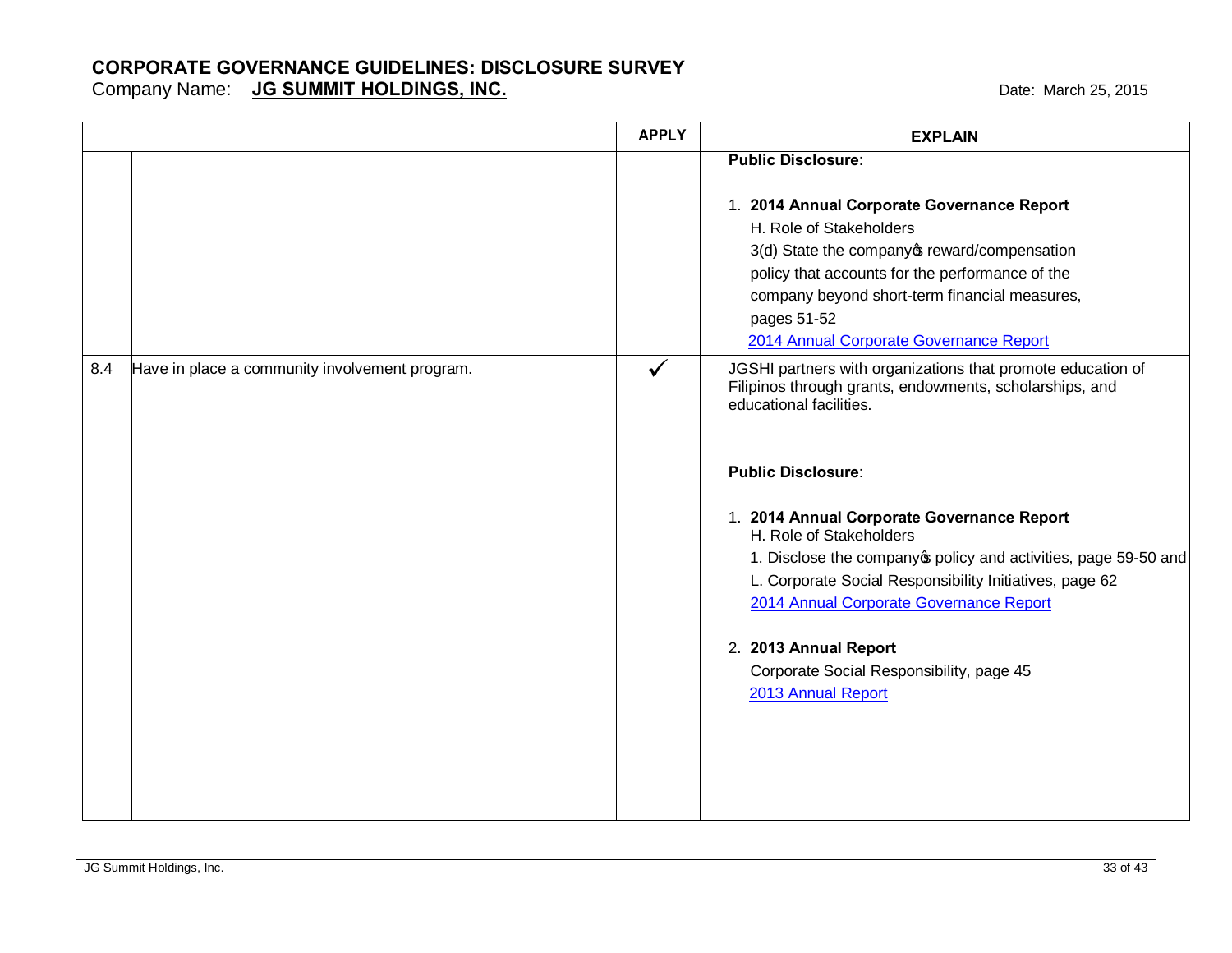|     |                                                                                                                                                                           | <b>APPLY</b> | <b>EXPLAIN</b>                                                                                                                                                                                                                                                                                                                                                                                                                                                                                                                                                                                                                                                                                                                                                                                                                                                                                                                                                 |
|-----|---------------------------------------------------------------------------------------------------------------------------------------------------------------------------|--------------|----------------------------------------------------------------------------------------------------------------------------------------------------------------------------------------------------------------------------------------------------------------------------------------------------------------------------------------------------------------------------------------------------------------------------------------------------------------------------------------------------------------------------------------------------------------------------------------------------------------------------------------------------------------------------------------------------------------------------------------------------------------------------------------------------------------------------------------------------------------------------------------------------------------------------------------------------------------|
| 8.5 | Have in place an environment-related program.                                                                                                                             | ✓            | <b>Cost and Effects of Compliance with Environmental Laws</b><br>The operations of the Company are subject to various laws<br>enacted for the protection of the environment. The Company<br>believes that it has complied with all applicable Philippine<br>environmental laws and regulations, an example of which is the<br>installation of waste and industrial water treatments in its various<br>facilities. Compliance with such laws has not had, and in the<br>Company opinion, is not expected to have, a material effect upon<br>the Company of capital expenditures, earnings or competitive<br>position.<br><b>Public Disclosure:</b><br>1. 2014 Annual Corporate Governance Report<br>H. Role of Stakeholders<br>1. Disclose the company policy and activities, page 49-50<br>2014 Annual Corporate Governance Report<br><b>Definitive Information Statement</b><br>2 <sub>1</sub><br>Cost and Effect of Compliance with Environmental Laws, p.24 |
|     |                                                                                                                                                                           |              | <b>Definitive Information Statement</b>                                                                                                                                                                                                                                                                                                                                                                                                                                                                                                                                                                                                                                                                                                                                                                                                                                                                                                                        |
| 8.6 | Have clear policies that guide the company in its dealing with its<br>suppliers, customers, creditors, analysts, market intermediaries, and<br>other market participants. | ✓            | JGSHI has clear policies that guide the company in its dealing with<br>its suppliers, customers, creditors, analysts, market intermediaries,<br>and other market participants.                                                                                                                                                                                                                                                                                                                                                                                                                                                                                                                                                                                                                                                                                                                                                                                 |
|     |                                                                                                                                                                           |              | <b>Public Disclosure:</b>                                                                                                                                                                                                                                                                                                                                                                                                                                                                                                                                                                                                                                                                                                                                                                                                                                                                                                                                      |
|     |                                                                                                                                                                           |              | 1. 2014 Annual Corporate Governance Report                                                                                                                                                                                                                                                                                                                                                                                                                                                                                                                                                                                                                                                                                                                                                                                                                                                                                                                     |
|     |                                                                                                                                                                           |              | B. Code of Business Conduct & Ethics                                                                                                                                                                                                                                                                                                                                                                                                                                                                                                                                                                                                                                                                                                                                                                                                                                                                                                                           |
|     |                                                                                                                                                                           |              | pages 22-26 and H. Role of Stakeholders                                                                                                                                                                                                                                                                                                                                                                                                                                                                                                                                                                                                                                                                                                                                                                                                                                                                                                                        |
|     |                                                                                                                                                                           |              | 1. Disclose the company opolicy and activities, page 49-50<br>2014 Annual Corporate Governance Report                                                                                                                                                                                                                                                                                                                                                                                                                                                                                                                                                                                                                                                                                                                                                                                                                                                          |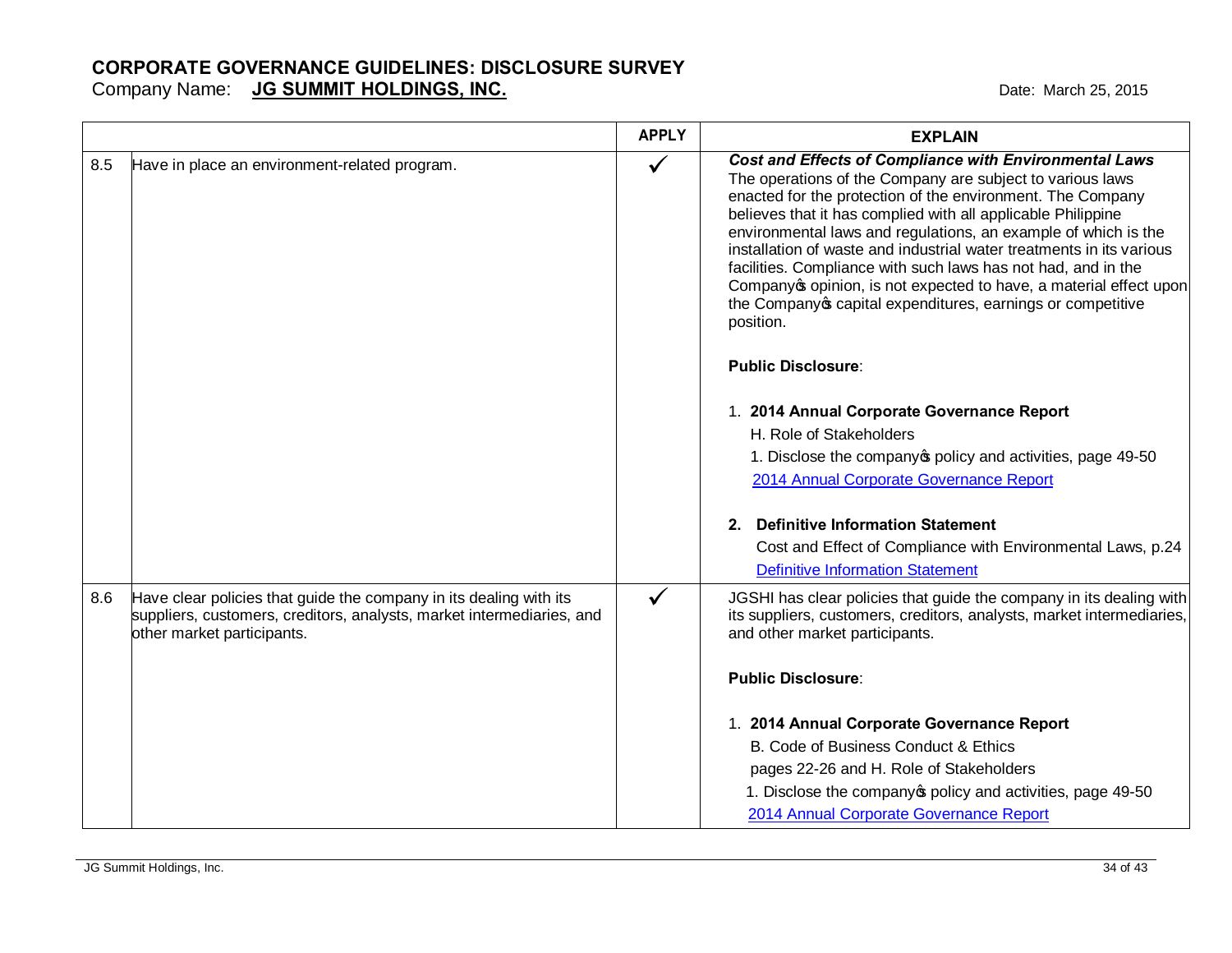|     |                                                                                              | <b>APPLY</b> | <b>EXPLAIN</b>                                                                                                                                                                                                                                                                                                                                                                                                                                                |
|-----|----------------------------------------------------------------------------------------------|--------------|---------------------------------------------------------------------------------------------------------------------------------------------------------------------------------------------------------------------------------------------------------------------------------------------------------------------------------------------------------------------------------------------------------------------------------------------------------------|
|     | Guideline No. 9:<br><b>DOES NOT ENGAGE IN ABUSIVE RELATED-PARTY TRANSACTIONS</b>             |              |                                                                                                                                                                                                                                                                                                                                                                                                                                                               |
|     | <b>AND INSIDER TRADING</b>                                                                   |              |                                                                                                                                                                                                                                                                                                                                                                                                                                                               |
| 9.1 | Develop and disclose a policy governing the company of transactions<br>with related parties. | $\checkmark$ | JGSHI formulate and implement policies and procedures that<br>would ensure the integrity and transparency of related party<br>transactions between and among the Corporation and its parent<br>company, joint ventures, subsidiaries, associates, affiliates, major<br>stockholders, officers and directors, including their spouses,<br>children, and dependent siblings and parents, and of interlocking<br>Director relationships by members of the board. |
|     |                                                                                              |              | <b>Public Disclosures:</b>                                                                                                                                                                                                                                                                                                                                                                                                                                    |
|     |                                                                                              |              | 1. Corporate Governance Manual                                                                                                                                                                                                                                                                                                                                                                                                                                |
|     |                                                                                              |              | Article II. Governance, 3.8, page 3                                                                                                                                                                                                                                                                                                                                                                                                                           |
|     |                                                                                              |              | <b>Corporate Governance Manual</b>                                                                                                                                                                                                                                                                                                                                                                                                                            |
|     |                                                                                              |              | 2. 2014 Annual Corporate Governance Report                                                                                                                                                                                                                                                                                                                                                                                                                    |
|     |                                                                                              |              | H. Role of Stakeholders                                                                                                                                                                                                                                                                                                                                                                                                                                       |
|     |                                                                                              |              | 4. Related Party Transactions, pages 23-24                                                                                                                                                                                                                                                                                                                                                                                                                    |
|     |                                                                                              |              | 2014 Annual Corporate Governance Report                                                                                                                                                                                                                                                                                                                                                                                                                       |
|     |                                                                                              |              | 3. 2013 Annual Report                                                                                                                                                                                                                                                                                                                                                                                                                                         |
|     |                                                                                              |              | Notes to Financial Statement                                                                                                                                                                                                                                                                                                                                                                                                                                  |
|     |                                                                                              |              | 40. Related Party Disclosures, page 218                                                                                                                                                                                                                                                                                                                                                                                                                       |
|     |                                                                                              |              | 2013 Annual Report                                                                                                                                                                                                                                                                                                                                                                                                                                            |
|     |                                                                                              |              | 4. Definitive Information Statement                                                                                                                                                                                                                                                                                                                                                                                                                           |
|     |                                                                                              |              | 13. Certain Relationships and Related Transactions, Page 58                                                                                                                                                                                                                                                                                                                                                                                                   |
|     |                                                                                              |              | <b>Definitive Information Statement</b>                                                                                                                                                                                                                                                                                                                                                                                                                       |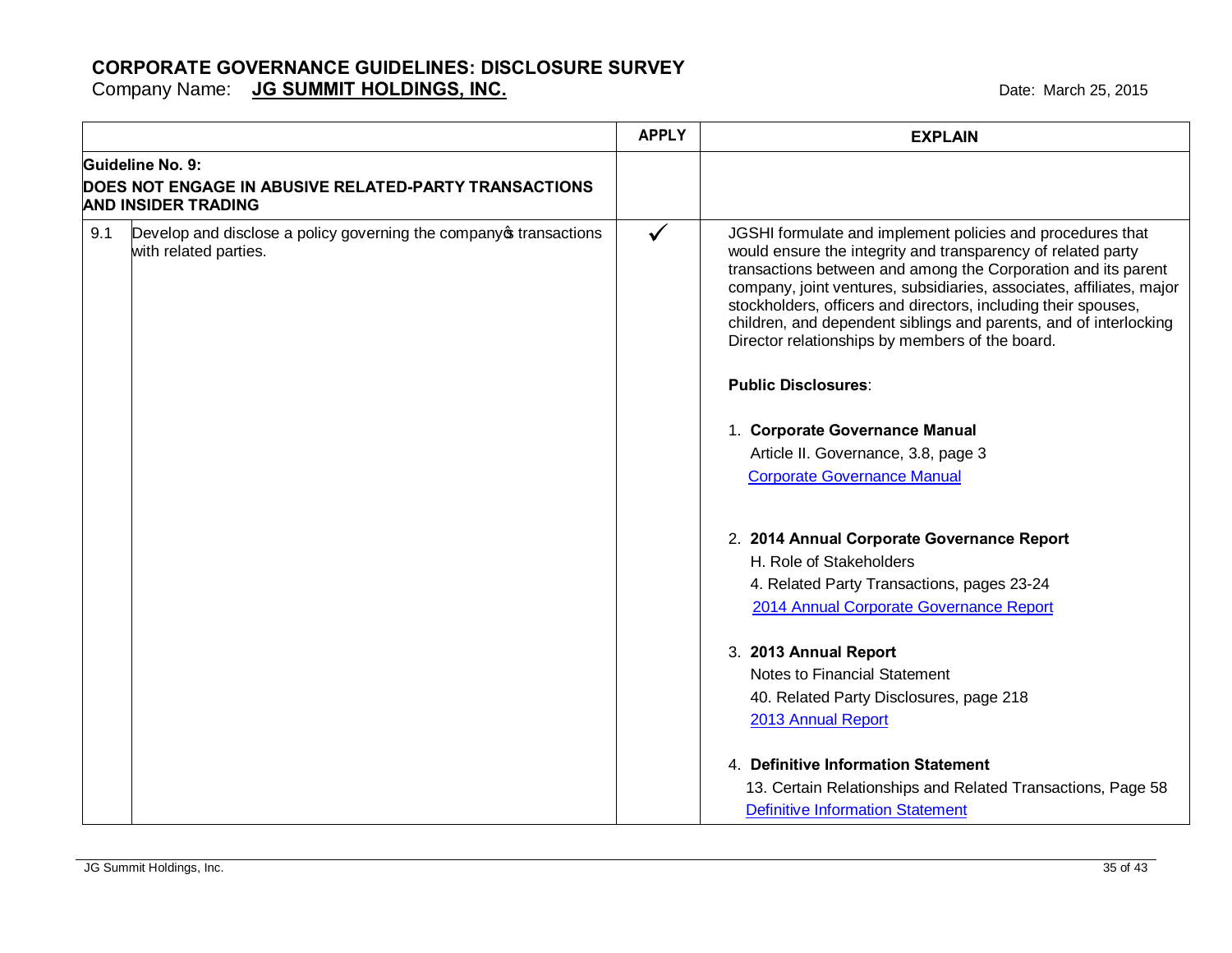#### **CORPORATE GOVERNANCE GUIDELINES: DISCLOSURE SURVEY** Company Name: **JG SUMMIT HOLDINGS, INC. COMPANY AND A COMPANY COMPANY COMPANY CONTROLLY AND A CONTROLLY CONTROLLY CONTROLLY CONTROLLY A CONTROLLY CONTROLLY A CONTROLLY CONTROLLY A CONTROLLY CONTROLLY CONTROLLY CONTROLLY**

|     |                                                                                                                                                                                                                                                                                   | <b>APPLY</b> | <b>EXPLAIN</b>                                                                                                                                                                                                                                                                                                                                                                                                     |
|-----|-----------------------------------------------------------------------------------------------------------------------------------------------------------------------------------------------------------------------------------------------------------------------------------|--------------|--------------------------------------------------------------------------------------------------------------------------------------------------------------------------------------------------------------------------------------------------------------------------------------------------------------------------------------------------------------------------------------------------------------------|
|     |                                                                                                                                                                                                                                                                                   |              |                                                                                                                                                                                                                                                                                                                                                                                                                    |
| 9.2 | Clearly define the thresholds for disclosure and approval for RPTs<br>and categorize such transactions according to those that are<br>considered de minimis or transactions that need not be reported or<br>announced, those that need to be disclosed, and those that need prior | $\checkmark$ | Related Party Transactions are adequately disclosed in the annual<br>audited financial statements.                                                                                                                                                                                                                                                                                                                 |
|     | shareholder approval. The aggregate amount of RPT within any<br>twelve (12) month period should be considered for purposes of                                                                                                                                                     |              | <b>Public Disclosures:</b>                                                                                                                                                                                                                                                                                                                                                                                         |
|     | applying the thresholds for disclosure and approval.                                                                                                                                                                                                                              |              | 1. Corporate Governance Manual                                                                                                                                                                                                                                                                                                                                                                                     |
|     |                                                                                                                                                                                                                                                                                   |              | Article II. Governance, 3.8, page 3                                                                                                                                                                                                                                                                                                                                                                                |
|     |                                                                                                                                                                                                                                                                                   |              | <b>Corporate Governance Manual</b>                                                                                                                                                                                                                                                                                                                                                                                 |
|     |                                                                                                                                                                                                                                                                                   |              | 2. 2013 Annual Report                                                                                                                                                                                                                                                                                                                                                                                              |
|     |                                                                                                                                                                                                                                                                                   |              | Notes to Financial Statement                                                                                                                                                                                                                                                                                                                                                                                       |
|     |                                                                                                                                                                                                                                                                                   |              | 40. Related Party Disclosures, pages 218-226                                                                                                                                                                                                                                                                                                                                                                       |
|     |                                                                                                                                                                                                                                                                                   |              | 2013 Annual Report                                                                                                                                                                                                                                                                                                                                                                                                 |
| 9.3 | Establish a voting system whereby a majority of non-related party<br>shareholders approve specific types of related party transactions in<br>shareholders meetings.                                                                                                               | ✓            | The Board is committed to respect the rights of stockholders to<br>vote on all matters that require their consent or approval.                                                                                                                                                                                                                                                                                     |
|     |                                                                                                                                                                                                                                                                                   |              | <b>Public Disclosures:</b>                                                                                                                                                                                                                                                                                                                                                                                         |
|     |                                                                                                                                                                                                                                                                                   |              | 1. Corporate Governance Manual                                                                                                                                                                                                                                                                                                                                                                                     |
|     |                                                                                                                                                                                                                                                                                   |              | Article VII. StockholdersqRights and Protection of                                                                                                                                                                                                                                                                                                                                                                 |
|     |                                                                                                                                                                                                                                                                                   |              | Minority StockholdersqInterest, pages 18-19                                                                                                                                                                                                                                                                                                                                                                        |
|     |                                                                                                                                                                                                                                                                                   |              | <b>Corporate Governance Manual</b>                                                                                                                                                                                                                                                                                                                                                                                 |
| 9.4 | Have its independent directors or audit committee play an important<br>role in reviewing significant RPTs.                                                                                                                                                                        | $\checkmark$ | The members of the board formulates and implements policies<br>and procedures that would ensure the integrity and transparency<br>of related party transactions between and among the Corporation<br>and its parent company, joint ventures, subsidiaries, associates,<br>affiliates, major stockholders, officers and directors, including their<br>spouses, children, and dependent siblings and parents, and of |
|     |                                                                                                                                                                                                                                                                                   |              | interlocking Director relationships.                                                                                                                                                                                                                                                                                                                                                                               |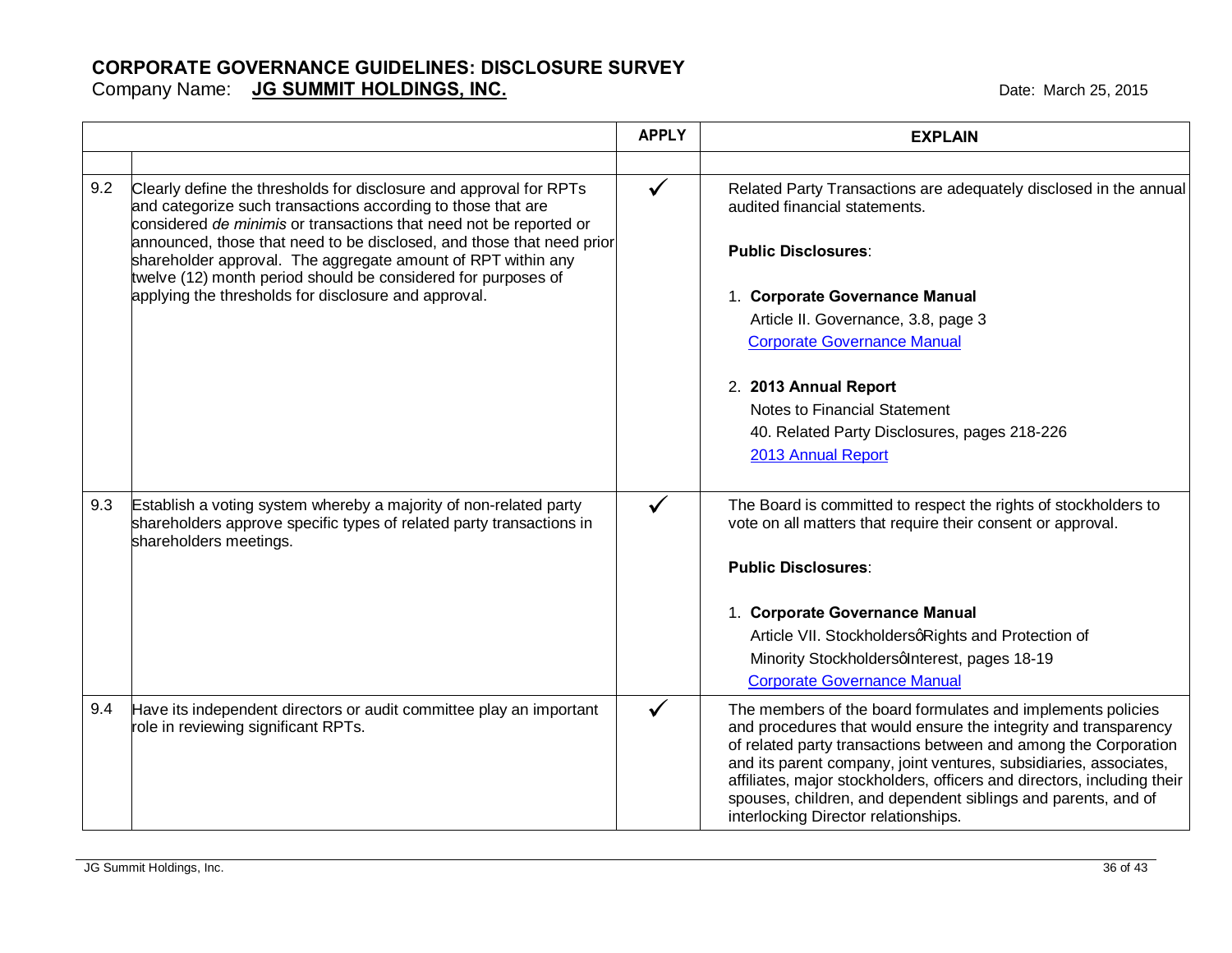|     |                                                                                                                                            | <b>APPLY</b> | <b>EXPLAIN</b>                                                                                                                                                                                                                                                                                                                                                                                                                                                                                                                   |
|-----|--------------------------------------------------------------------------------------------------------------------------------------------|--------------|----------------------------------------------------------------------------------------------------------------------------------------------------------------------------------------------------------------------------------------------------------------------------------------------------------------------------------------------------------------------------------------------------------------------------------------------------------------------------------------------------------------------------------|
|     |                                                                                                                                            |              | <b>Public Disclosures:</b><br>1. Corporate Governance Manual<br>Art. II. Governance Duties and Functions of the Board 3.8, p.3<br><b>Corporate Governance Manual</b>                                                                                                                                                                                                                                                                                                                                                             |
| 9.5 | Be transparent and consistent in reporting its RPTs. A summary of<br>such transactions shall be published in the company of annual report. | $\checkmark$ | JGSHI is transparent and consistent in reporting its RPTs and a<br>summary of such transactions is published in JGSHI manual<br>report and financial statements.<br><b>Public Disclosure:</b><br>1. 2013 Annual Report<br>Notes to Financial Statement,<br>Related Party Disclosures, pages 218-226<br>2013 Annual Report                                                                                                                                                                                                        |
| 9.6 | Have a clear policy in dealing with material non-public information by<br>company insiders.                                                | $\checkmark$ | JGSHI and its officers, staff, and any other person who are privy to<br>the material non-public information are prohibited to communicate<br>material non-public information about the Corporation to any<br>person, unless the Corporation is ready to simultaneously disclose<br>the material non-public information to the Commission and to the<br>Exchanges.<br><b>Public Disclosure:</b><br>1. Corporate Governance Manual<br>Article VI. Disclosure and Transparency, 3,<br>page 19<br><b>Corporate Governance Manual</b> |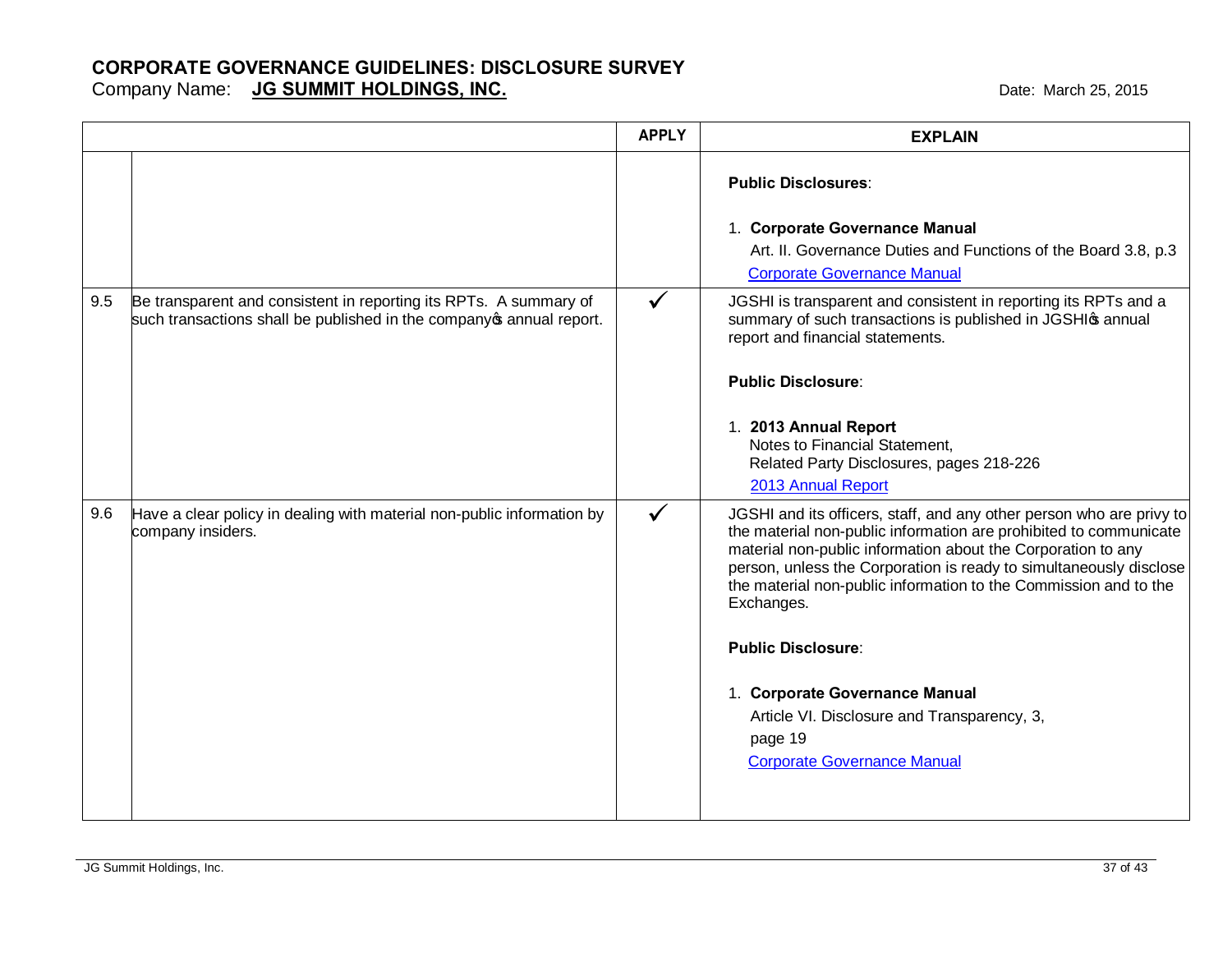|      |                                                                                                                                                                                                                          | <b>APPLY</b> | <b>EXPLAIN</b>                                                                                                                                                                                                                                                                                                                                                                                                                                           |
|------|--------------------------------------------------------------------------------------------------------------------------------------------------------------------------------------------------------------------------|--------------|----------------------------------------------------------------------------------------------------------------------------------------------------------------------------------------------------------------------------------------------------------------------------------------------------------------------------------------------------------------------------------------------------------------------------------------------------------|
|      |                                                                                                                                                                                                                          |              | 2. 2014 Annual Corporate Governance Report                                                                                                                                                                                                                                                                                                                                                                                                               |
|      |                                                                                                                                                                                                                          |              | B. Code of Business Conduct and Ethics                                                                                                                                                                                                                                                                                                                                                                                                                   |
|      |                                                                                                                                                                                                                          |              | 1. Respect for Trade Secrets/Use of Non-public                                                                                                                                                                                                                                                                                                                                                                                                           |
|      |                                                                                                                                                                                                                          |              | Information, page 22                                                                                                                                                                                                                                                                                                                                                                                                                                     |
|      |                                                                                                                                                                                                                          |              | 2014 Annual Corporate Governance Report                                                                                                                                                                                                                                                                                                                                                                                                                  |
| 9.7  | Have a clear policy and practice of full and timely disclosure to<br>shareholders of all material transactions with affiliates of the<br>controlling shareholders, directors, or management.                             | $\checkmark$ | All material information about the Corporation which could<br>adversely affect its viability or interest of the stockholders and<br>other stakeholders shall be publicly and timely disclosed.                                                                                                                                                                                                                                                           |
|      |                                                                                                                                                                                                                          |              | <b>Public Disclosure:</b>                                                                                                                                                                                                                                                                                                                                                                                                                                |
|      |                                                                                                                                                                                                                          |              | 1. Corporate Governance Manual                                                                                                                                                                                                                                                                                                                                                                                                                           |
|      |                                                                                                                                                                                                                          |              | Article VI. Disclosure and Transparency,                                                                                                                                                                                                                                                                                                                                                                                                                 |
|      |                                                                                                                                                                                                                          |              | page 19                                                                                                                                                                                                                                                                                                                                                                                                                                                  |
|      |                                                                                                                                                                                                                          |              | <b>Corporate Governance Manual</b>                                                                                                                                                                                                                                                                                                                                                                                                                       |
|      |                                                                                                                                                                                                                          |              | 2. 2014 Annual Corporate Governance Report<br>J. Rights of Stockholders                                                                                                                                                                                                                                                                                                                                                                                  |
|      |                                                                                                                                                                                                                          |              | 2(a) Treatment of Minority Stockholders, page 64<br>2014 Annual Corporate Governance Report                                                                                                                                                                                                                                                                                                                                                              |
|      | Guideline No. 10:                                                                                                                                                                                                        |              |                                                                                                                                                                                                                                                                                                                                                                                                                                                          |
|      | DEVELOPS AND NURTURES A CULTURE OF ETHICS, COMPLIANCE, &<br><b>ENFORCEMENT</b>                                                                                                                                           |              |                                                                                                                                                                                                                                                                                                                                                                                                                                                          |
| 10.1 | Formally adopt a code of ethics and proper conduct that guides<br>individual behavior and decision making, clarify responsibilities, and<br>inform other stakeholders on the conduct expected from company<br>personnel. | $\checkmark$ | The fundamental principle of the Company of Code of Business<br>Conduct and Ethics is the expectation that all employees are<br>required to conduct their dealings in the interest of the company<br>and in accordance with the highest legal and ethical standards.<br>Thus, everyone are expected to observe the company ocore<br>values, acceptable norms, and the policies indicated in the code in<br>all business activities and future endeavors. |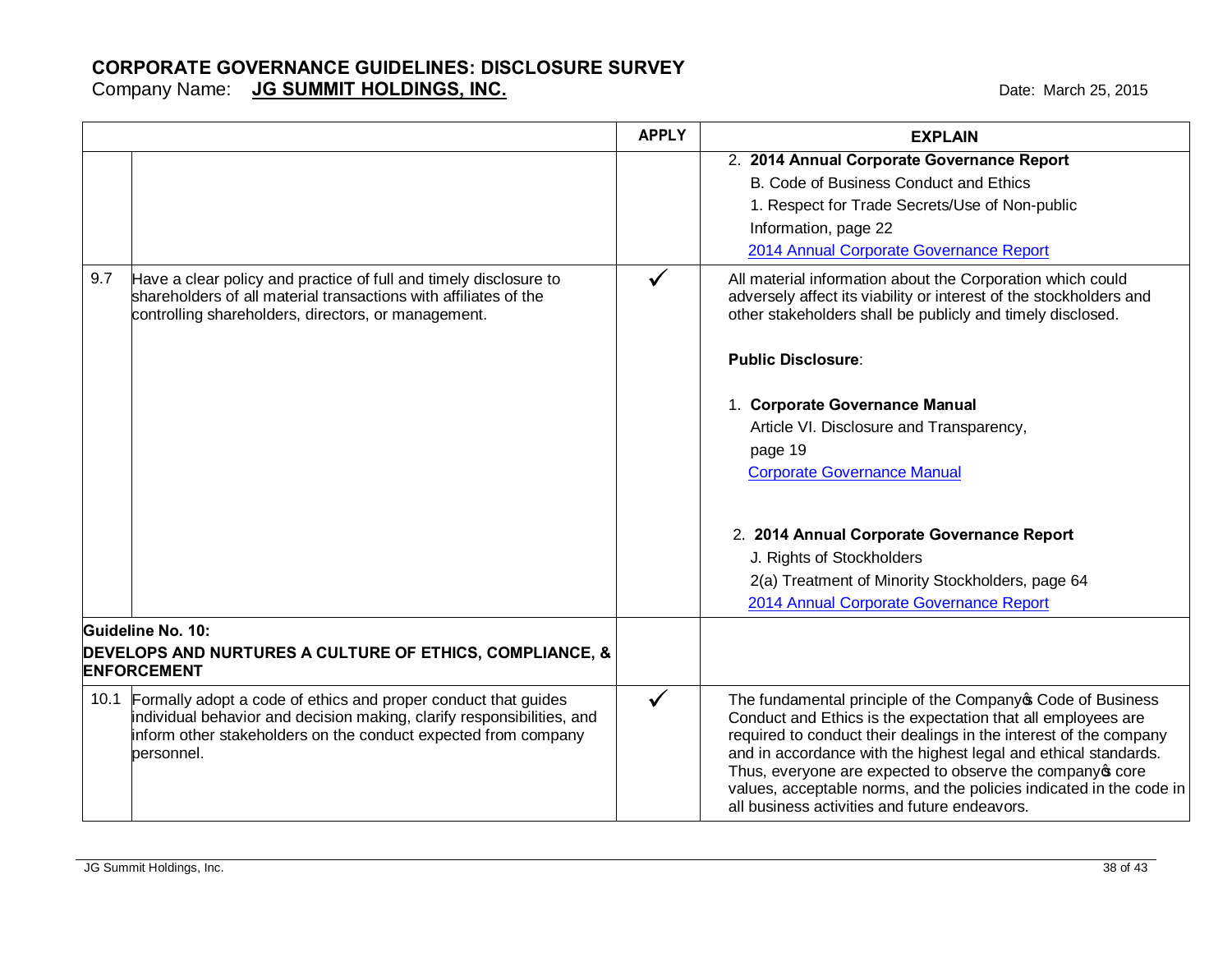|                                                                                                                                                                                                                                                                                 | <b>APPLY</b> | <b>EXPLAIN</b>                                                                                                                                                                                                                                                                                                                                                                                                                                                                                                                                                                                                                                                                                                                                                                                                                                                                        |
|---------------------------------------------------------------------------------------------------------------------------------------------------------------------------------------------------------------------------------------------------------------------------------|--------------|---------------------------------------------------------------------------------------------------------------------------------------------------------------------------------------------------------------------------------------------------------------------------------------------------------------------------------------------------------------------------------------------------------------------------------------------------------------------------------------------------------------------------------------------------------------------------------------------------------------------------------------------------------------------------------------------------------------------------------------------------------------------------------------------------------------------------------------------------------------------------------------|
|                                                                                                                                                                                                                                                                                 |              | <b>Public Disclosure:</b>                                                                                                                                                                                                                                                                                                                                                                                                                                                                                                                                                                                                                                                                                                                                                                                                                                                             |
|                                                                                                                                                                                                                                                                                 |              | 1. 2014 Annual Corporate Governance Report                                                                                                                                                                                                                                                                                                                                                                                                                                                                                                                                                                                                                                                                                                                                                                                                                                            |
|                                                                                                                                                                                                                                                                                 |              | B. Code of Business Conduct and Ethics, pages 22-26                                                                                                                                                                                                                                                                                                                                                                                                                                                                                                                                                                                                                                                                                                                                                                                                                                   |
|                                                                                                                                                                                                                                                                                 |              | 2014 Annual Corporate Governance Report                                                                                                                                                                                                                                                                                                                                                                                                                                                                                                                                                                                                                                                                                                                                                                                                                                               |
| 10.2 Have a formal comprehensive compliance program covering<br>compliance with laws and relevant regulations. The program should<br>include appropriate training and awareness initiatives to facilitate<br>understanding, acceptance, and compliance with the said issuances. | $\checkmark$ | JGSHI has a formal comprehensive compliance program covering<br>compliance with laws and relevant regulations. All new employees<br>undergo an orientation program to familiarize themselves with the<br>Code. Relevant disclosure and compliance statements are<br>likewise secured prior employment or engagement with the<br>Company. Employees are likewise required to give relevant<br>disclosures on an annual basis.<br><b>Public Disclosures:</b><br>1. Corporate Governance Manual<br>Article III. Audit Committee, 3.10, page 13,<br>Article VIII. Internal Audit<br>3.6 and 4.10, pages 21-22 and<br>Article X. Compliance Officer, page 24<br><b>Corporate Governance Manual</b><br>2. 2014 Annual Corporate Governance Report<br>B. Code of Business Conduct and Ethics<br>1.4 Compliance with Laws and Regulations, page 22<br>2014 Annual Corporate Governance Report |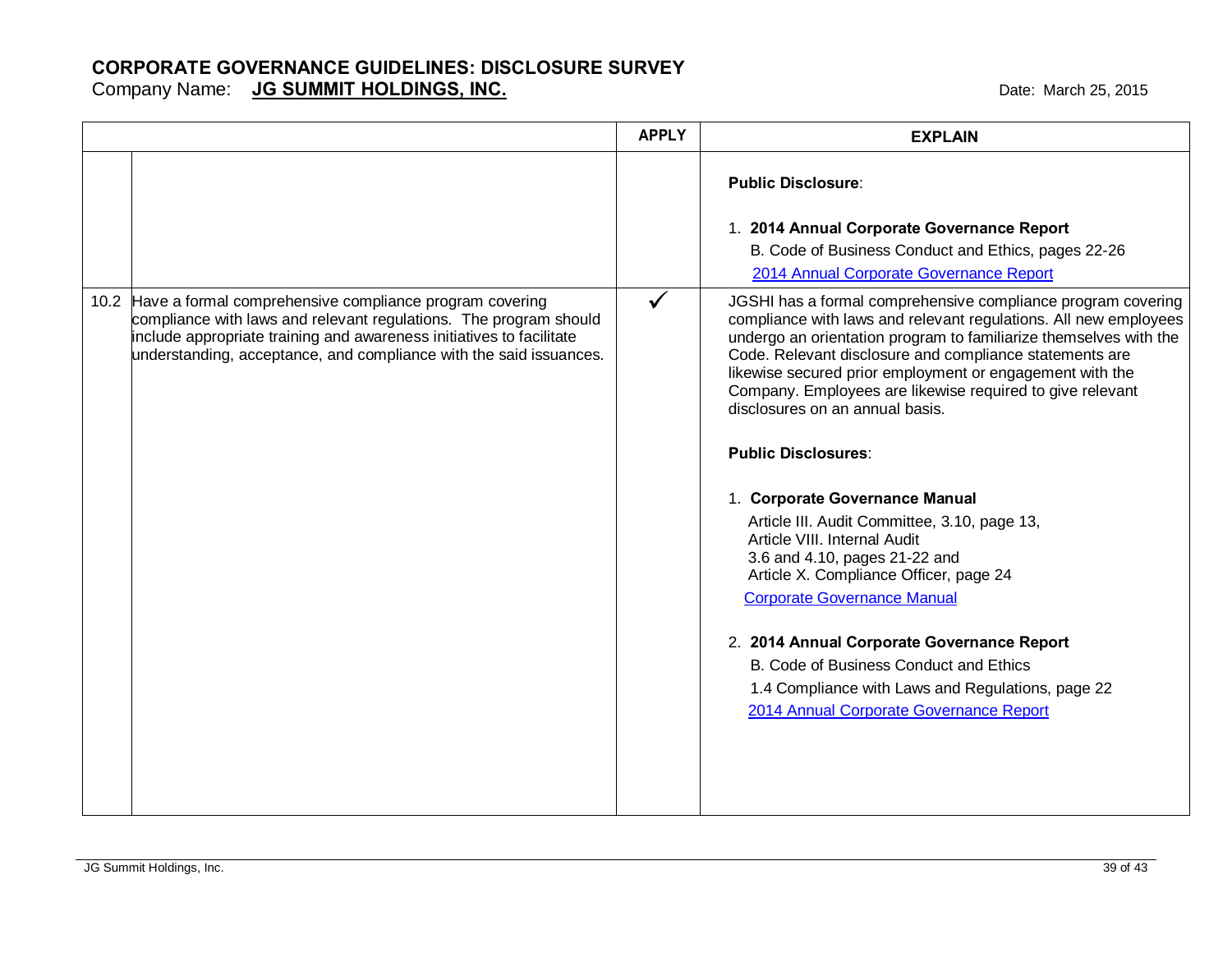#### **CORPORATE GOVERNANCE GUIDELINES: DISCLOSURE SURVEY** Company Name: **JG SUMMIT HOLDINGS, INC. COMPANY AND A COMPANY COMPANY COMPANY CONTROLLY AND A CONTROLLY CONTROLLY CONTROLLY CONTROLLY A CONTROLLY CONTROLLY A CONTROLLY CONTROLLY A CONTROLLY CONTROLLY CONTROLLY CONTROLLY**

|                                                                                                                                                                                                                                                                                                                                 | <b>APPLY</b> | <b>EXPLAIN</b>                                                                                                                                                                                                                                                                                                                                                                                                                                                                                                                                                                                                                           |
|---------------------------------------------------------------------------------------------------------------------------------------------------------------------------------------------------------------------------------------------------------------------------------------------------------------------------------|--------------|------------------------------------------------------------------------------------------------------------------------------------------------------------------------------------------------------------------------------------------------------------------------------------------------------------------------------------------------------------------------------------------------------------------------------------------------------------------------------------------------------------------------------------------------------------------------------------------------------------------------------------------|
| 10.3 Not seek exemption from the application of a law, rule, or regulation<br>especially when it refers to a corporate governance issue. Should it<br>do so, it has to disclose the reason for such action as well present the<br>specific steps being taken to finally comply with the applicable law,<br>rule, or regulation. | $\checkmark$ | The Board has strong adherence to the principle of transparency,<br>accountability and fairness in order to ensure good corporate<br>governance. The Board shall therefore commit at all times to full<br>disclosure of material information dealings. It shall cause the filing<br>of all required information through the appropriate Exchange<br>mechanisms for listed companies and submissions to the<br>Commission for the interest of its stockholders and shareholders.<br><b>Public Disclosure:</b><br>1. Corporate Governance Manual<br>Article VI. Disclosure and Transparency, page 18<br><b>Corporate Governance Manual</b> |
| 10.4 Have clear and stringent policies and procedures on curbing and<br>penalizing company or employee involvement in offering, paying and<br>receiving bribes.                                                                                                                                                                 | $\checkmark$ | JGSHI ensures that all transactions comply with relevant laws and<br>regulations. Any deficiencies are immediately rectified.<br>In the conduct of fair dealings, JGSHIG employees that<br>recommend, endorse, or approve the procurement or / sale of<br>goods and services should make a conscious effort to avoid any<br>conflict of interest situation in transactions that they are involved<br>in.<br><b>Public Disclosure:</b><br>1. Corporate Governance Manual<br>Article XII Penalties for Non-Compliance, page 24<br><b>Corporate Governance Manual</b>                                                                       |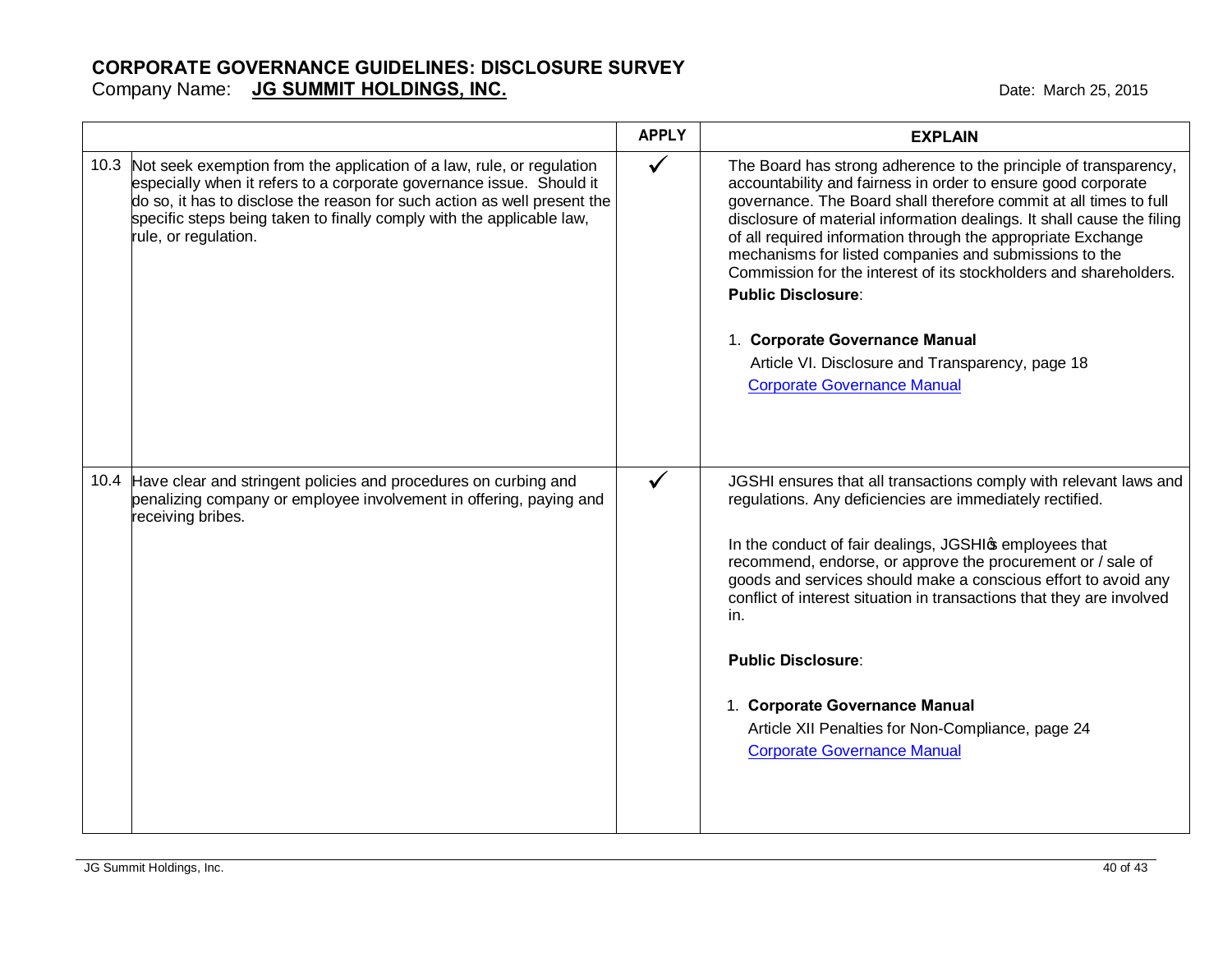|      |                                                                                                                                                            | <b>APPLY</b> | <b>EXPLAIN</b>                                                                                                                                                                                                                                                                                                                                                                                                                                                                                                                                                                                                                                                                                                                                                                                                                                                                                                              |
|------|------------------------------------------------------------------------------------------------------------------------------------------------------------|--------------|-----------------------------------------------------------------------------------------------------------------------------------------------------------------------------------------------------------------------------------------------------------------------------------------------------------------------------------------------------------------------------------------------------------------------------------------------------------------------------------------------------------------------------------------------------------------------------------------------------------------------------------------------------------------------------------------------------------------------------------------------------------------------------------------------------------------------------------------------------------------------------------------------------------------------------|
|      |                                                                                                                                                            |              | 2. 2014 Annual Corporate Governance Report<br>B. Code of Business Conduct and Ethics, 1.4, page<br>22 and<br>H. Role of Stakeholders<br>1. Disclose the company opolicy and activities, pages<br>49-50 and<br>N. Internal Breaches and Sanctions, page 63<br>2014 Annual Corporate Governance Report                                                                                                                                                                                                                                                                                                                                                                                                                                                                                                                                                                                                                        |
| 10.5 | Have a designated officer responsible for ensuring compliance with all<br>relevant laws, rules, and regulation, as well as all regulatory<br>requirements. | $\checkmark$ | The Board appoints a Compliance Officer who shall have direct<br>reporting responsibilities to the Chairman of the Board. The<br>Compliance Officer is responsible for monitoring the actual<br>compliance with the provisions and requirements of the Corporate<br>Governance Manual and other requirements on good corporate<br>governance, identifying and monitoring control compliance risks,<br>determining violations, and recommending penalties on such<br>infringements for further review and approval of the BOD, among<br>others.<br><b>Public Disclosure:</b><br>1. Corporate Governance Manual<br>Article X. Compliance Officer, page 23<br><b>Corporate Governance Manual</b><br>2. 2014 Annual Corporate Governance Report<br>F. Risk Management System<br>3(c) Compliance Officer, page 45 and<br>G. Internal Audit and Control,<br>2(h), paragraph 2, page 49<br>2014 Annual Corporate Governance Report |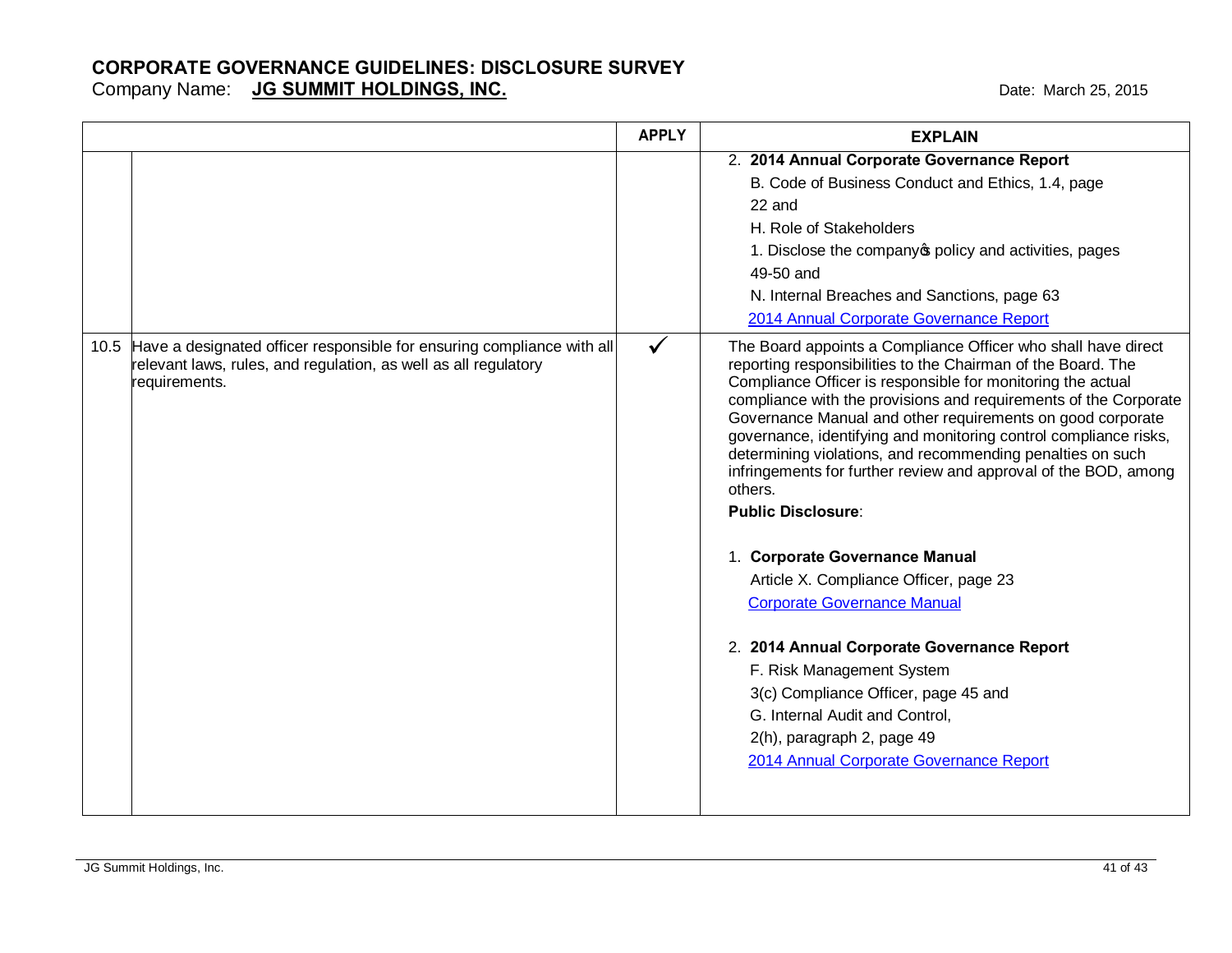Company Name: **JG SUMMIT HOLDINGS, INC. COMPANY COMPANY AND THE MARK COMPANY COMPANY CONTROLLY AND A LOST 2015** 

|                                                                                                                                                                                                                                                           | <b>APPLY</b> | <b>EXPLAIN</b>                                                                                                                                                                                                                                                                                                                                                   |
|-----------------------------------------------------------------------------------------------------------------------------------------------------------------------------------------------------------------------------------------------------------|--------------|------------------------------------------------------------------------------------------------------------------------------------------------------------------------------------------------------------------------------------------------------------------------------------------------------------------------------------------------------------------|
| 10.6 Respect intellectual property rights.                                                                                                                                                                                                                | $\checkmark$ | JGSHI has developed confidential business and technical<br>information over many years at considerable expense. Because of<br>this effort, the Company now owns or otherwise possesses<br>valuable confidential business and technical information; hence,<br>everyone is expected to protect it as carefully similar to the<br>protection of tangible property. |
|                                                                                                                                                                                                                                                           |              | <b>Public Disclosure:</b>                                                                                                                                                                                                                                                                                                                                        |
|                                                                                                                                                                                                                                                           |              | 1. 2014 Annual Corporate Governance Report<br>B. Code of Business Conduct & Ethics<br>Pages 22-26<br>2014 Annual Corporate Governance Report                                                                                                                                                                                                                     |
|                                                                                                                                                                                                                                                           |              | 2. Definitive Information Statement<br>Patents, Trademarks, Licenses, Franchises, Concessions or<br>Labor Contract, page 7<br><b>Definitive Information Statement</b>                                                                                                                                                                                            |
| 10.7 Establish and commit itself to an alternative dispute resolution system<br>so that conflicts and difference with counterparties, particularly with<br>shareholders and other key stakeholders, would be settled in a fair<br>and expeditious manner. | $\checkmark$ | JGSHI establishes and maintains an alternative dispute resolution<br>system in JGSHI that can amicably settle conflicts or differences<br>between JGSHI and its Stockholders and JGSHI and third parties,<br>including regulatory authorities.<br><b>Public Disclosures:</b>                                                                                     |
|                                                                                                                                                                                                                                                           |              | 1. Corporate Governance Manual<br>Article II. Governance, 3.10, page 3<br><b>Corporate Governance Manual</b>                                                                                                                                                                                                                                                     |